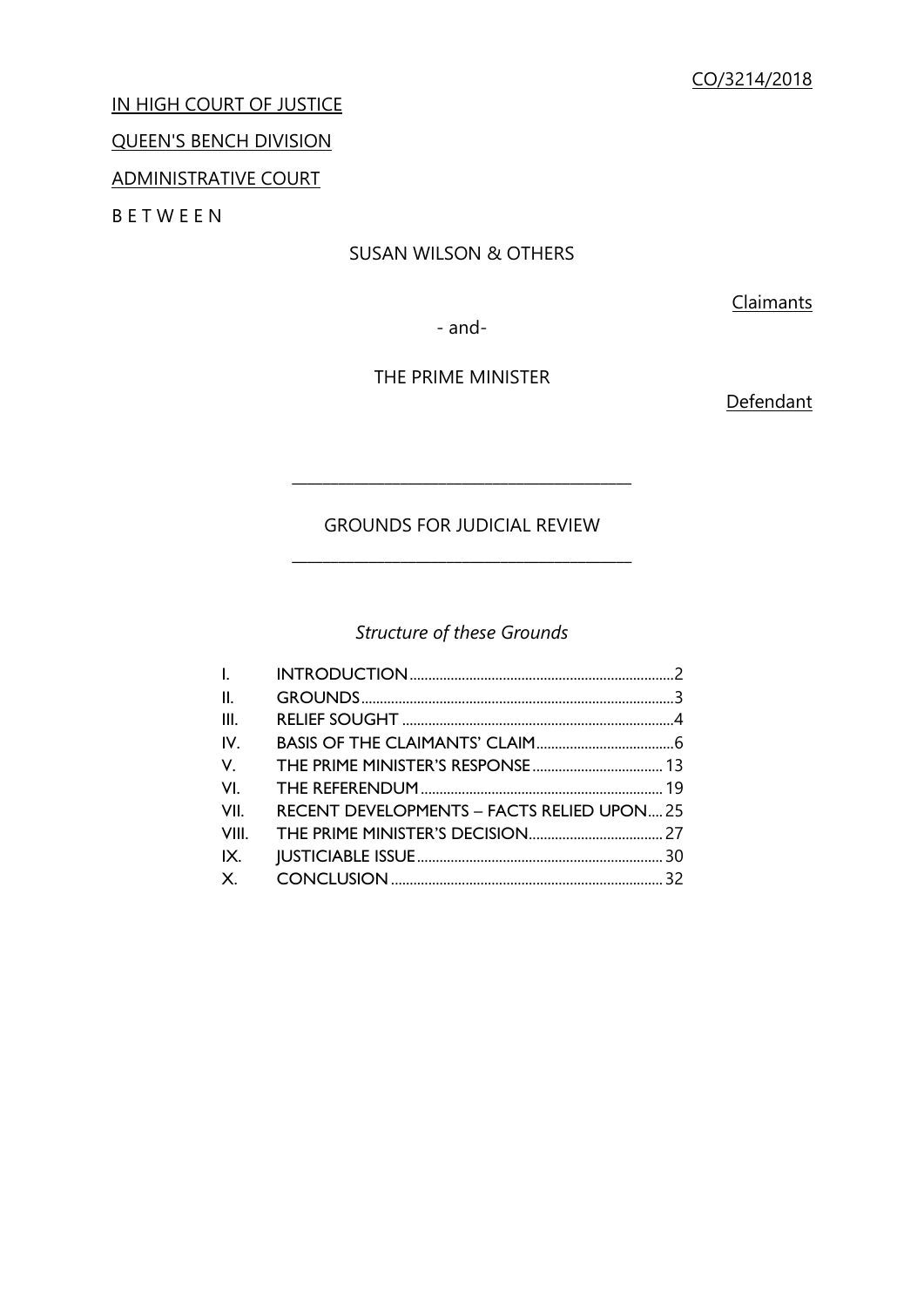CLAIMANTS' GROUNDS

# <span id="page-1-0"></span>I. INTRODUCTION

- 1. Underlying the principal issue in this claim is a simple question: whether or not a lawful, free and fair vote is one of the constitutional requirements of the United Kingdom ("the UK")<sup>1</sup>. The Claimants submit such a question admits of only one answer: Yes.
- 2. Facts recently revealed since the Prime Minister exercised her power under s. 1 of the European Union (Notification of Withdrawal) Act 2017("the 2017 Act") to notify the European Union ("EU") of the UK's intention to leave the EU show that the 2016 referendum ("the Referendum") on whether the UK should remain a member of the European Union ("the EU") was vitiated by illegality and/or unlawful misconduct. More particularly, the Electoral Commission has recently found (to the criminal standard of proof) that serious offences were committed by the designated campaign for leaving the EU and by others, in breach of the statutory framework established by Parliament for the Referendum.
- 3. Therefore, the Prime Minister's decision that the UK should withdraw from the EU ("the Decision") and the notification of that decision ("the Notification"), was premised on a fundamental error of fact and was not made in accordance with the UK's constitutional requirements as required by Article 50 of the Treaty on European Union ("TEU") and/or are vitiated by those matters.
- 4. It was unnecessary for the European Union Referendum Act 2015 ("the 2015 Act") to make provision for the annulment of the referendum result in the case of illegality because the Referendum was advisory (and therefore did not have an automatic consequence equivalent to that in elections, for example).

 $\overline{a}$ 

<sup>1</sup> See: *Shindler v Chancellor of the Duchy of Lancaster* [2016] EWCA Civ 469.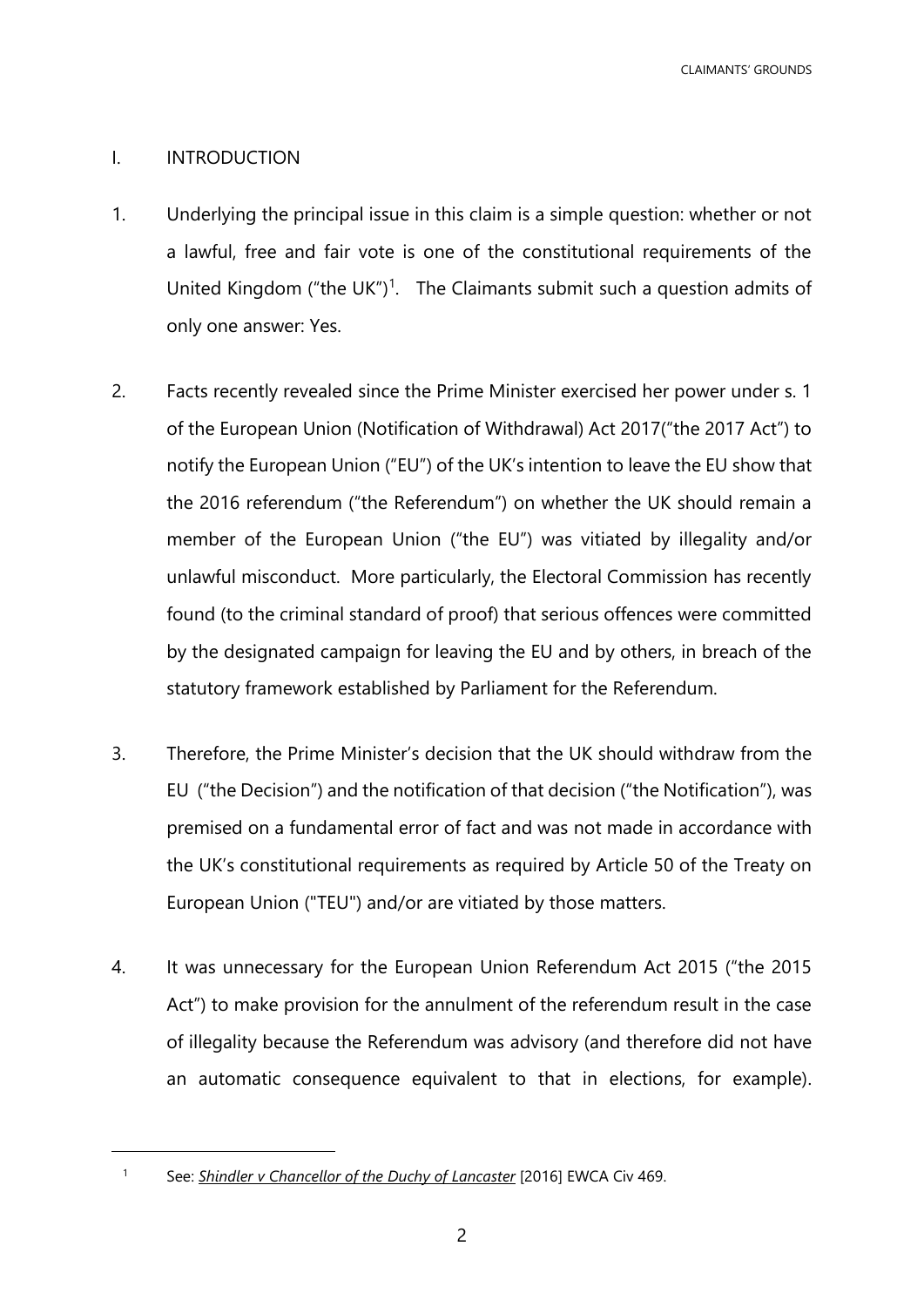However, it is uncontentious that the common law principles of legality and constitutionality apply. Thus, in considering whether, how and when to exercise her statutory power under Section 1(1) the 2017 Act the Prime Minister was required to act lawfully, that is act in accordance with established public law and constitutional principles.

5. The Claimants seek declarations that both the Decision and Notification, on behalf of Her Majesty's Government, were unlawful on established electoral and public law principles and/or not in accordance with the constitutional requirements of the United Kingdom ("UK").

## <span id="page-2-0"></span>II. GROUNDS

- (1) The Prime Minister's Decision and Notification under Section 1(1) of the 2017 Act were not, or should not be treated as, lawful and/or in accordance with the UK's constitutional requirements.
- (2) They are vitiated by conduct which would fall within the definition of *'corrupt and illegal practices'* in the Representation of the People Act 1983 and similar legislation, which the Electoral Commission has found to have taken place, to the criminal standard of proof, in breach of the statutory requirements established by and under the Referendum Act 2015, as well as other conduct, including that identified by the Information Commissioner, regarding personal data.
- (3) The Referendum in 2016 was advisory or consultative (as opposed to binding) and the Decision and Notification are vitiated:
	- (a) by depending solely upon the flawed consultation in the Referendum;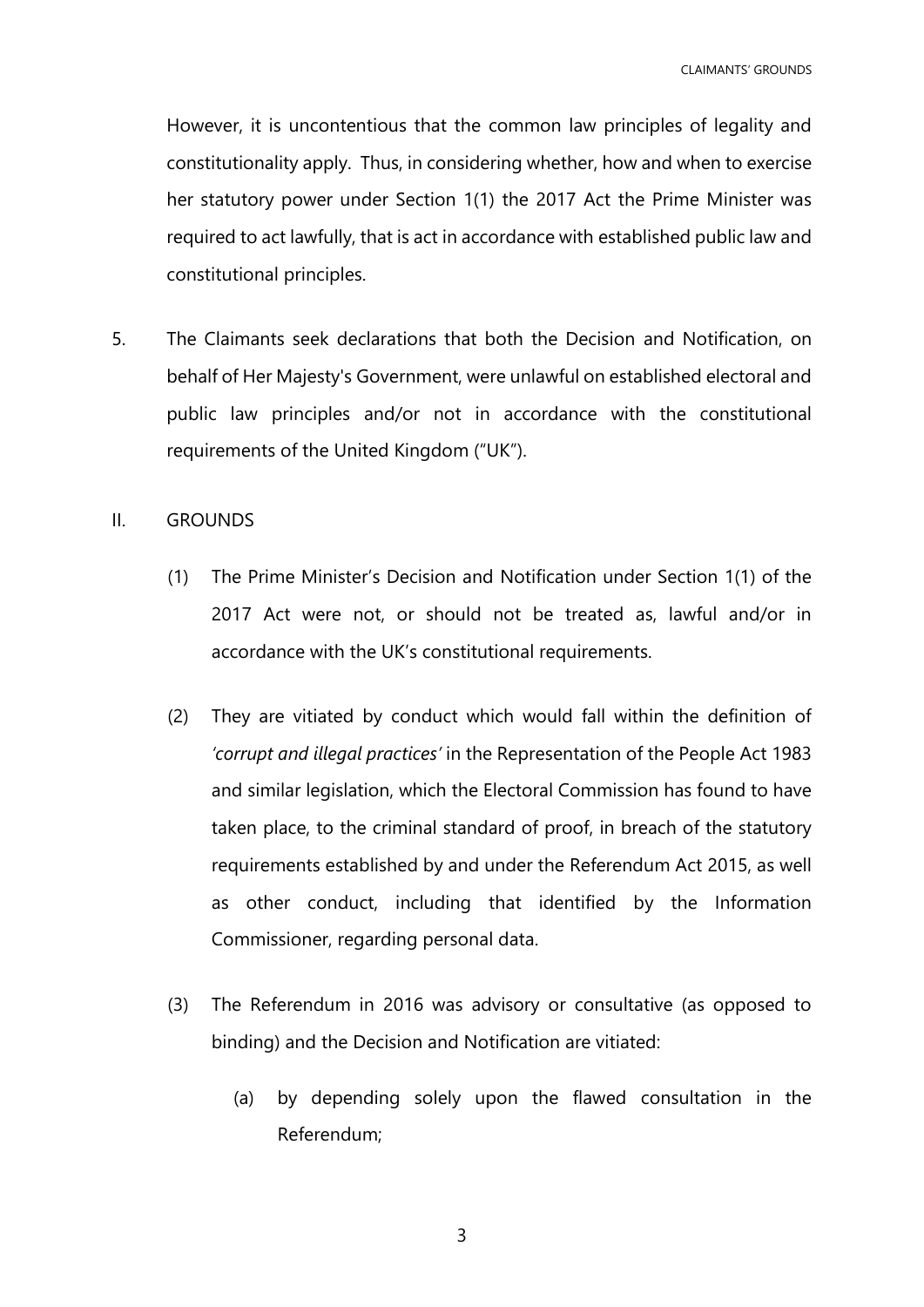- (b) to the extent that they are also based upon promises to honour and implement the result of the Referendum, by construing such a promise to include honouring and implementing a Referendum result vitiated as aforesaid.
- (4) By reason of the aforesaid conduct, it is irrational for the Prime Minister to treat as binding the result of a Referendum which, had it been binding, would be void, and/or the result of which may have been affected thereby. Alternatively, to do so is not lawful or in accordance with the UK's constitutional requirements (including section 6 of the HRA and A3P1, below). Parliament should not be taken to have disapplied principles of legality and constitutionality in conferring the said power on the Prime Minister.
- (5) The Decision and Notification are, in any event, in breach of section 6 of the HRA and the requirements of Article 3 of the First Protocol.
- (6) Further or in the further alternative, it is not constitutionally open to the Prime Minister to ignore the findings of the Electoral Commission and to take no material steps to give anxious scrutiny to their import or otherwise in response to them.

# <span id="page-3-0"></span>III. RELIEF SOUGHT

- 6. In the light of recent revelations as to the corrupt and illegal practices in the conduct of the Referendum and, secondarily, in the light of the Prime Minister's decision to refuse to accede to the requests set out in Fair Vote Project's letter of 5 July 2018, the Claimants seek the following relief:
	- (1) **Declaration:** A declaration that: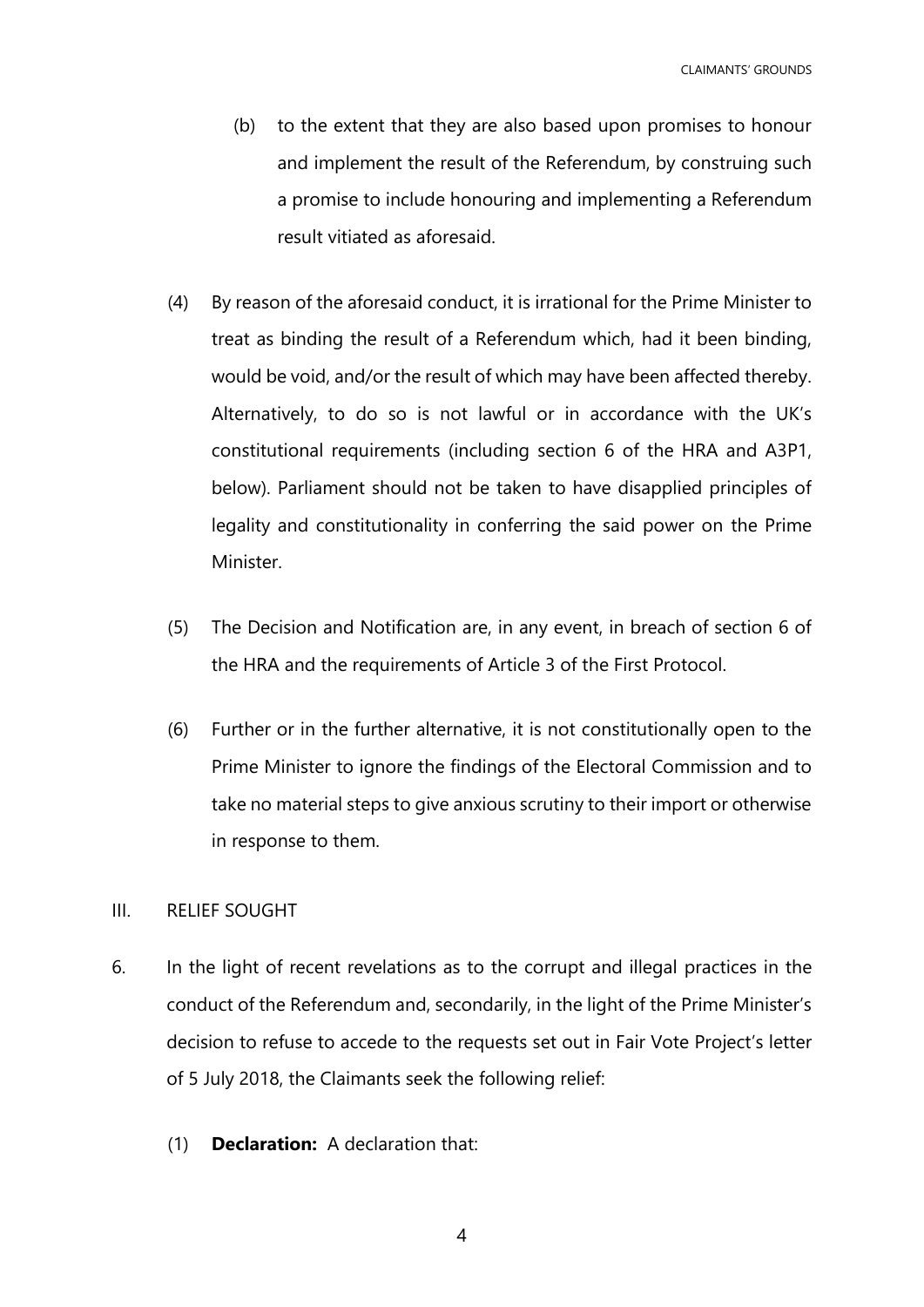- (a) the Referendum result is vitiated by reason of corrupt and illegal practices;
- (b) the Decision and Notification are vitiated by reason of corrupt and illegal practices in the Referendum;
- (c) are in breach of the UK's constitutional requirements and/or section 6 of the HRA and Article 3 of the First Protocol; or
- (d) such other declaratory relief as the Court may think fit.
- (2) **Quashing Order:** By reason of the above, an order:
	- (a) quashing the Decision, namely the Prime Minister's decision pursuant to section 1 of the 2017 Act to that the UK should leave the EU, implicit in her decision notify the European Council of the UK's intention to leave the EU, under Article 50(2); and
	- (b) quashing the Notification, namely the notice by which such notification was given, on the basis that it was not in accordance with the UK's own constitutional requirements, as required by section 1 of the 2017 Act, the HRA and/or Article 50.
- (3) **Further or other relief:** An order requiring the Prime Minister:
	- (a) to give anxious scrutiny to the import of the findings of the Electoral Commission and the offences committed;
	- (b) lawfully to re-consider her decision to do nothing in response to the said findings;
	- (c) lawfully to consider extending the date of the 'exit day' under section 20(4) of the European Union (Withdrawal) Act 2018 and/or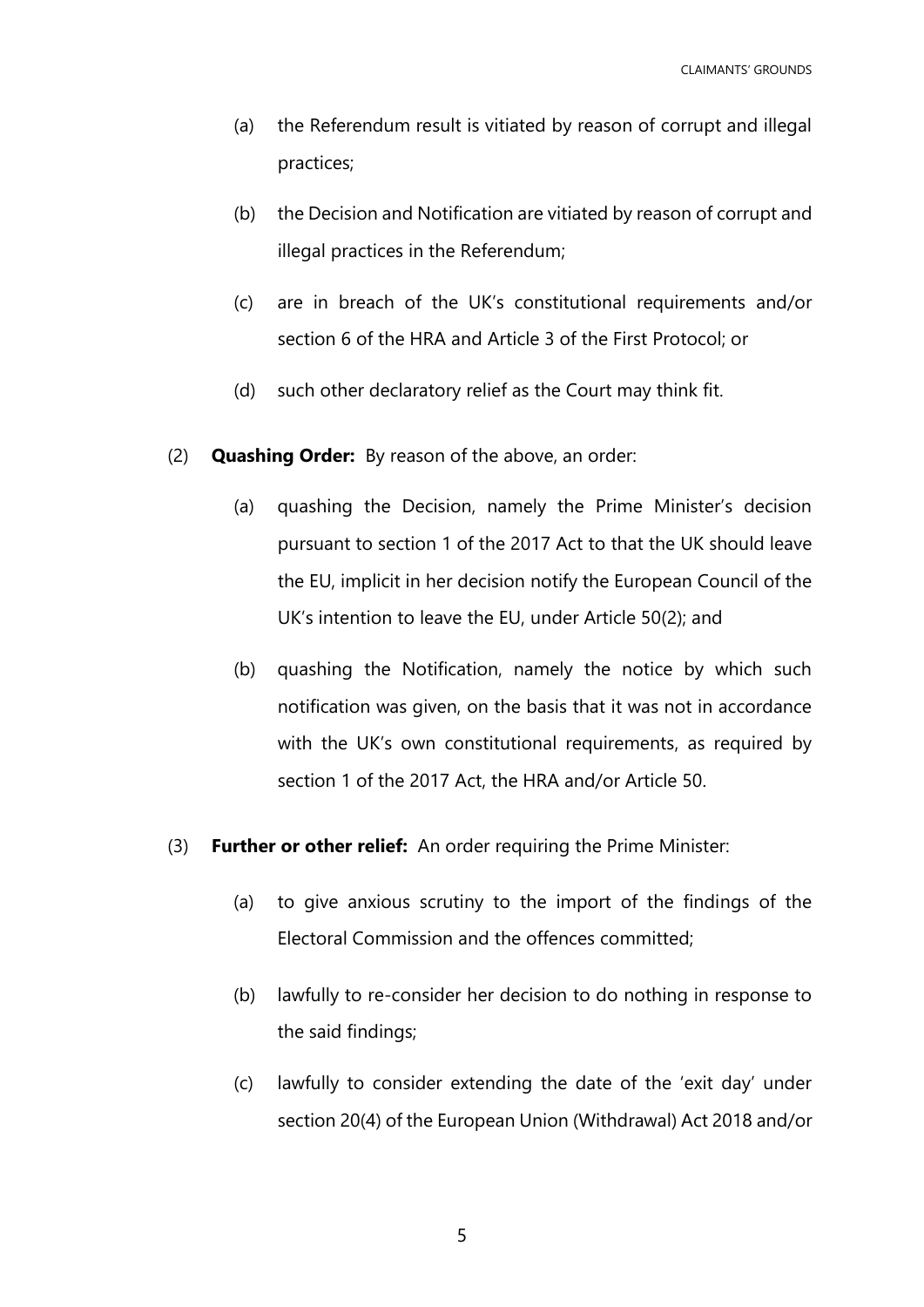to take any other necessary steps to render such extension effective; and/or

- (d) such further other relief as the court may think fit.
- <span id="page-5-0"></span>IV. BASIS OF THE CLAIMANTS' CLAIM
- 7. The basis of the Claimants' claim is as follows:-
	- (1) Article 50 TEU provides the mechanism in EU law for a Member State to withdraw from the EU and for the EU Treaties to cease to apply to that State.

## *Article 50*

*1. Any Member State may decide to withdraw from the Union in accordance with its own constitutional requirements.*

*2. A Member State which decides to withdraw shall notify the European Council of its intention.*

- (2) Under Article 50, notification under Article 50.2, is dependent upon a decision to withdraw from the EU *"in accordance"* with the Member State's *"own constitutional requirements"*. The Referendum was only a part of those requirements (see: *Shindler v Chancellor of the Duchy of Lancaster<sup>2</sup>;* and *R (on the applicant of Miller and another) v Secretary of State for Exiting*  <u>the European Union<sup>3</sup>)</u>.
- (3) Whether or not the Prime Minister's decision and/or notification is in accordance with the UK's own constitutional requirements is a question of purely domestic, not EU, law (see: *Shindler* and *Miller,* above; and by

<sup>2</sup> [2016] EWCA Civ 469, at paragraphs 13 and 19.

<sup>3</sup> [2017] UKSC 5, [2018] AC 61, at paragraphs 16, 104, 116-124.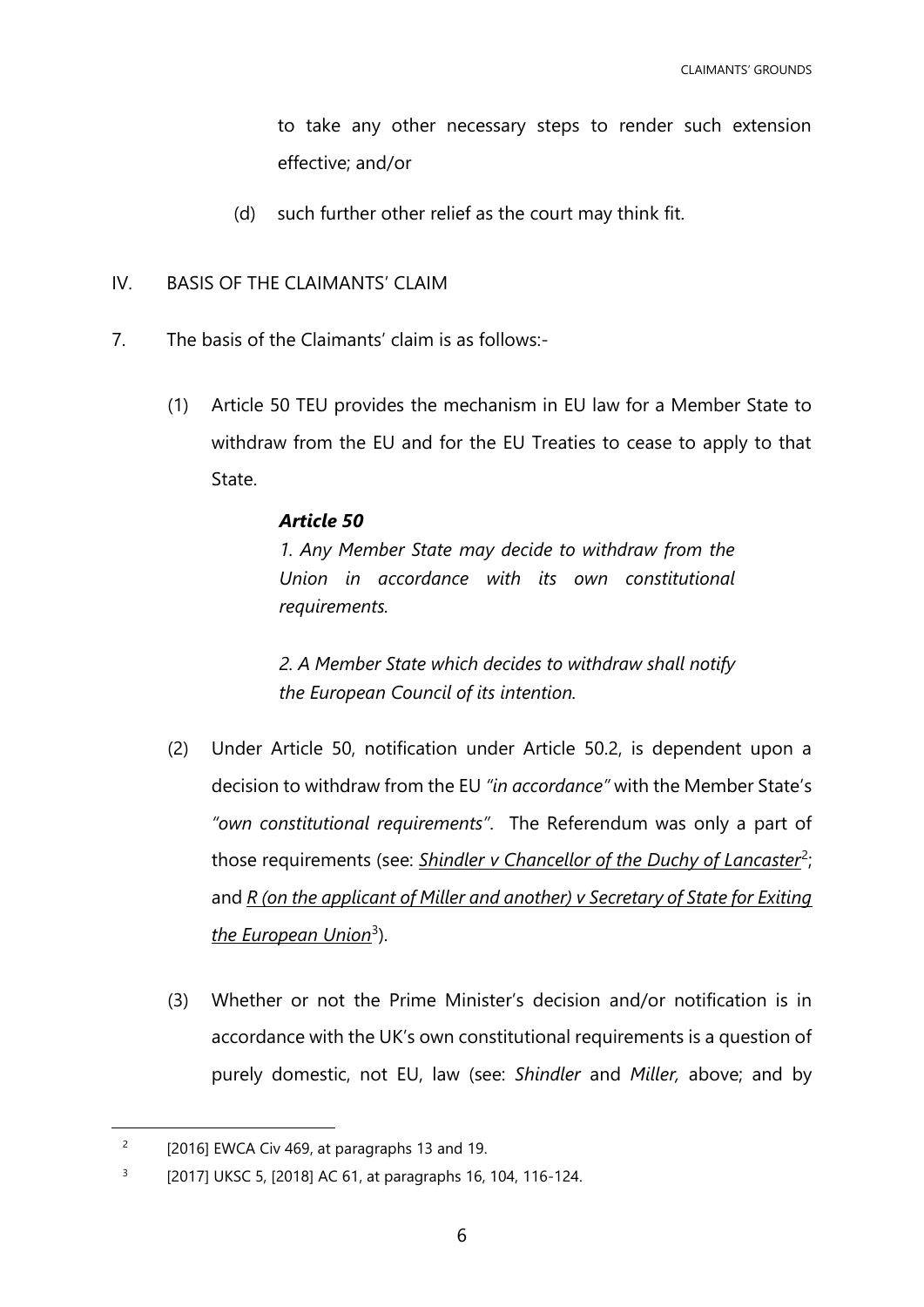analogy Case-158/91 *Tribunal de Police, Metz v Levy* and *Micula v Romania* [2018] EWCA Civ 1801).

(4) Section 1(1) the 2017 Act, conferred an express statutory power upon the Prime Minister to notify the European Council of the United Kingdom's intention to leave the EU:

# *1 Power to notify withdrawal from the EU*

- *(1) The Prime Minister may notify, under Article 50(2) of the Treaty on European Union, the United Kingdom's intention to withdraw from the EU.*
- (5) The conferral of that power to notify under Article 50(2), plainly contemplated and encompassed the power to take a decision to withdraw and conferred that power expressly on the Prime Minister (see: *R (on the application of Webster) v Secretary of State for Exiting the EU* [2018] EWHC 1543, at [13]).
- (6) The Prime Minister is obliged to exercise the power:
	- (a) for the purpose for which it was conferred;
	- (b) lawfully and rationally, on public law principles, in accordance with:
		- (i) the principle of legality;
		- (ii) common law principles of constitutionality; and/or
		- (iii) section 6 of the HRA (particularly Article 3 of the First Protocol);
	- (c) in any event, in accordance with the UK's constitutional requirements.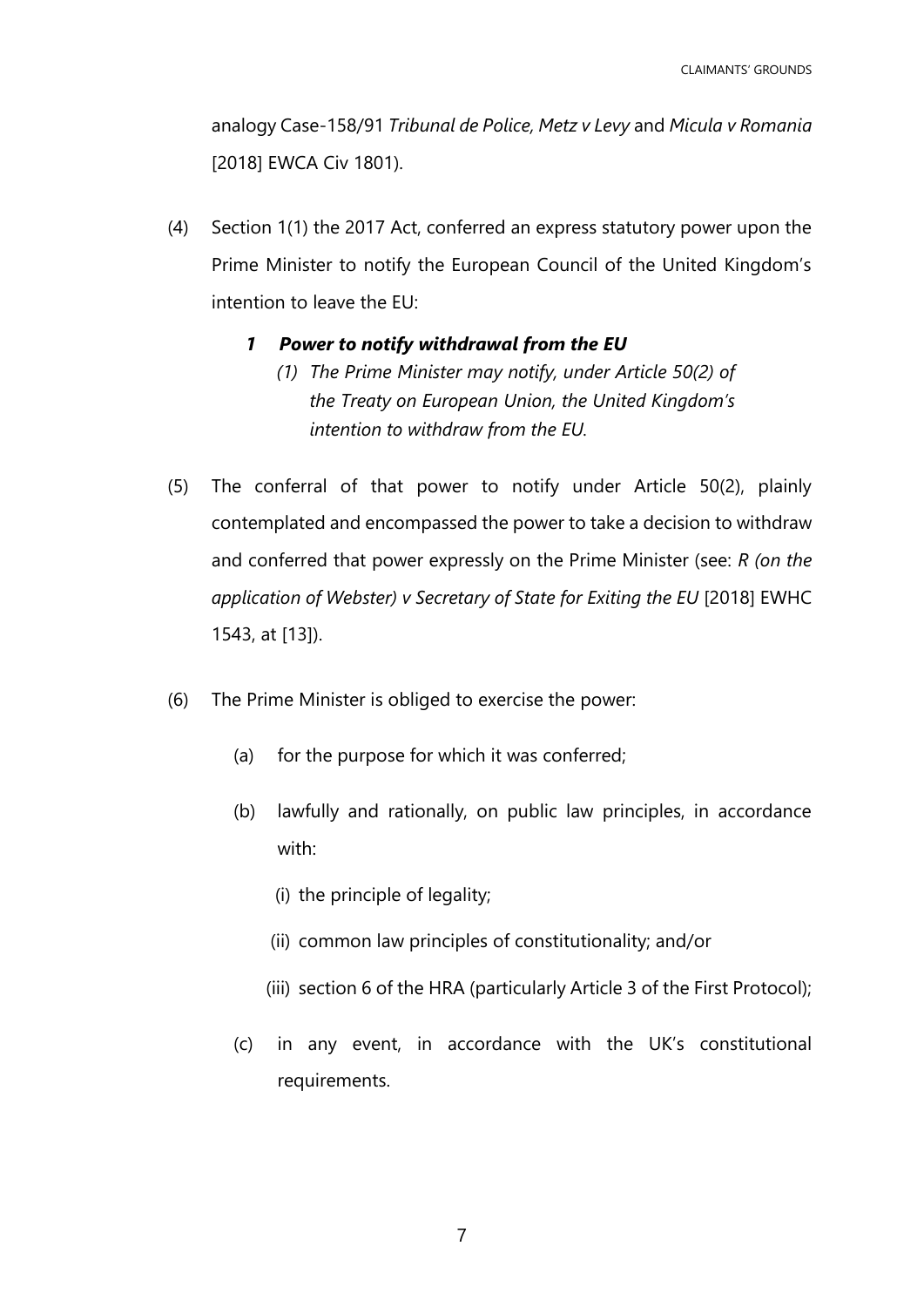- (7) The UK's constitutional requirements include well established principles which value and seek to preserve the integrity of democracy, including the voting process, as well as lawful decision-making. The right to vote is a fundamental constitutional right (see: *R (Preston) v Wandsworth London BC* [2012] 2 WLR 1134 at [40] *per* Elias LJ). The integrity of the democratic process is one of the common law's fundamental values which underlie the UK's constitutional requirements in this case (see: by analogy *Wainwright v Home Office* [2004] 2 AC 406 at [31] *per* Lord Hoffman). The principle of legality is a relevant constitutional requirement in this case, protecting democratic values recognised by the common law and applying principles of constitutionality.
- (8) As Richard Mawrey QC, sitting as the Election Commissioner, stated in *Erlam v Rahman* [2015] EWHC 1215 (at [20]):

*"…If a candidate is elected in breach of the rules for elections laid down in the legislation, then he cannot be said to have been 'democratically elected'. In elections, as in sport, those who win by cheating have not properly won and are disqualified. Nor is it of any avail for the candidate to say 'I would have won anyway' because cheating leads to disqualification whether it was necessary for the victory or not. In recent election cases, for example, it has been proved that candidates were elected by the use of hundreds (in Birmingham, thousands) of forged votes: would anyone seriously claim that those candidates had been 'democratically elected'?"*

(9) The explicit guidance set out in the Venice Commission's Code of Good Practice for Referendums of 19 March 2007 ('the Code')<sup>4</sup>, states that:

> *"24. National rules on both public and private funding of political parties and election campaigns must be applicable to*

<sup>4</sup> http://www.venice.coe.int/webforms/documents/default.aspx?pdffile=CDL-AD(2007)008-e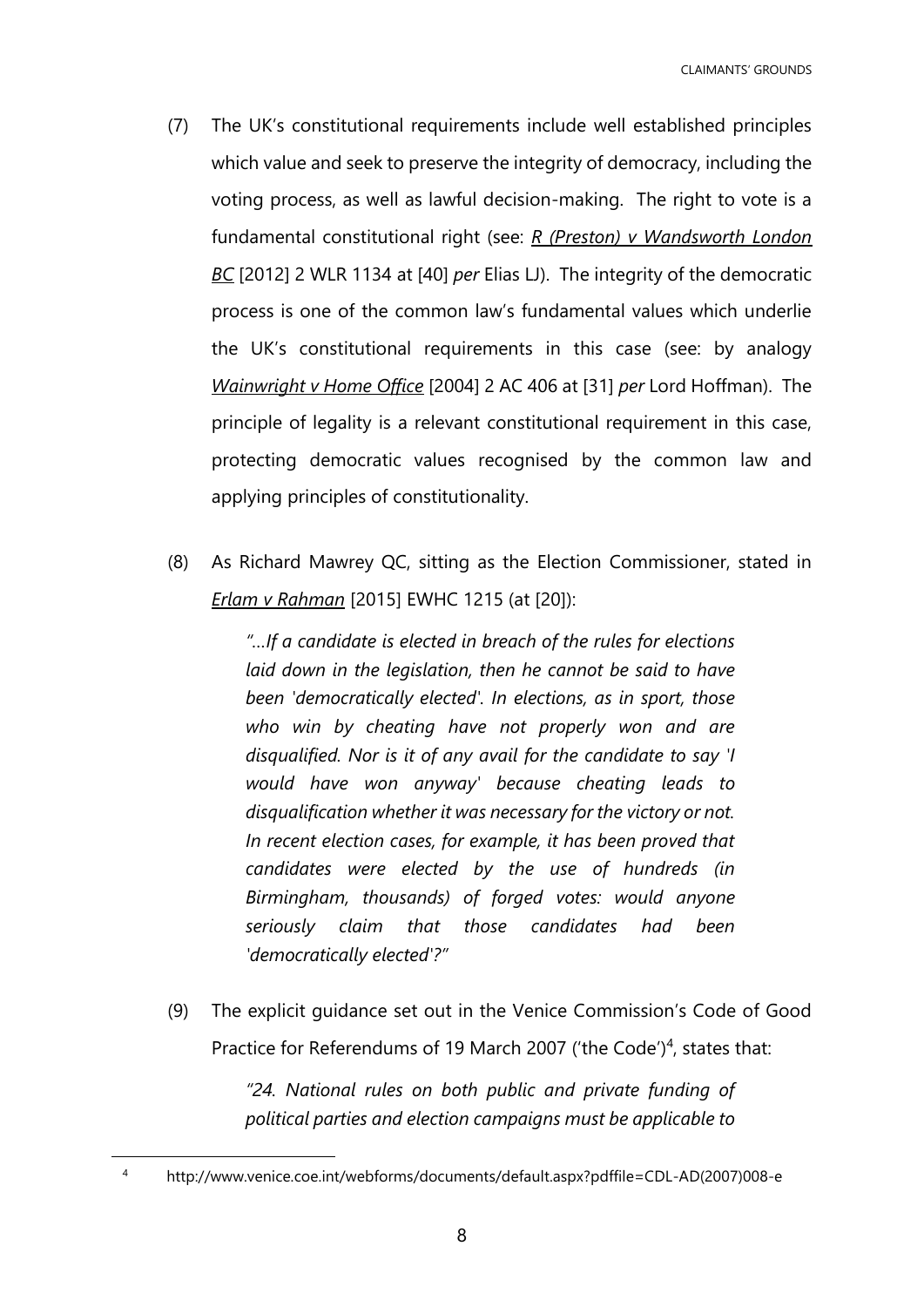CLAIMANTS' GROUNDS

*referendum campaigns (point II.3.4.a). As in the case of elections, funding must be transparent, particularly when it comes to campaign accounts. In the event of a failure to abide by the statutory requirements, for instance if the cap on spending is exceeded by a significant margin, the vote must be annulled" (emphasis added)*<sup>5</sup>

- (10) The UK constitutional requirements for binding referendums and elections are entirely consistent with the Code. In an election, false declarations as to election expenses that are made knowingly constitute *'corrupt practices'*: section 82 of the Representation of the Peoples Act 1983 ("1983 Act"). Further, under s. 159 where a candidate is personally guilty or guilty by his agents of any corrupt or illegal practice, his election shall be void. Section 164 further provides for the avoidance of an election result for general corruption where it is shown that corrupt or illegal practices or illegal payments, employments or hirings committed in reference to the election for the purpose of promoting or procuring the election of any person at that election have so extensively prevailed that they may be reasonably supposed to have affected the result. There is therefore no foundation for a view that the UK's constitutional requirements would allow or condone the practices identified below.
- (11) Article 3 of Protocol 1 to the European Convention on Human Rights, as incorporated by the Human Rights Act 1998, applied so as to require that the Referendum was conducted lawfully, fairly and under conditions that would ensure the expression of the opinion of the people<sup>6</sup>, since the

<sup>5</sup> In this regard, the Venice Commission cross referred to the analogous rule set out in its Code of Good Practice for the Conduct of Elections Strasbourg, 23 May 2003 Opinion no. 190/2002; http://www.venice.coe.int/webforms/documents/default.aspx?pdffile=CDL-AD(2002)023rev-e

<sup>6</sup> See in particular the dissenting opinions of Lords Kerr and Wilson in *Moohan v The Lord Advocate* [2014] UKSC 67 at paras 65-105; the ECtHR admissibility decision in *Moohan and Gillon v UK (*Applications nos. 22962/15 and 23345/15) at para 42 and Lester, Pannick &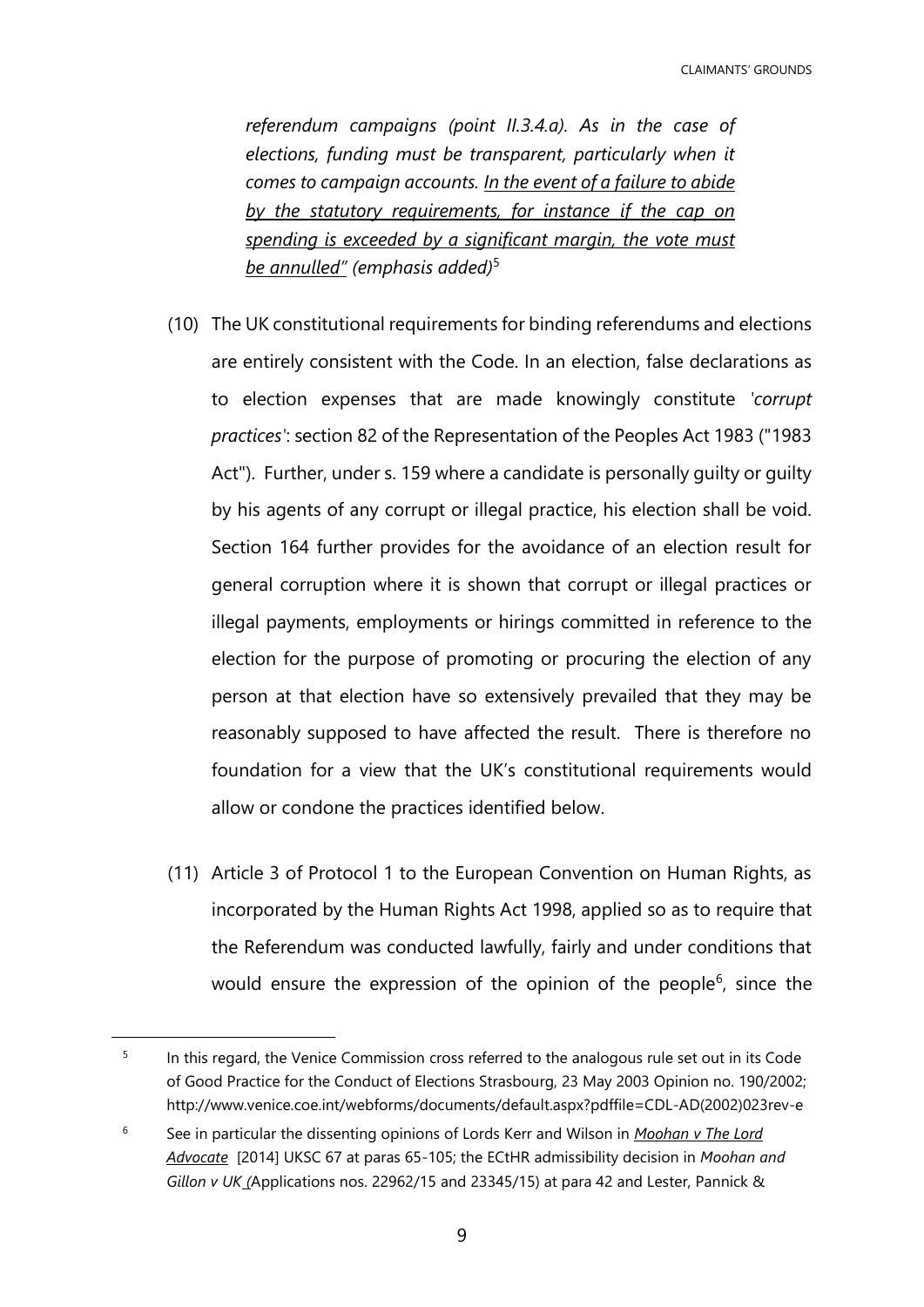Referendum affected the legislature given the increase in powers of the European Parliament and/or the undertaking by the Prime Minister and the government to treat it as binding. Further or alternatively, it applied to the making of the Decision and/or Notification. In any event, in each case, there were underlying common law constitutional requirements to similar effect.

- (12) In the case of the Referendum, it is now clear that it was not conducted in accordance with the UK's constitutional requirements, including the express statutory provisions regulating campaigning in the Referendum.
- (13) The Prime Minister has repeatedly emphasised that her Decision that the UK should withdraw from the EU is based solely upon the outcome of the Referendum; alternatively, that it relies upon the outcome, coupled with the promises to respect the outcome.
- (14) The factual premise(s) upon which the Prime Minister has relied can now be seen to be flawed by reason of the said corrupt and illegal practices.
- (15) In the premises, the Prime Minister's Decision was not taken in accordance with the UK's constitutional requirements because of the illegal and corrupt conduct in the Referendum (addressed below and in the Statement of Facts Relied Upon, annexed to these Grounds).
- (16) The Referendum was advisory and was therefore analogous to a consultation. The Prime Minister's Decision is vitiated by the flaws in the

Herberg: Human Rights Law and Practice: *"The Commission has held that referenda do not fall within the scope of art 3: Application 6742/74: X v Germany 3 DR 98 (1975); Application 7096/75: X v United Kingdom 3 DR 165 (1975). However, it is submitted that this is too*  restrictive an approach where a referendum is closely connected with the enactment of *legislation."*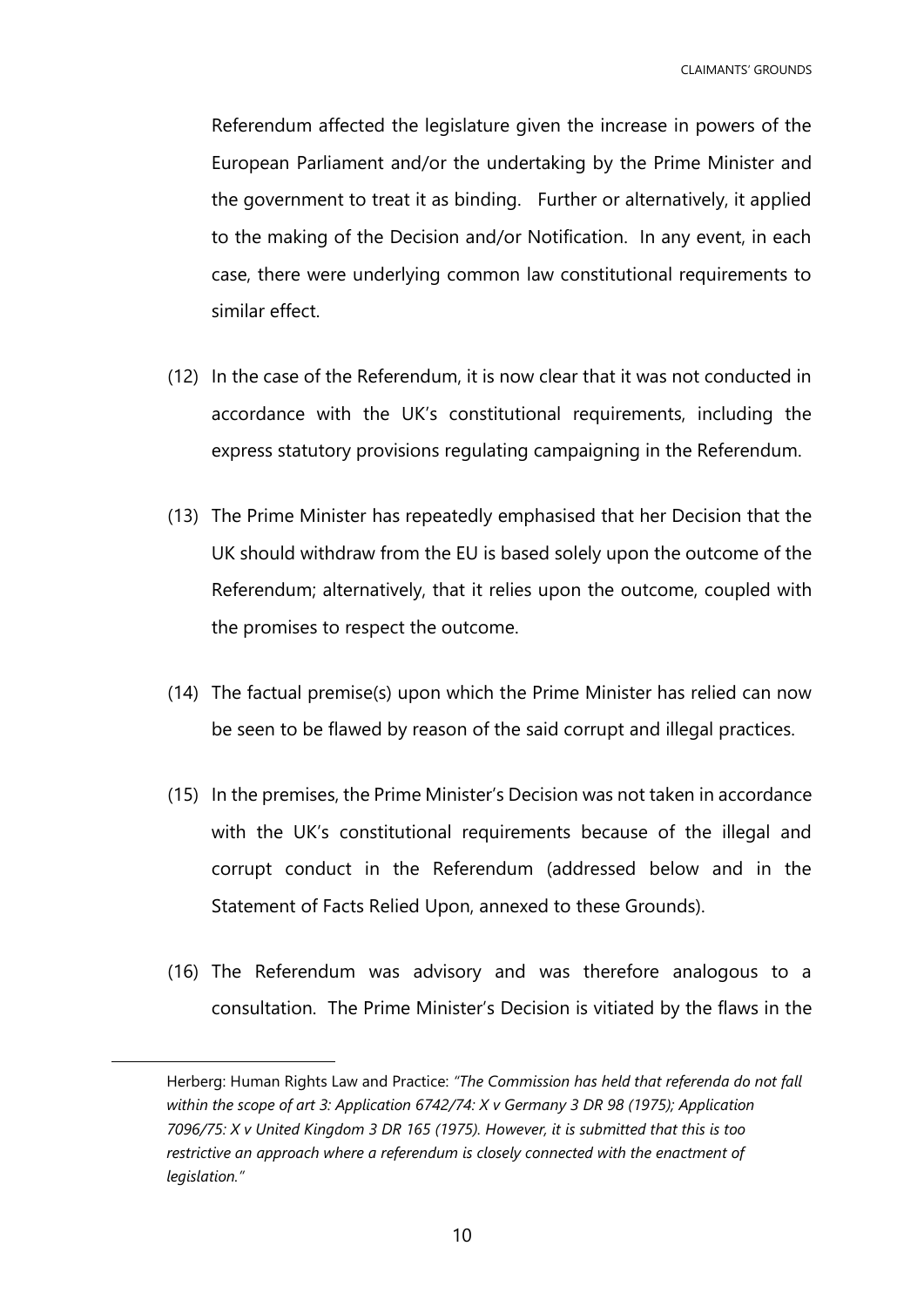Referendum, constituted by the said corrupt and illegal practices, in the same way as any other decision taken by a Minister, based upon a flawed consultation.

- (17) The Prime Minister's decision should in any event be quashed (see: *Regina (C (A Minor)) v Secretary of State for Justice* [2009] QB 657 esp. at 675G-H and 684E-G).
- (18) Further or alternatively, it is unlawful because:
	- (a) it is irrational, *Wednesbury* unreasonable and/or contrary to UK's constitutional requirements to rely upon the Referendum result, in the light of the said illegal and corrupt conduct;
	- (b) ignoring such conduct impermissibly fails to take into account a plainly relevant factor to which the Prime Minister is bound to give due consideration; and/or
	- (c) by having taken the decision when the Prime Minister was on notice of the real possibility of such illegal and corrupt conduct (the Electoral Commission having begun an investigation before the Decision), the Prime Minister acted unlawfully in precluding herself from having regard to the same by taking her decision as and when she did;
	- (d) to the extent that the Prime Minister relies upon the promises to honour, respect or implement the outcome of the Referendum, no proper construction of such a promise could admit an obligation to honour, respect or implement an outcome vitiated by illegal or corrupt conduct and it is irrational and/or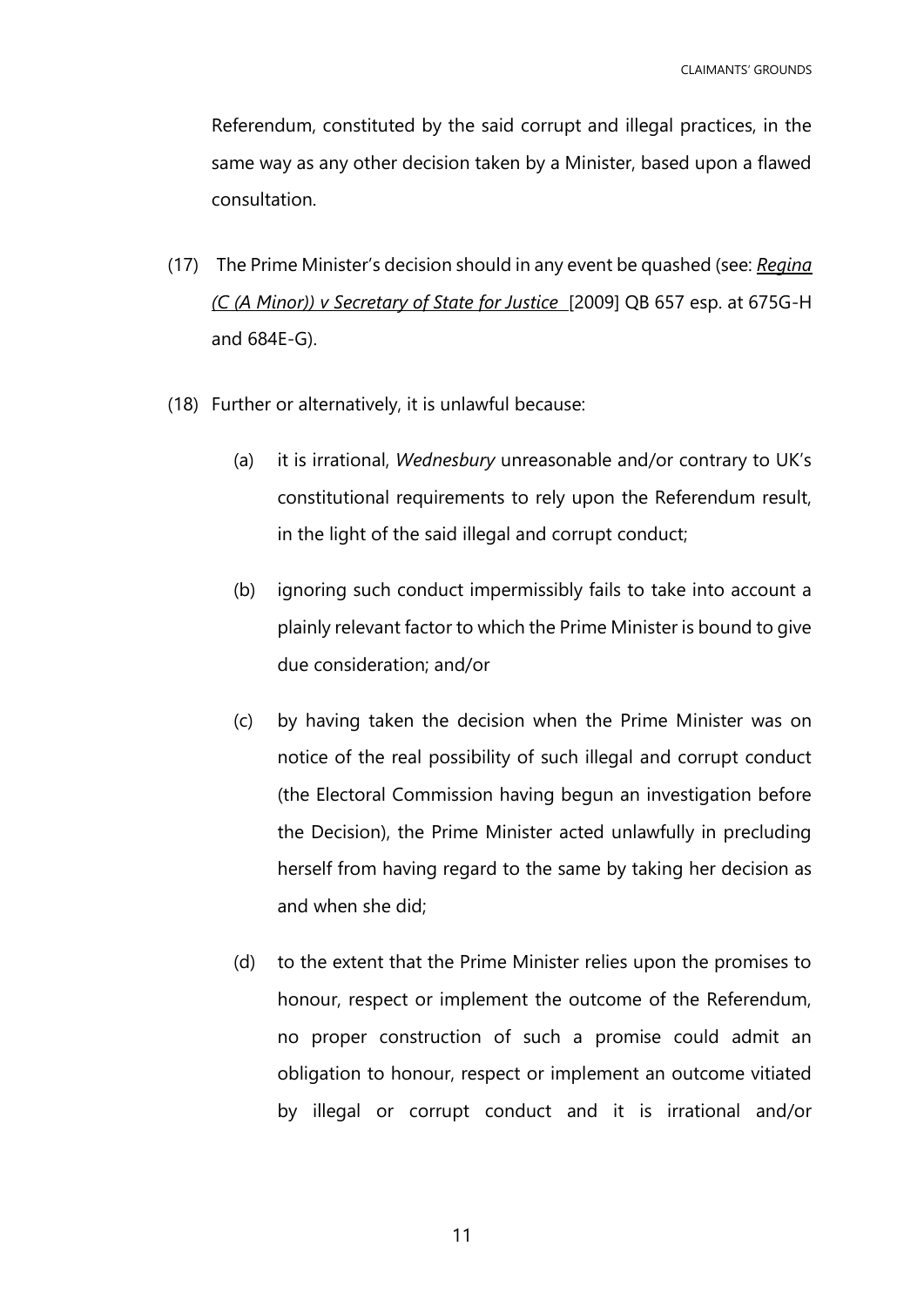CLAIMANTS' GROUNDS

unreasonable to rely upon the said promise in that way. Nor could any legitimate expectation arise to create such an obligation.

- (19) Consideration of corrupt and illegal conduct in the Referendum cannot be precluded; alternatively (and *a fortiori*), not without clear words in legislation.
- (20) The constitutional importance of the Decision and Notification accentuate the relevance of the above to the Prime Minister exercise of her statutory power and the need to take such matters into account and pay them proper heed, since the advisory nature of the Referendum meant that no election petition could be brought to annul the result.<sup>7</sup> The duty to consider them therefore falls upon the Prime Minister. She has not done so and made the Decision on a premise which can now be seen to be false.
- (21) In any event, both the Decision and the (dependent) Notification are thereby each vitiated and a nullity.
- (22) The rule of law requires a determination of those matters, being of significant constitutional importance.
- (23) Both those wishing to leave and those wishing to remain are entitled to an expression of popular will which is not tainted by corrupt and illegal practices.

 $7$  Parliament did not provide for election petitions for the Referendum, in the EU Referendum Act or in secondary legislation (the EU (Conduct) Regulations 2016 SI 2016/219) ("the Regulations"), Cf. Local Authorities (Conduct of Referendums) (England) Regulations 2012/323, paragraph 15, which imports the relevant grounds for a referendum petition from the 1983 Act (including those in section 164 – *"corrupt or illegal practices"*) and the consequences of questioning a referendum mirror those on questioning of a local election, under the Local Government Act.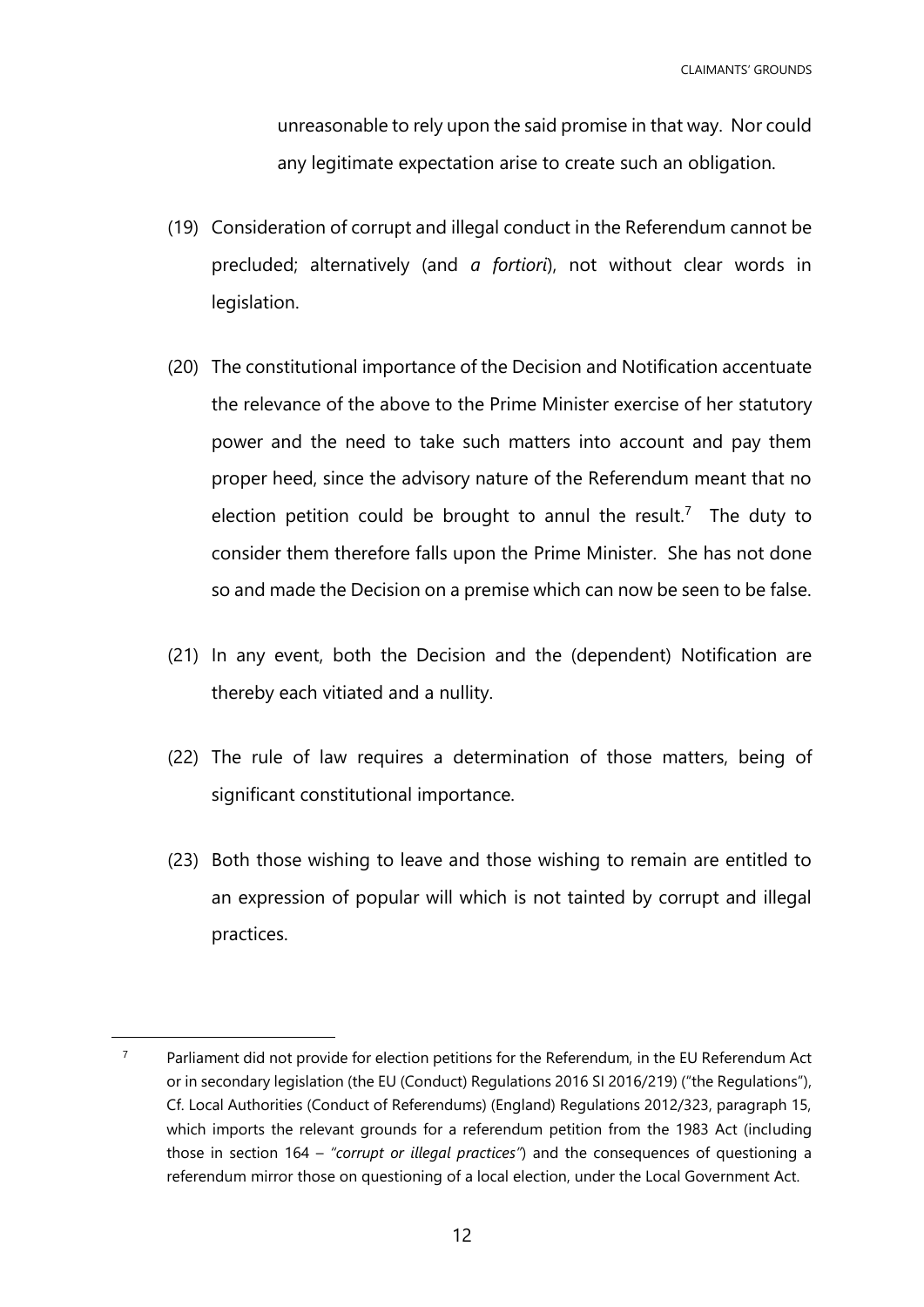CLAIMANTS' GROUNDS

- <span id="page-12-0"></span>V. THE PRIME MINISTER'S RESPONSE
- 8. The GLD responded on behalf of the Prime Minister to DPG's pre-action letter<sup>8</sup> on Friday, 3 August 2018, and to the Claimants' pre-action letter on Friday, 10 August 2018. The letters rejected the basis of claims advanced. The Claimants contend that they were wrong to do so, for the following reasons.
- 9. The GLD made two specific points arising on the Claimants' pre-action letter:
	- *"(a) Any such claim is substantially out of time; and*
	- *(b) This issue was specifically considered by the Court in R (Webster) v Secretary of State for Exiting the EU [2018] EWHC 1543 and was rejected."*
- (a) Time

- 10. The GLD asserts that *"Any such claim is substantially out of time"*.
- 11. The relevant findings of the Electoral Commission were made in May and July 2018. The Claimants have acted promptly. This claim has been brought within 3 months of the Commission's Report of 11 May 2018 and in less than 4 weeks from the Commission's Report of 17 July 2018 (see paragraph [50,](#page-25-0) below). Absent the findings in those Reports, judicial review would not have been available to the Claimants on the basis advanced in this claim. Nor would this Court have been the appropriate forum to resolve disputed issues of fact as to the corrupt and illegal practices in issue, given that Parliament expressly vested the Commission with the responsibility for such enquiries.
- 12. It would therefore have been impossible to have brought these proceedings prior to such findings by the Commission.

<sup>&</sup>lt;sup>8</sup> The Prime Minister declined to take any of the steps requested by DPG.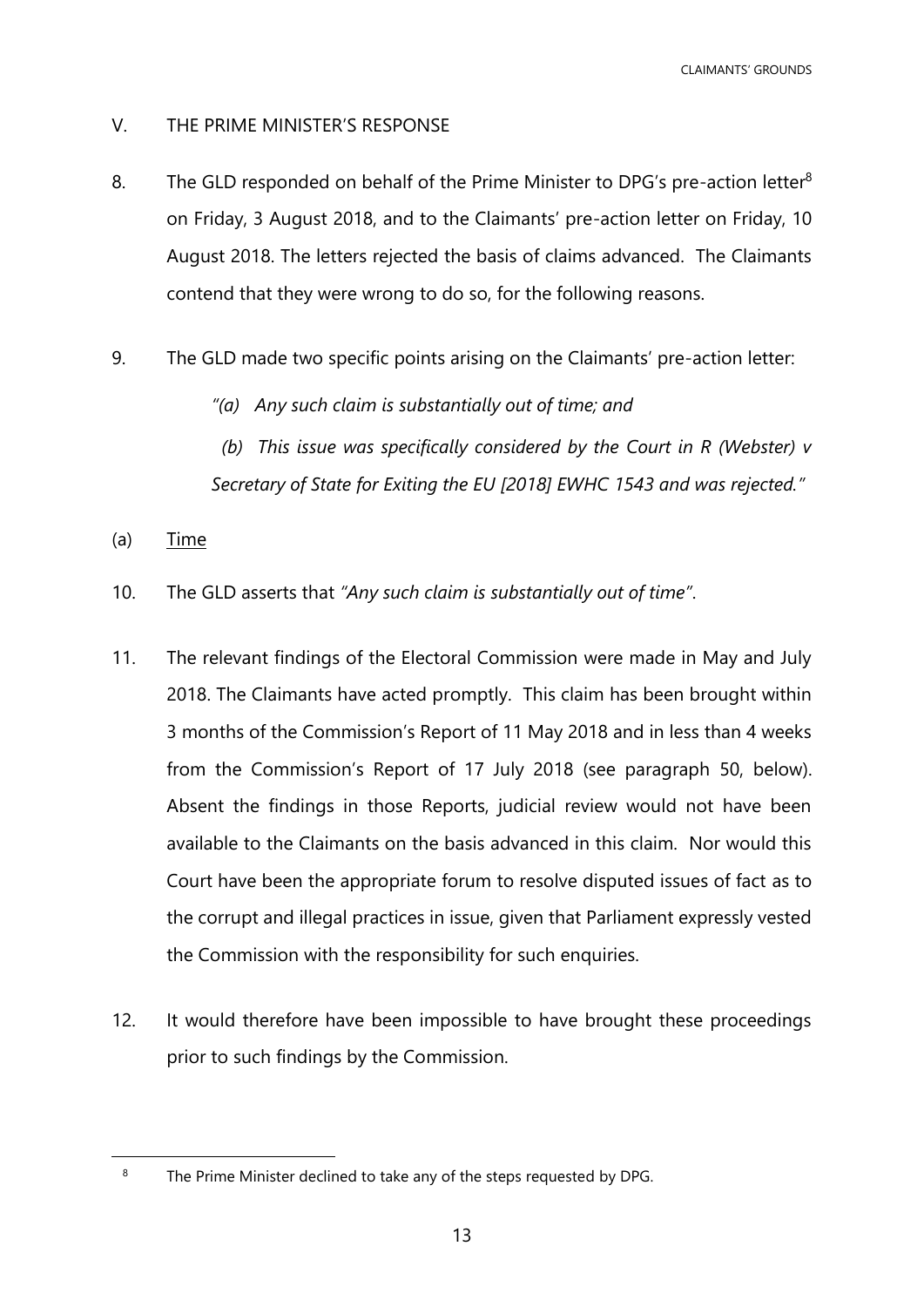13. The clear public interest underpinning s. 31 of the Senior Courts Act 1981 and CPR 54.5, was explained by Carnwath LJ in *Trim v North Dorset District Council* [2010] EWCA Civ 1446 at [23] as follows:

> *'…it is in the public interest that the legality of the formal acts of a public authority should be established without delay.'*

- 14. There has been no delay in the present case, save for the inevitable passage of time in the Electoral Commission investigating matters which had not been made public (or had been concealed) as Parliament required it to. Certainly, there has been no delay which ought as a matter of justice to preclude the Claimants' access to this Court.
- 15. In those circumstances, these proceedings should not be treated as being out of time.<sup>9</sup> Alternatively, an appropriate extension of time should be granted. The Claimants respectfully ask the Court to grant any such extension as may be necessary to ensure that there is an effective remedy and access to justice, in the light of the matters now known and in the light of their constitutional importance.
- (b) Issue in *Webster*

- 16. The GLD asserts that *"This issue was specifically considered by the Court in R (Webster) v Secretary of State for Exiting the EU [2018] EWHC 1543 and was rejected."*
- 17. That is simply not correct. The issue in *Webster* was whether or not any decision had been taken at all. The Court decided that such a decision had been taken. The Claimants agree with that decision and indeed rely upon that judgment in these grounds.

<sup>9</sup> If necessary, CPR 54.5 should be read down, under the HRA.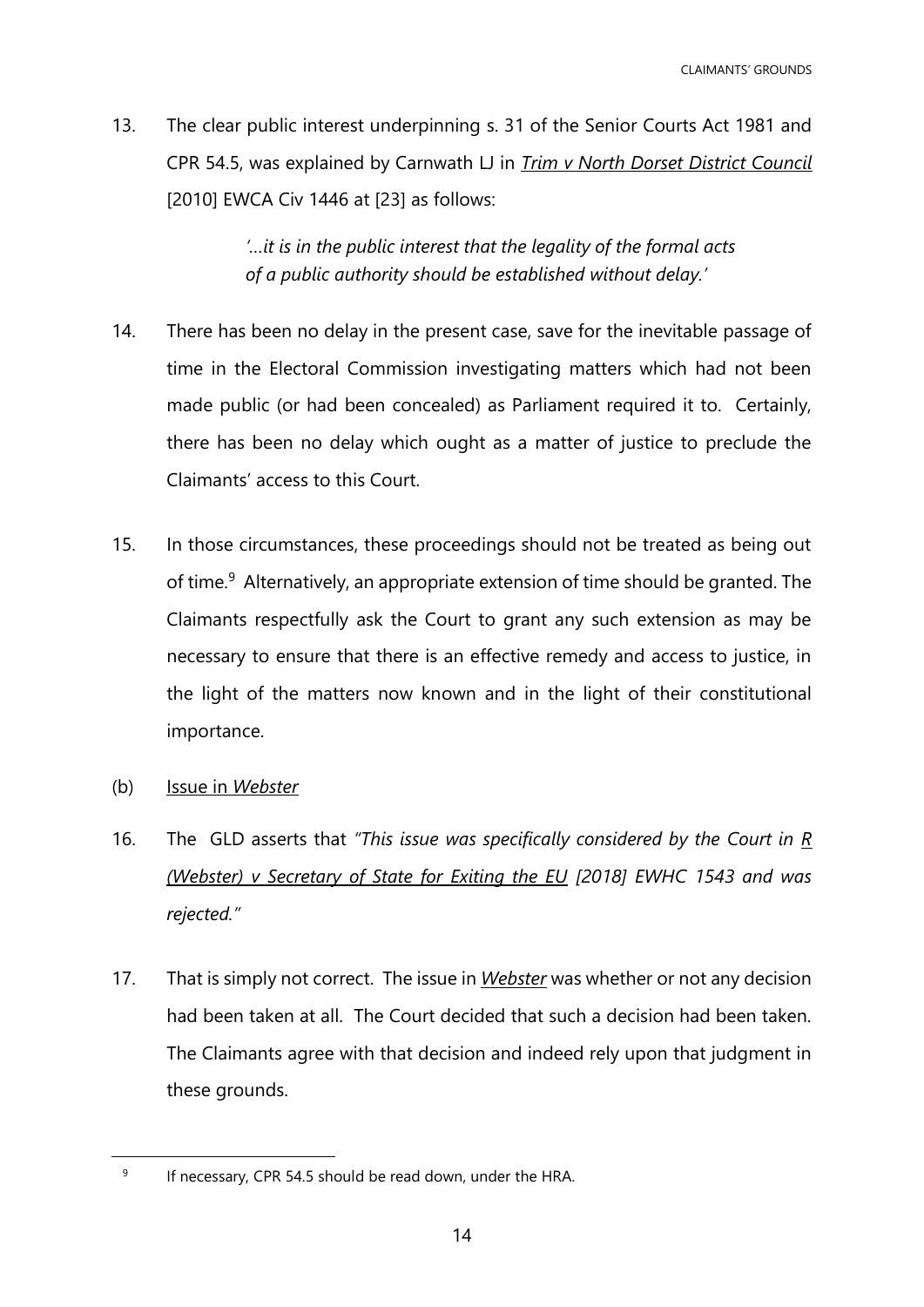- 18. However, the present case raises a quite different point: whether the Decision is vitiated by corrupt and illegal practices in the Referendum or otherwise not in accordance with the UK's constitutional requirements by reason of those practices. Neither Report of the Commission was available when the claim in *Webster* was commenced and the Commission's second Report postdated the judgment in *Webster* by over a month. In short, *Webster* did not consider the matters upon which this claim relies.
- 19. The target in *Webster* was the ongoing negotiations, on the premise that there had been no decision at all. This claim proceeds on the opposite (and correct) premise: the target is the Decision taken by the Prime Minister under a statutory power conferred upon her by Parliament, and the Notification which depends upon it.
- 20. Had Parliament wished to confer upon the exercise of that power an immunity in respect of judicial review or made special provision circumscribing the Court's powers of review, it could have done so. It did not.
- (c) Other points
- 21. The GLD also advanced the following key points, in its response to DPG's letter, which are briefly addressed as follows:-
	- (1) **Non-justiciable:** The GLD contends that the complaints raised by DPG are non-justiciable. In so far as that point is pursued against the Claimants, it is not supported by authority. There is good reason why the Prime Minister's exercise of her statutory power should not be beyond the reach of the rule of law or the jurisdiction of this court. This is not a political matter (Cf. *Webster*); it is a legal one, as reliance upon the law and the principle of legality emphasise. The distinction is illustrated by relevant analogy, in the decision of Divisional Court in *R (Woolas) v Parliamentary*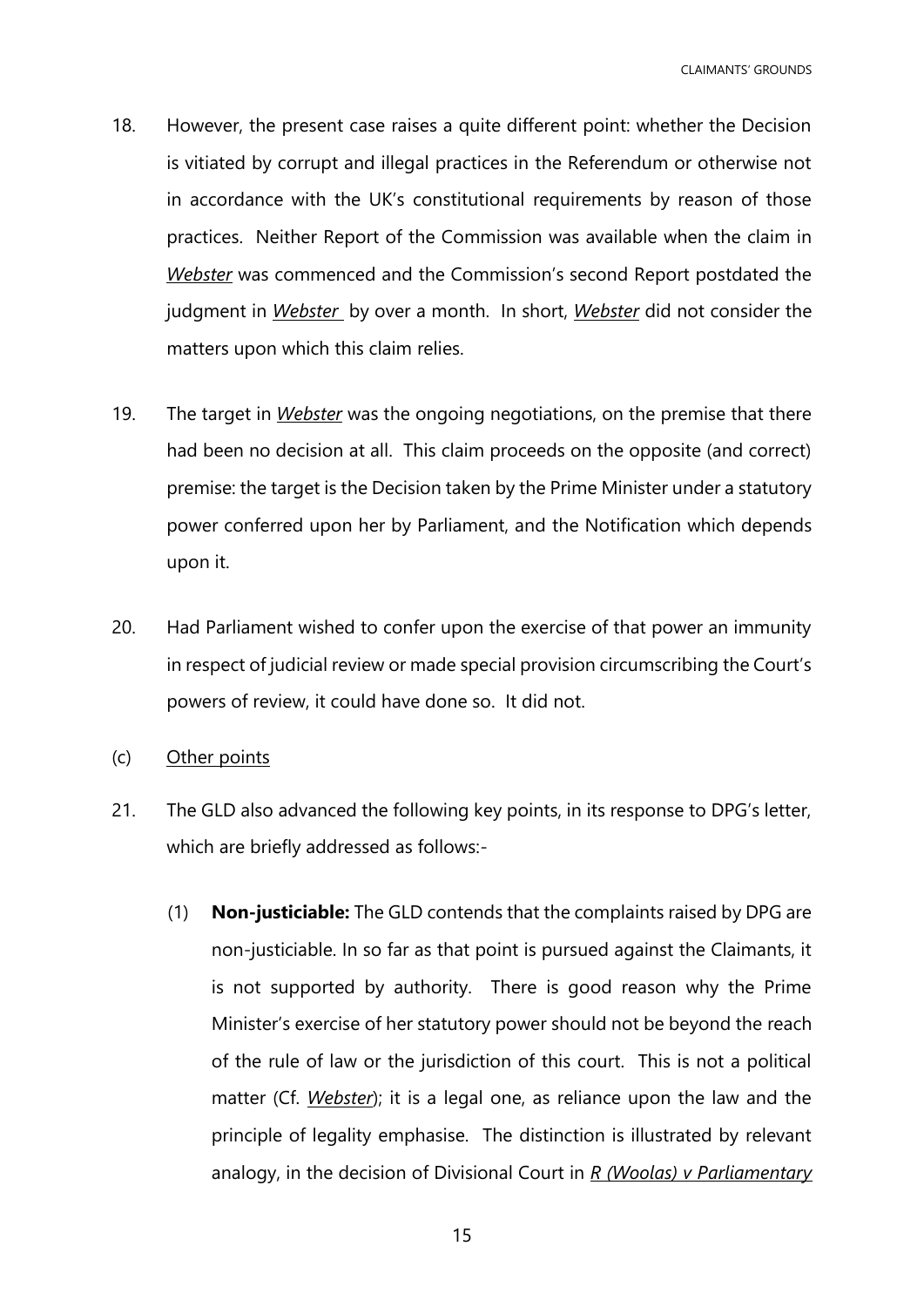*Election Court* [2012] QB 1, DC.<sup>10</sup> In that case, the Divisional Court (Thomas LJ, Tugendhat, Nicola Davies JJ) considered the jurisdiction of the Election Court under section 123 of the Representation of the People Act 1983 ("the 1983 Act") to try a parliamentary election petition and whether its decision was amenable to judicial review. It held that the Election Court's decision was so amenable. Parliament had conferred upon the Election Court the express statutory powers under the 1983 Act, including to declare an election void, by reason of corrupt and illegal practices. There were two facets to the Court's reasoning. First, the status of the Election Court and the function which it was discharging. Second, the exercise which the Divisional Court would be called upon to undertake.

(a) The Divisional Court distinguished its function (reviewing the decision as to whether Mr Woolas had been elected in a free and fair election) from the electorate's function in such an election (at [10]):

*"The Courts therefore do no more than to discharge these limited functions; it is for the electorate to determine whom it wishes to elect in a free and fair election."*

(b) The Divisional Court also stressed that its function of review was consistent with constitutional principles (at [52]):

*"This is entirely consistent with the constitutional principles derived from the separation of powers and the rule of law that it is for the courts to determine the meaning of the law enacted by Parliament. Whilst it may be possible to characterise the*  fact-finding role of the election court as a role it carries out in *discharging a limited function for the House of Commons, the provisions relating to the stating of a special case are consistent only with the constitutional principle that it has* 

<sup>&</sup>lt;sup>10</sup> See also the observations of Richard Mawrey QC, at [17]-[20], rebutting criticisms of the decision in *Woolas* in *Rahman*.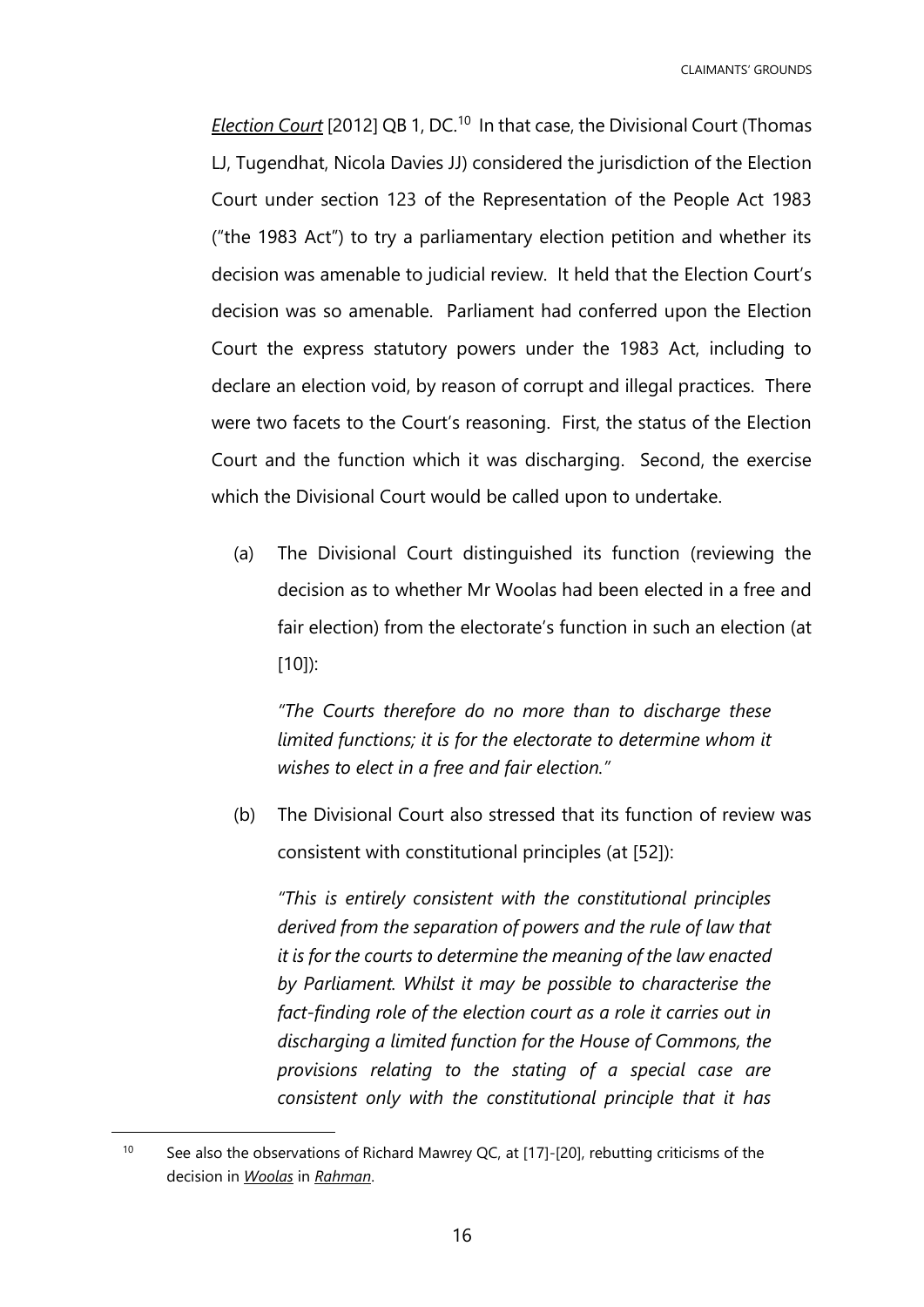*always been the role of the High Court and the appellate courts to determine the meaning of the law as enacted by Parliament. In our view, the provisions in respect of the stating of a special case are consistent only with Parliament's clear acknowledgement of that principle. Review by the courts of an issue of law arising out of a determination of an election court, in our judgment, far from being in any way inconsistent with the constitutional relationship between Parliament and the High Court, is what Parliament plainly regarded as entirely appropriate, as the rule of law requires interpretation of the law by the ordinary courts."*

- (c) The lawfulness of the Prime Minister's exercise of her statutory power under section 1 of the 2017 Act is equally amenable to judicial review, on the basis of the same underlying constitutional principles.
- (2) **Six week time limit:** The GLD contends that any challenge to the Referendum should have been brought within 6 weeks. This is a bad point. The quotation set out by the GLD at paragraph 12.c. was materially incomplete in its citation of paragraph 133 of the explanatory notes to the Referendum Act 2015. The full paragraph reflects the actual terms of paragraph 19 (with omitted words underlined for emphasis) as follows:

*133. Paragraph 19 relates to how the result of the referendum may be challenged in legal proceedings. It provides that any challenge in respect of the number of ballot papers counted or votes cast as certified by the Chief Counting Officer, a Regional Counting Officer or a counting officer must be brought by way of judicial review (sub*‐*paragraph (1)(a)). In addition, the challenge must be commenced within six weeks of the date of the relevant certificate (sub*‐ *paragraphs (1)(b) and (2)). The six*‐*week period is intended to ensure that sufficient time is allowed for challenges to be brought while avoiding prolonged delay in the final result of the referendum being known.*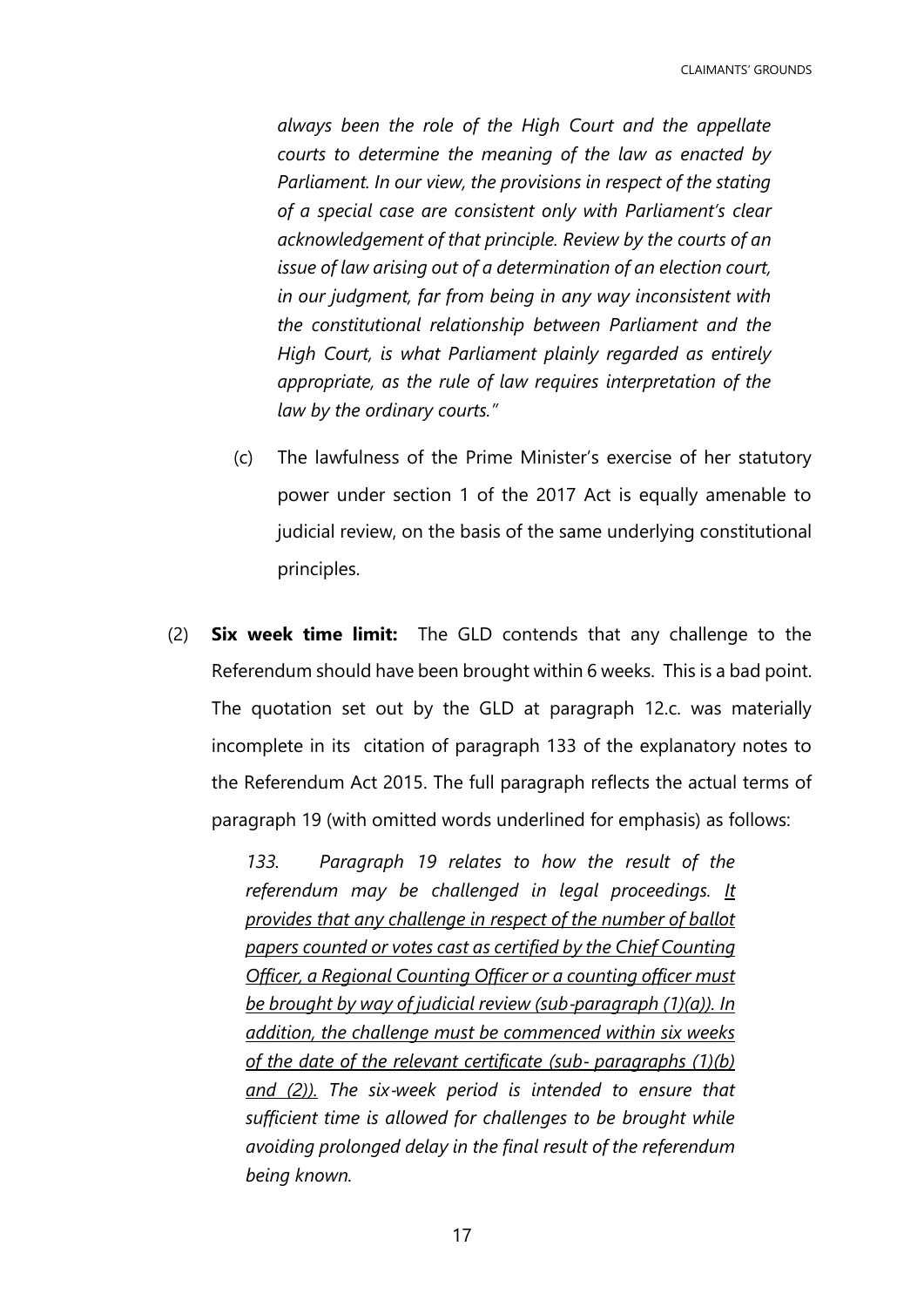CLAIMANTS' GROUNDS

(3) **Not procured by fraud:** The GLD's response to DPG's pre-action letter importantly regarded the following as dispositive:

> *"The key and dispositive point is that neither the reports of the Electoral Commission, nor any of the material referred to in your letter, support your central contention that the outcome of the Referendum was "procured by fraud"."*

However, the Electoral Commission's Reports are replete with findings of offences that would constitute *"corrupt and illegal practices"* in an election or binding referendum so as to render the result void. Such practices are sometimes referred to as electoral fraud. There are generally two species of conduct rendering an outcome void: the candidate is personally guilty, or guilty by his agents, of any corrupt or illegal practice (as to which proof of its effect is irrelevant and not required – see *Rahman* at [33]); and prohibited general conduct of which the candidate need not have been aware under section 164(1) of the 1983 Act, normally called *'general corruption'* (as to which all that is required is that it *"may reasonably be supposed to have affected the result"*). The findings of the Electoral Commission more than satisfy the conditions under which an election, or binding referendum, would have been void. The GLD is wrong to repose any confidence in its reasoning set out above.

- (4) **'Remain' findings also:** The GLD points out that there have been findings also against those campaigning for 'Remain'. That does not improve the standing of the Referendum, nor answer the findings relied upon by the Claimants. On the contrary, it is a further reason why the decision of the Prime Minister was vitiated by illegality.
- (5) **Analogy with elections:** The GLD challenges the analogy with elections. The GLD is wrong as a matter of law and the correct basis of that analogy is set out herein and *Moohan v Lord Advocate* expressly considered. In any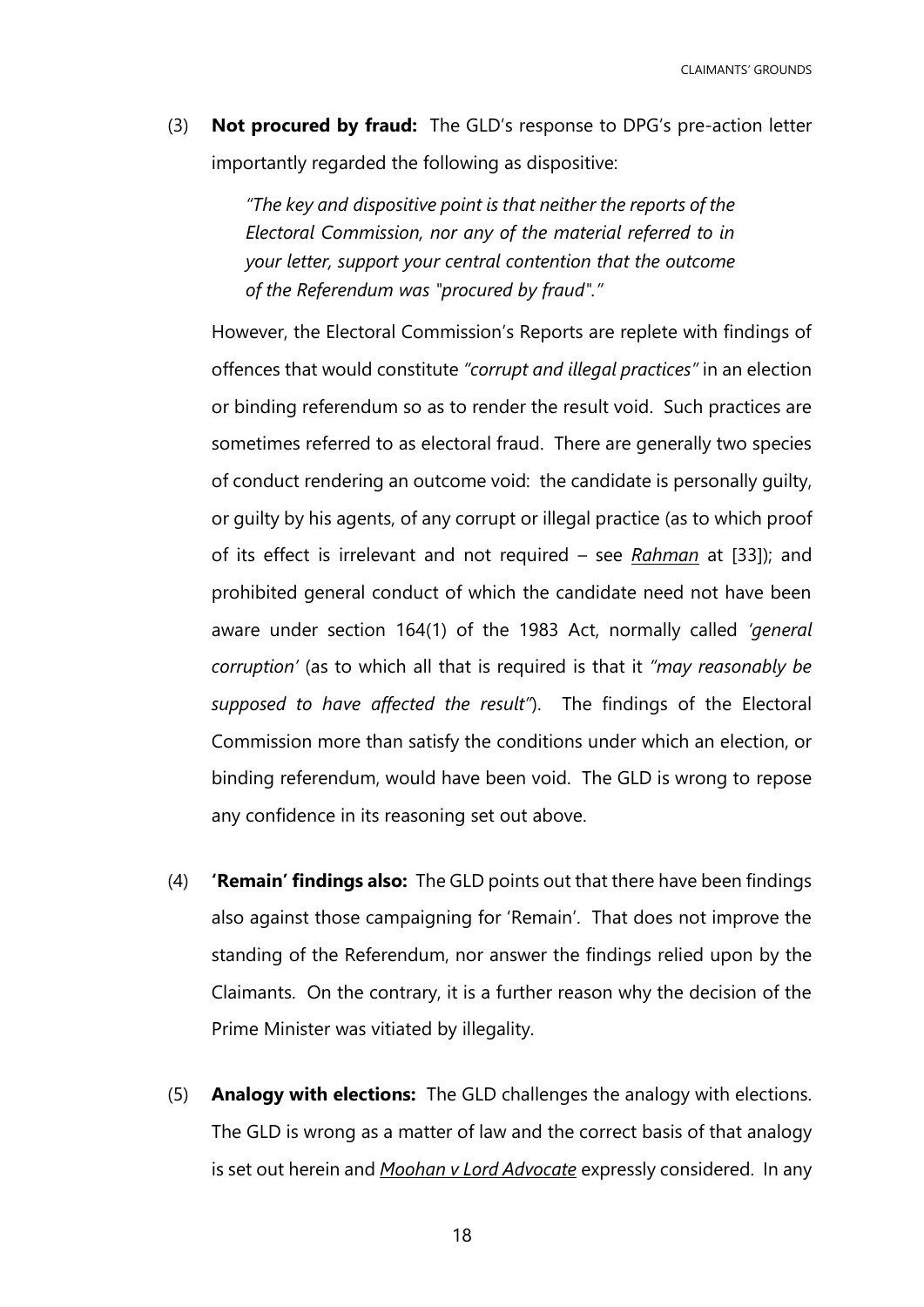event, the distinction between a binding vote (whether referendum or election) and an advisory one does not assist the Prime Minister in defending her Decision to treat the Referendum result as binding.

- (6) **Standing:** The GLD questions the standing of DPG's client. By reason of being UK citizens living and/or working in the EU, the Claimants in this claim clearly have standing. Individuals with the same status were acknowledged as having a direct interest in *Miller*. The Claimants note that this point was not repeated against the Claimants in the GLD's letter response to them.
- (7) **Relief sought by DPG:** The GLD criticises the steps sought by DPG. The Claimants would be content with a declaration that it is not open to the Prime Minister simply to ignore matters of such seriousness, having in turn such serious constitutional implications.
- <span id="page-18-0"></span>VI. THE REFERENDUM
- (a) Promises made about the Referendum
- 22. The Conservative Party Manifesto 2015 promised (pp.30 and 72-3) to hold a *"straight in-out referendum by the end of 2017"*. This promise was kept.
- 23. It also promised to *"complete the electoral register, by working to include more of the five million Britons who live abroad"* and to *"introduce votes for life, scrapping the rule that bars British citizens who have lived abroad for more than 15 years from voting."* This did not happen; but despite this, the result of the Referendum was still close.
- 24. Her Majesty's government, and the Prime Minister herself, have repeatedly promised to respect and implement the result of the Referendum, before and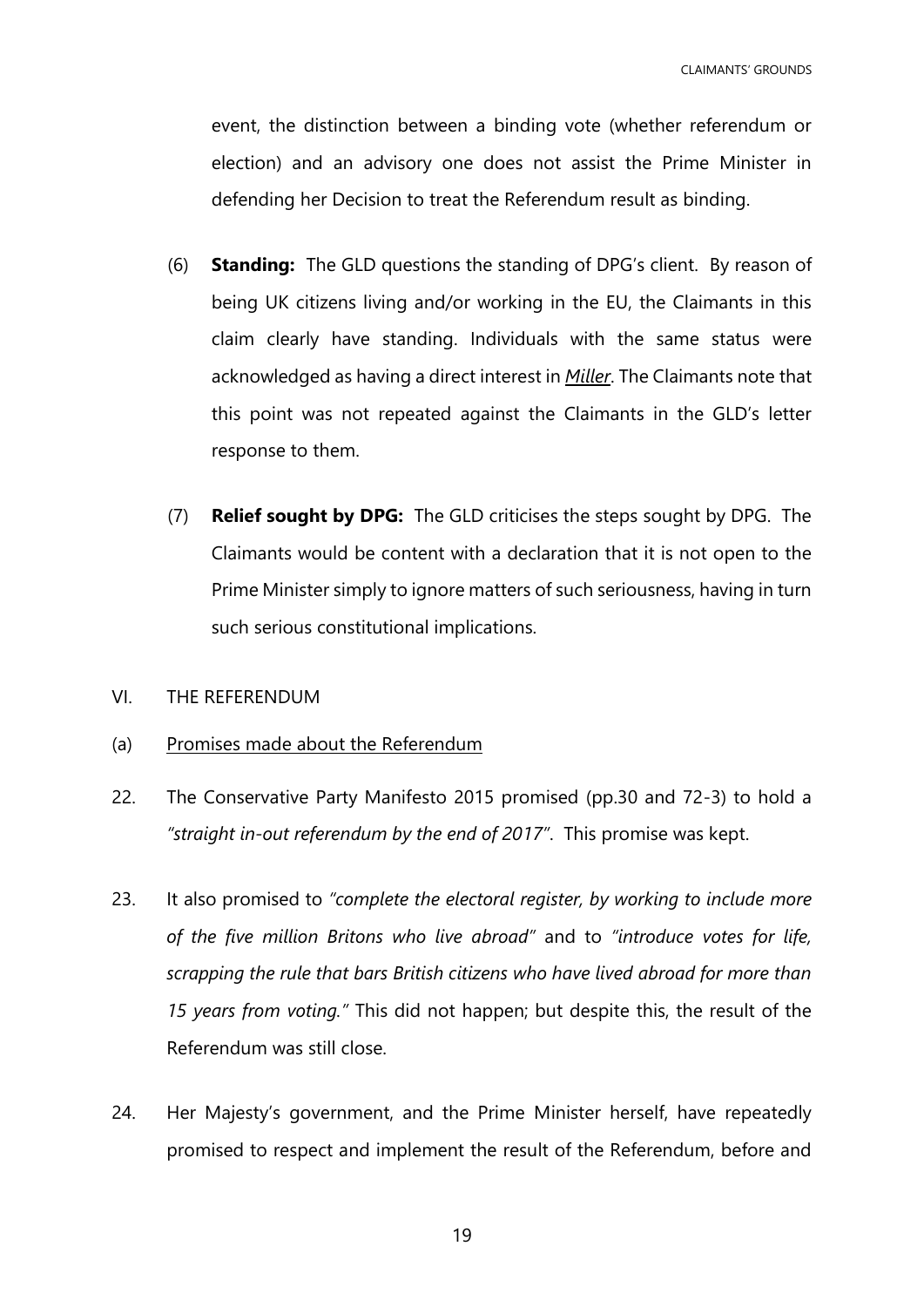CLAIMANTS' GROUNDS

after it took place. Indeed, the 2015 Manifesto, above, had promised (p.73): *"We will honour the result of the referendum, whatever the outcome."* (As noted above, the Claimants contend that this cannot be construed as a promise to honour an outcome vitiated by corrupt and illegal practices that would have rendered a binding referendum or the election of an MP void.)

- 25. The Prime Minister has since repeatedly stated that she is bound to implement the Referendum result and emphasised the Referendum's status as a democratic exercise. It is her Decision and Notification on this express basis, that is challenged in this claim.
- (b) The Referendum
- 26. The 2015 Act was enacted to make provision for the holding of a referendum in the United Kingdom and Gibraltar on whether the United Kingdom should remain a member of the European Union.
- 27. The EU Referendum Act did not prescribe any consequences to follow from the result. It was, as a matter of UK domestic law, an advisory referendum. By way of contrast, the Parliamentary Voting System and Constituencies Act 2011 provided, in section 8, that in the event of a specified result the Prime Minister was to give effect to certain legal provisions scheduled to that Act. The EU Referendum Act, in clear contrast, did not state that if more than half of the votes cast were to withdraw from the EU the Prime Minister was to give notification under Article 50 TEU.
- 28. The 2015 Act and Article 50 were considered in *Shindler*. In that case, the Court of Appeal held that the EU Referendum *"contains part"* of the United Kingdom's *"constitutional requirements"* for the purposes of Article 50 TEU for leaving the UK (at [13]).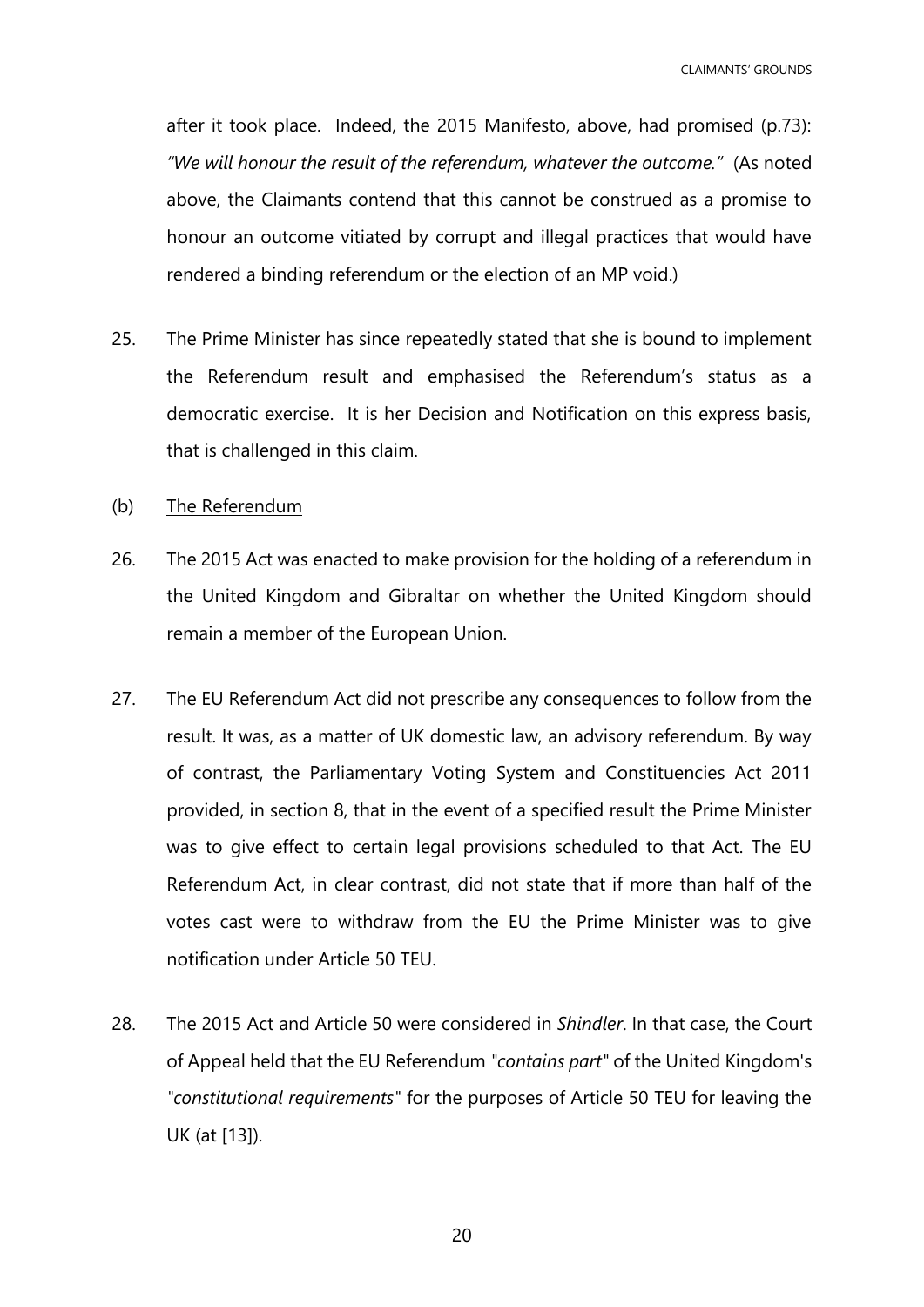- 29. The conduct and effect of the EU referendum was governed by the Political Parties Elections and Referendum Act 2000 ("PPERA") 2000, the 2015 Act, the HRA (A3P1) and the common law.
- 30. Section 3 of the 2015 Act established that Part 7 of the 2000 Act, as well as Schedule 1 (Campaigning and Financial Controls), Schedule 2 (Control of loans etc. to permitted participants) and Schedule 3 (Conduct of the referendum) to the Act apply to the Referendum.
- 31. As an advisory Referendum, its result had no automatic legal consequences but required further decisions to be taken: *Miller* (above). It was therefore distinct from a vote for the election of a candidate for office, where the automatic consequence of the candidate achieving the majority of the votes is that that the candidate is elected, subject only to a successful election petition. As established in *Miller*,<sup>11</sup> Parliament did not, by the 2015 Act, confer upon the Prime Minister (or the government) the power to decide that the UK should leave the EU, nor the power to notify the EU of such an intention.
- 32. However, the Referendum was no less subject to the rule of law by virtue of being advisory only. Its advisory nature did not diminish the need for participants to act lawfully or to comply with the primary and secondary legislative requirements governing it. Parliament enacted detailed rules to ensure that the advisory result of the Referendum was a real and fair reflection of the views of the electorate. Further, those rules were put in place by Parliament to ensure transparency and public confidence in the democratic processes. Thus it set out rules to control and limit expenditure, to require participants spending more than £10k to register and declare expenses and donations received, to designate two 'lead' campaigns which would have special

<sup>11</sup> Paragraphs 116-124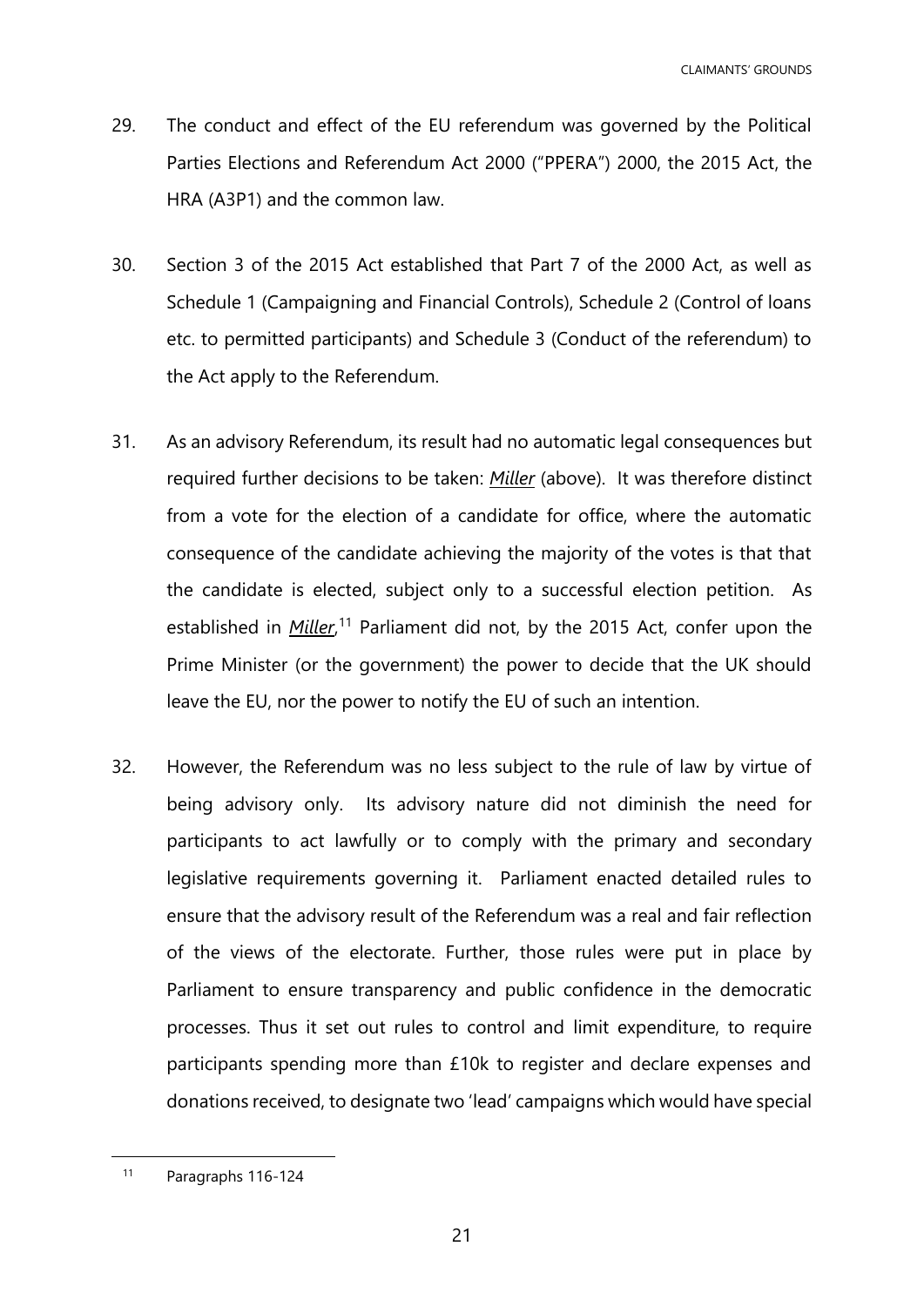status and entitlements, to control co-ordination between campaigns and to prohibit certain donors, including foreign donors so as to avoid foreign interference. Compliance with these laws was the means by which Parliament sought to ensure that the result of the Referendum would represent the legitimate and fair expression of the views of those permitted to vote or, put more simply, a *free and fair vote*.

(c) The Referendum result

- 33. Although the Referendum was advisory, the Government had stated that it would abide by the result (above). That has been and remains the Prime Minister's position.
- 34. The integrity of the Referendum is therefore of acute constitutional importance.
- 35. On 23 June 2016, 51.89% of those voting in the referendum, voted in favour of the United Kingdom leaving the EU. 48.1% voted in favour of the United Kingdom remaining in the EU.<sup>12</sup> It was a close result.
- 36. Following the result, the Government stated that it intended to notify the EU Council of its decision to abide by the result, that is, that the UK should leave EU and to do so using its prerogative power to make international treaties.
- 37. As noted above, that decision was subject to legal challenge, which was upheld. In *Miller* the Supreme Court (upholding a three judge Divisional Court) held that the executive had no prerogative power to notify the EU Council of the United Kingdom's intention to leave the EU. Legislation was therefore required.

<sup>12</sup> [https://www.electoralcommission.org.uk/find-information-by-subject/elections-and](https://www.electoralcommission.org.uk/find-information-by-subject/elections-and-referendums/past-elections-and-referendums/eu-referendum/electorate-and-count-information)[referendums/past-elections-and-referendums/eu-referendum/electorate-and-count](https://www.electoralcommission.org.uk/find-information-by-subject/elections-and-referendums/past-elections-and-referendums/eu-referendum/electorate-and-count-information)[information](https://www.electoralcommission.org.uk/find-information-by-subject/elections-and-referendums/past-elections-and-referendums/eu-referendum/electorate-and-count-information)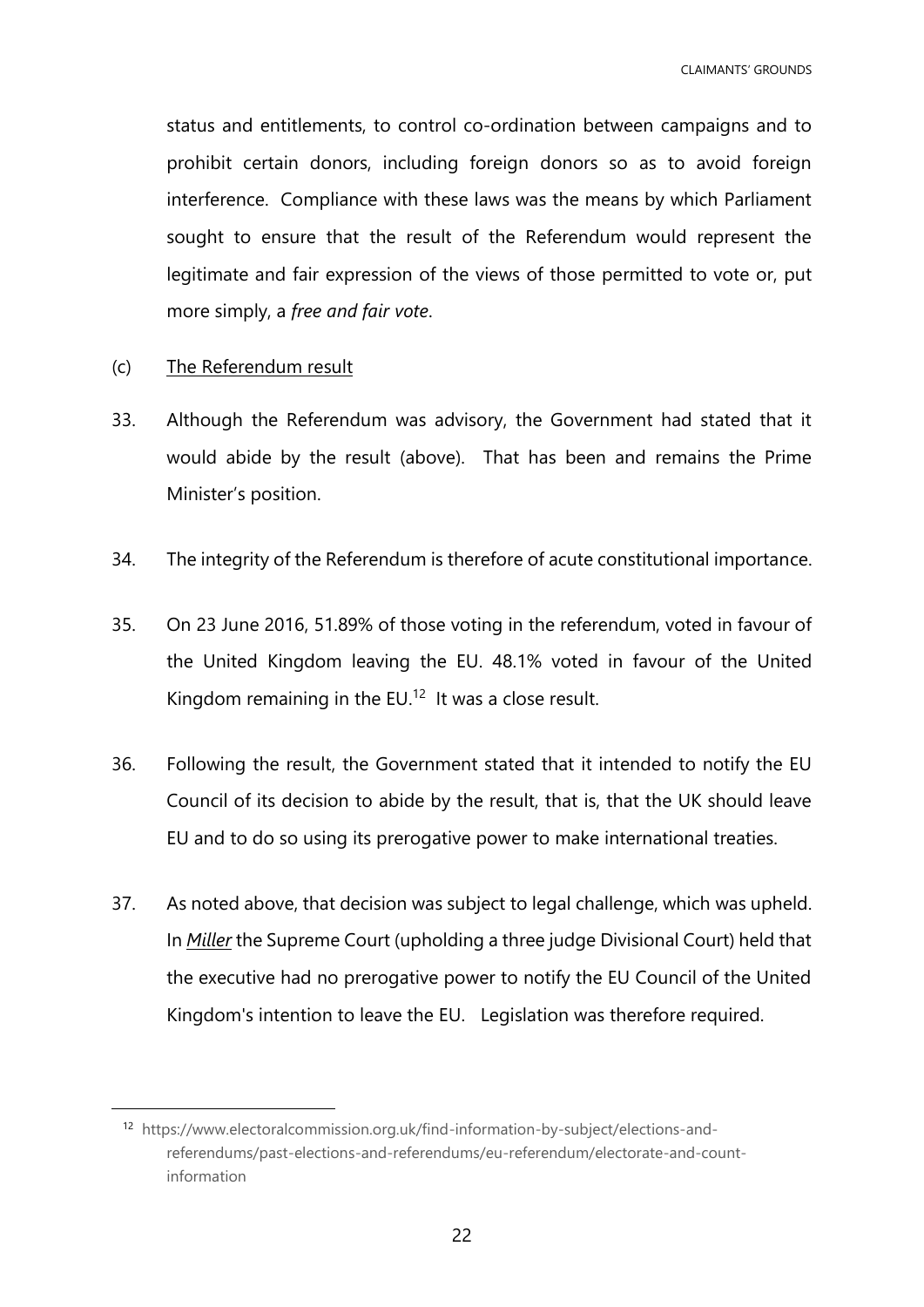CLAIMANTS' GROUNDS

## (d) The 2017 Act

- 38. Accordingly, as noted above, the Government laid legislation before Parliament which gave the Prime Minister a statutory power to notify the EU under Article 50 of the TEU of the UK's intention to withdraw from the EU: s.1 of the 2017 Act.
- 39. On 31 January 2017, at the bill's second reading in the House of Commons the then Secretary of State for Exiting the European Union, Mr David Davis MP, introduced it as follows:

*I beg to move, that the Bill be now read a Second time. … The Bill responds directly to the Supreme Court judgment of 24 January, and seeks to honour the commitment the Government gave to respect the outcome of the referendum held on 23 June 2016. It is not a Bill about whether the UK should leave the European Union or, indeed, about how it should do so; it is simply about Parliament empowering the Government to implement a decision already made—a point of no return already passed. We asked the people of the UK whether they wanted to leave the European Union, and they decided they did. At the core of this Bill lies a very simple question: do we trust the people or not? The democratic mandate is clear: the electorate voted for a Government to give them a referendum. Parliament voted to hold the referendum, the people voted in that referendum, and we are now honouring the result of that referendum, as we said we would…*

*This Bill provides the power for the Prime Minister to begin that process and honour the decision made by the people of the United Kingdom on 23 June last year, and I commend it to the House. Trust the people."* (emphasis added)

40. Royal Assent was given on 16 March 2017.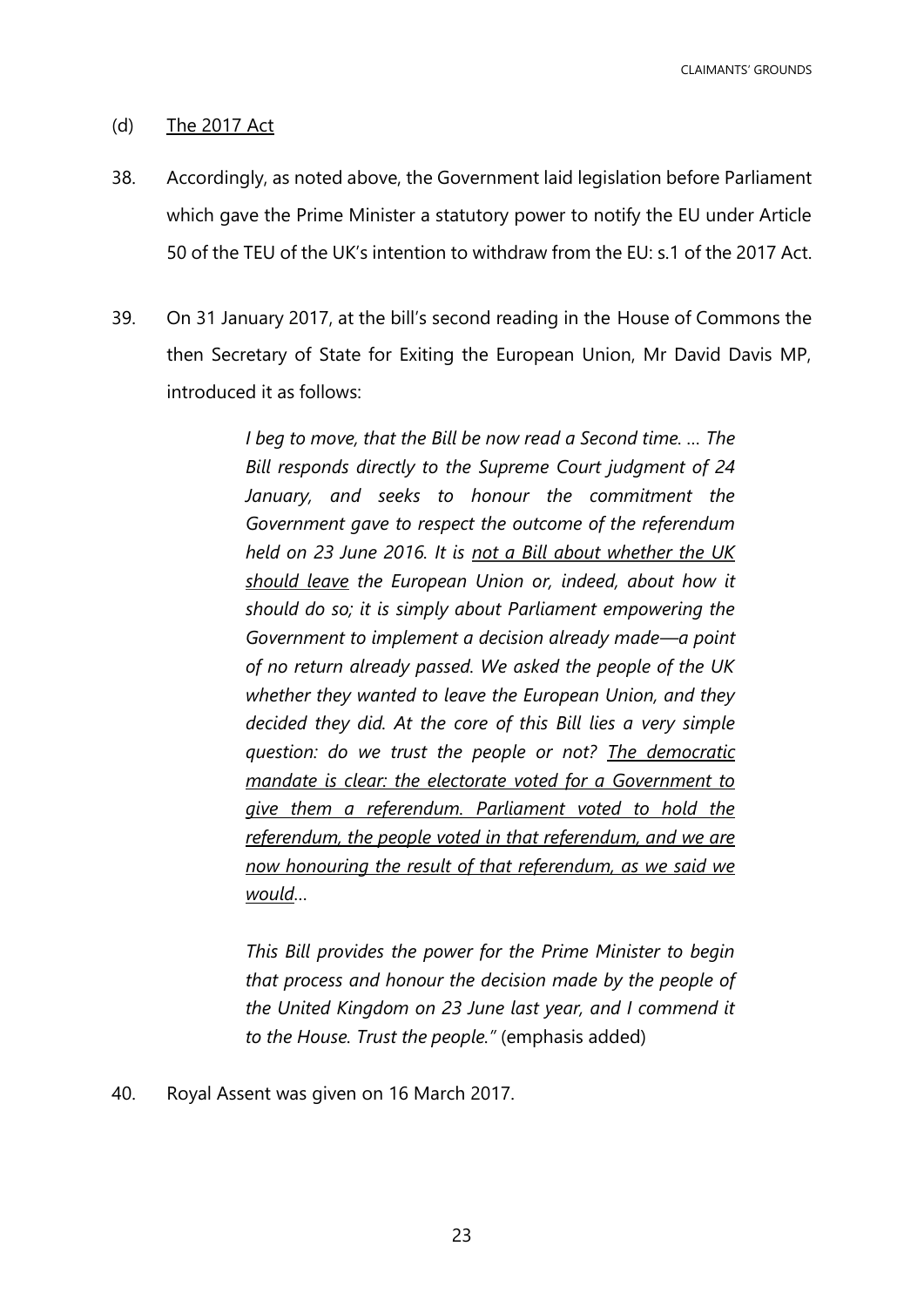- 41. The Long Title of the Act makes explicit that the object and purpose of the Act was to "*confer power on the Prime Minister to notify, under Article 50(2) of the Treaty on European Union, the United Kingdom's intention to withdraw from the EU"*.
- 42. In *Webster*, referred to above, the Divisional Court held that:

*"13…. Its authorisation to the Prime Minister to notify under Art.50(2), plainly contemplated and encompassed the power to take a decision to withdraw and conferred that power expressly on the Prime Minister; there would indeed be no point in notifying under Art.50(2), absent a decision to withdraw under Art.50(1)."* (emphasis added)

- 43. A question of construction for this Court is whether Parliament intended to empower the Prime Minister to take the UK out of the EU on the basis (and only on the basis) of the result of a Referendum, which was vitiated by corrupt and illegal conduct which would have nullified any binding Referendum or election. It clearly did not.
- 44. That question falls to be answered in the light of the context and purpose of the 2017 Act and the express reference to domestic constitutional requirements in Article 50, to which section 1 of the 2017 Act expressly refers.
- 45. There is nothing in the 2017 Act to suggest that Parliament intended to condone corrupt or illegal practices, or to put consideration of their consequences beyond the reach of this Court.
- (e) The 2018 Act
- 46. The European Union (Withdrawal) Act 2018 ('the 2018 Act') was enacted to make provision for the UK to leave the EU, in the light of the Prime Minister's Decision and Notification.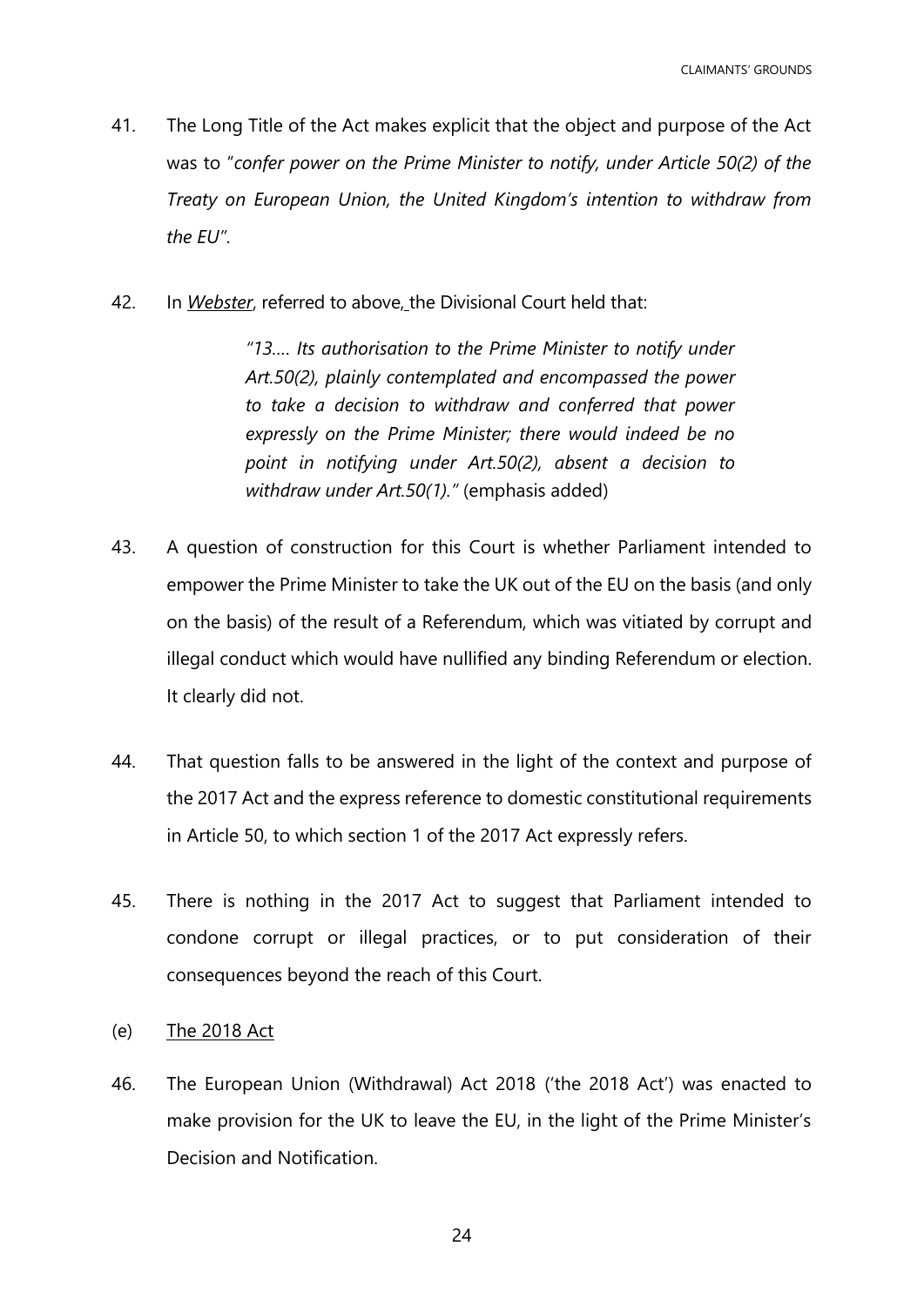47. It was enacted on 26 June 2018, prior to the Electoral Commission's Report of 17 July 2018 into Vote Leave Limited ('Vote Leave') and others. The significance of this Report is that Vote Leave was the official designated campaign to leave the EU (analogous to the candidate in an election) and the Report made the serious findings of offences set out below.

## <span id="page-24-0"></span>VII. RECENT DEVELOPMENTS – FACTS RELIED UPON

- 48. It has recently become clear that the Referendum was tainted by significant breaches of the 2015 Act, amounting to corrupt and illegal practices in election law. Those breaches were committed by participants campaigning for the UK to leave the EU, including Vote Leave, which the Electoral Commission ('the Commission') designated as the lead campaign for 'Leave' on 13 April 2016.
- 49. The Commission found, in short summary:
	- 49.1 Vote Leave, the official designated campaign, was found on a standard of beyond reasonable doubt to have committed serious offences, including joint working between the lead campaigner, Vote Leave and another campaign group BeLeave. BeLeave was found to have spent £675,315.18 with Aggregate IQ under a common plan with Vote Leave. This spending should have been declared by Vote Leave. It means Vote Leave exceeded its legal spending limit of £7 million by £449,079, around 6%.
	- 49.2 Leave.EU, a registered participant, failed to include at least £77,380 in its spending return, thereby exceeding its spending limit by more than 10%, being fees paid to the company Better for the Country Limited as its campaign organiser. The Commission stated that it was satisfied that the actual figure of overspend was in fact greater, given the failure to report an appropriate proportion of the cost of services provided by Goddard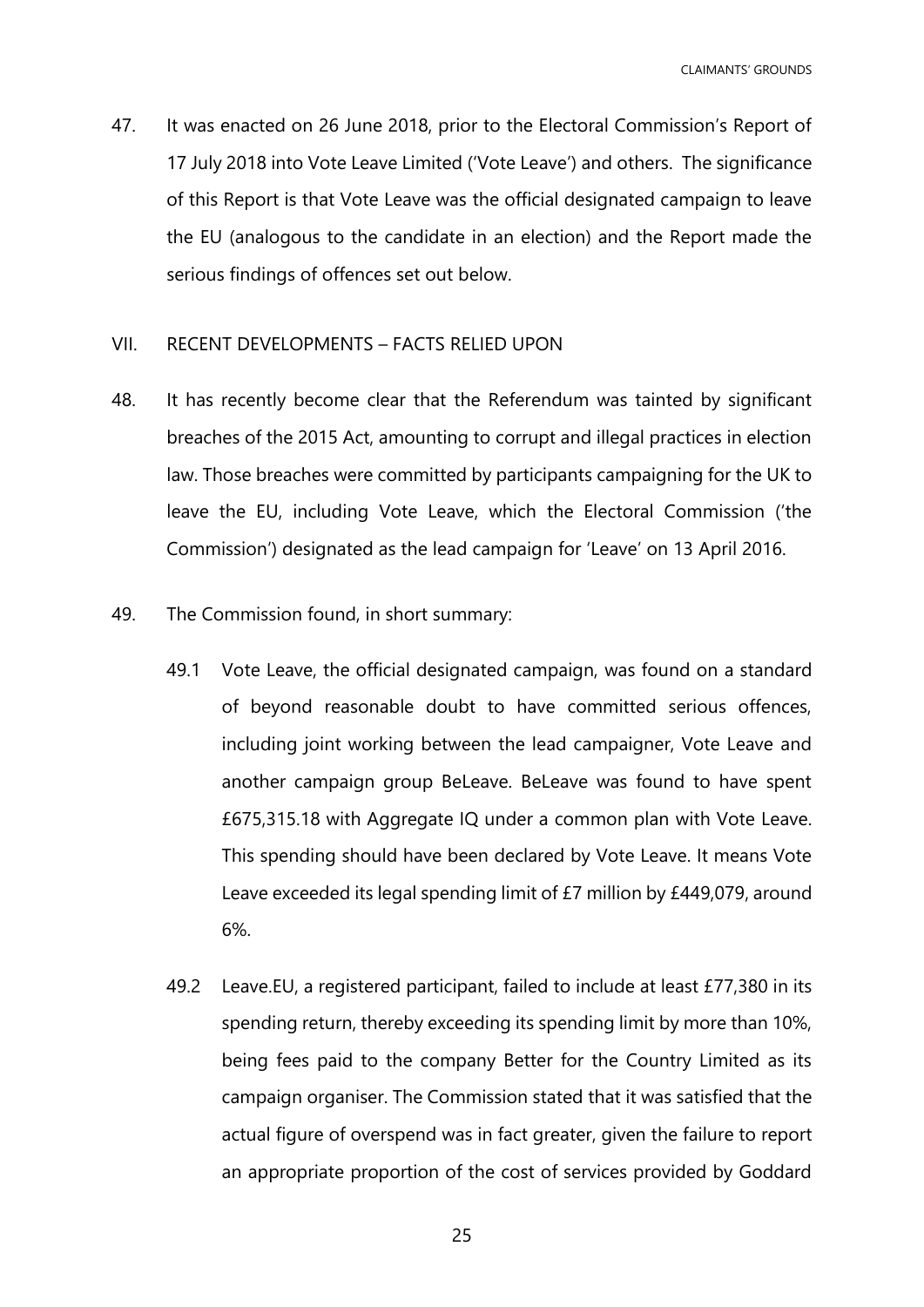Gunster (see below). It also failed correctly to report three loans from Arron Banks totalling £6m , failed to evidence 97 payments totalling £80,224 and failing to declare a proportion of the costs of services provided by US campaign strategy firm Goddard Gunster.

- <span id="page-25-0"></span>50. The full detail is set out in two Reports by the Electoral Commission (further particularised in Annex A to these grounds):
	- 50.1 **Report on an investigation in respect of the Leave.EU Group Limited** (Concerning pre-poll transaction reports and the campaign spending return for the 2016 referendum on the UK's membership of the European Union) dated 11 May 2018 ("the Leave.EU Report").
	- 50.2 **Report of an investigation in respect of Vote Leave Limited, Mr Darren Grimes, BeLeave, Veterans for Britain** (Concerning campaign funding and spending for the 2016 referendum on the UK's membership of the EU), dated 17 July 2018 ("the Vote Leave & Others Report").
- 51. The misconduct in those Reports is compounded by other matters referred to in the Annex to these grounds including the findings of the Information Commissioner in relation to Facebook, Cambridge Analytica and others.
- 52. The Electoral Commission has imposed the following fines:

1

52.1 £61,000 imposed on Vote Leave, the official designated campaign to leave the EU (analogous to the candidate in an election), in respect of three offences<sup>13</sup>.

 $13$  The conduct in question including serious offences, including joint working between Vote Leave and another campaign group BeLeave. BeLeave was found to have spent more than £675,000 with Aggregate IQ under a common plan with Vote Leave.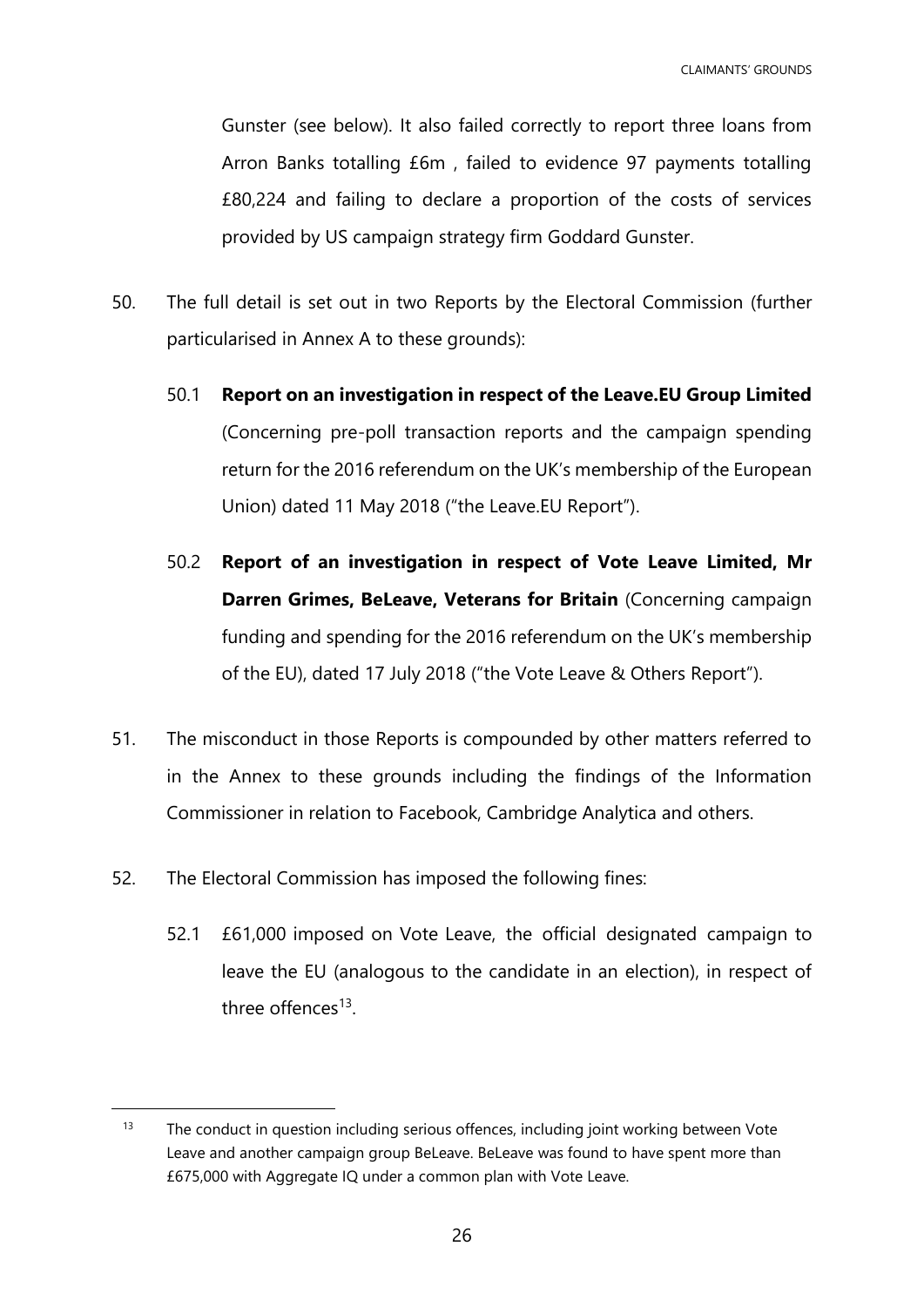- 52.2 £20,000 imposed on Mr Darren Grimes, the founder and responsible person for BeLeave, in respect of two offences.
- 52.3 £250 imposed on Mr David Banks, the responsible person for Veterans for Britain, because the Commission determined that he had committed an offence.<sup>14</sup> under section 122(4)(b) PPERA in that he failed, without reasonable excuse, to deliver a referendum spending return that included an accurate report of relevant donations received.
- 52.4 fines of £70,000 imposed on Leave.EU, in respect of four offences a total sum which was constrained by the cap on the Commission's fines.
- 53. These matters fall to be considered in the context of the UK's constitutional requirements to which Article 50 expressly refers.

# <span id="page-26-0"></span>VIII. THE PRIME MINISTER'S DECISION

- 54. On 24 February 2017, shortly prior to the Prime Minister's decision, the Electoral Commission launched an investigation into the spending returns of both the Leave and Remain campaigns<sup>15</sup>.
- 55. In exercise of that power, on 29 March 2017, the Prime Minister took a decision to withdraw the UK from the EU and Euratom and to notify the EU of that decision by way of a letter to that effect sent to the President of the European Council.

<sup>&</sup>lt;sup>14</sup> There was reasonable doubt as to whether £100,000 that Vote Leave had paid to Aggregate IQ on 20 June 2016 (declared as a donation to Veterans for Britain on 20 May 2016) took the same form as the donation to Darren Grimes, i.e. expenditure by Vote Leave – subject to further investigation.

<sup>15</sup> <https://www.bbc.co.uk/news/uk-politics-39075244>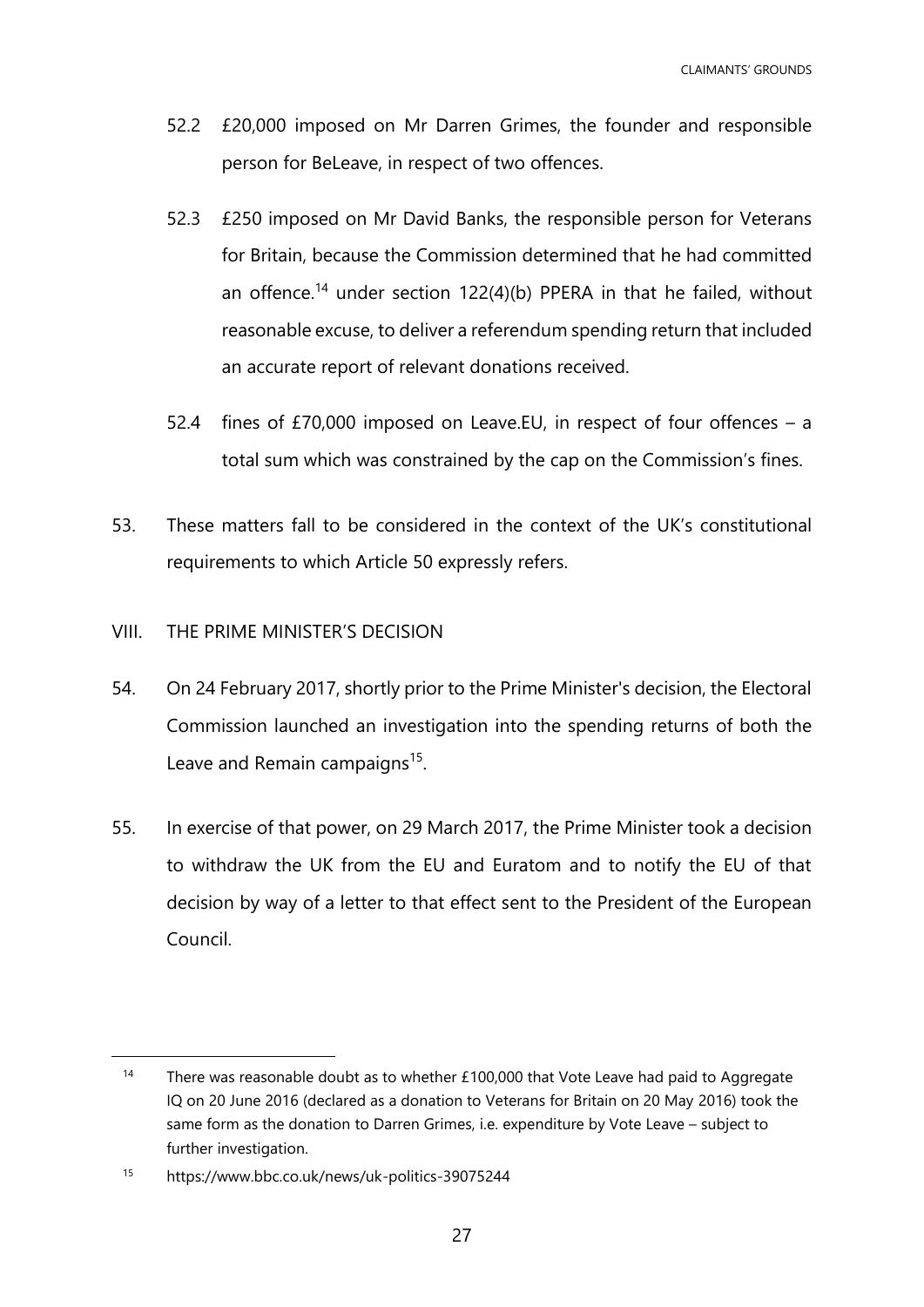56. The Prime Minister expressly stated that the reason for her decision to withdraw the UK from the EU and to notify the EU of that decision was the voting result of the referendum of 23 June 2016. The letter set out her reasons in the following way:

> *On 23 June last year, the people of the United Kingdom voted to leave the European Union…Today, therefore, I am writing to give effect to the democratic decision of the people of the United Kingdom. I hereby notify the European Council in accordance with Article 50(2) of the Treaty on European Union of the United Kingdom's intention to withdraw from the European Union.*  (emphasis added)

57. The Divisional Court in *Webster* held that:

*"Even putting the Referendum to one side, this is the language of decision not of notification alone, in vacuo*, *so to speak. The Prime Minister's letter itself contains a decision; backed by the authority of the 2017 Act, that decision complies with the requirements of Miller."* (emphasis added)

- 58. This finding accorded with the submission of the Secretary of State in the *Webster* case that it was the Prime Minister who had taken the decision to withdraw the UK from the EU because *"[u]nquestionably the notification is a decision to withdraw*".<sup>16</sup>
- (a) Referendum result as the sole basis for the decision
- 59. The Prime Minister and the Secretary of State have repeatedly stated the basis for the Prime Minister's decision to withdraw the UK from the EU was that a

<sup>&</sup>lt;sup>16</sup> Transcript of hearing on 12 June 2018, at page 33B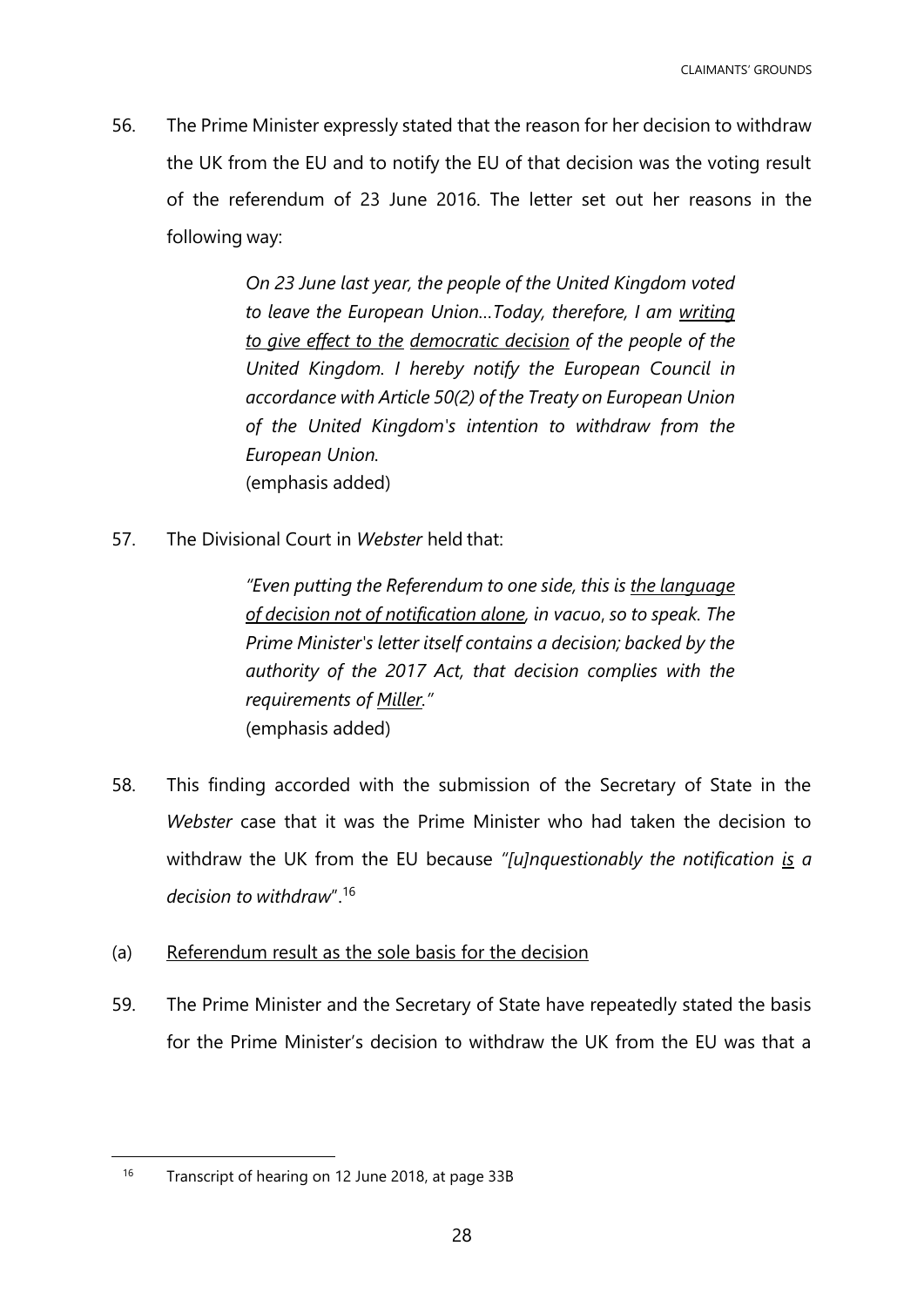CLAIMANTS' GROUNDS

majority of those who voted in the referendum voted in favour of leaving the EU and the Government had promised to honour the result of the referendum.

- 60. It follows that the basis for the Prime Minister's decision to withdraw and notify was her understanding that there had been a lawful, free and fair vote which had produced a result of 51.89% of those voting, voting in favour of the UK leaving the EU (or 34.73% of the voting public, turnout according to the Electoral Commission).
- 61. On 12 July 2018, Her Majesty's Government reiterated this in its white paper *'The Future Relationship Between the United Kingdom and the European Union'*. The Prime Minister introduced the paper as follows:

*In the referendum on 23 June 2016 – the largest ever democratic exercise in the United Kingdom – the British people voted to leave the European Union. And that is what we will do – leaving the Single Market and the Customs Union, ending free movement and the jurisdiction of the European Court of Justice in this country, leaving the Common Agricultural Policy and the Common Fisheries Policy, and ending the days of sending vast sums of money to the EU every year. We will take back control of our money, laws, and borders, and begin a new exciting chapter in our nation's history.*

- (b) Factual basis flawed
- 62. For the reasons set out below, the factual basis upon which the Prime Minister made her decision was not correct; had she known what is known now, namely that the referendum result was procured by criminal conduct, she could not confidently have proceeded on the basis that 51.89% of those who voted and 34.73% of the electorate were in favour of the UK leaving the EU or that she should or could be bound by a promise to honour or respect a result obtained in that way. Indeed, the significance of the matters set out above is such the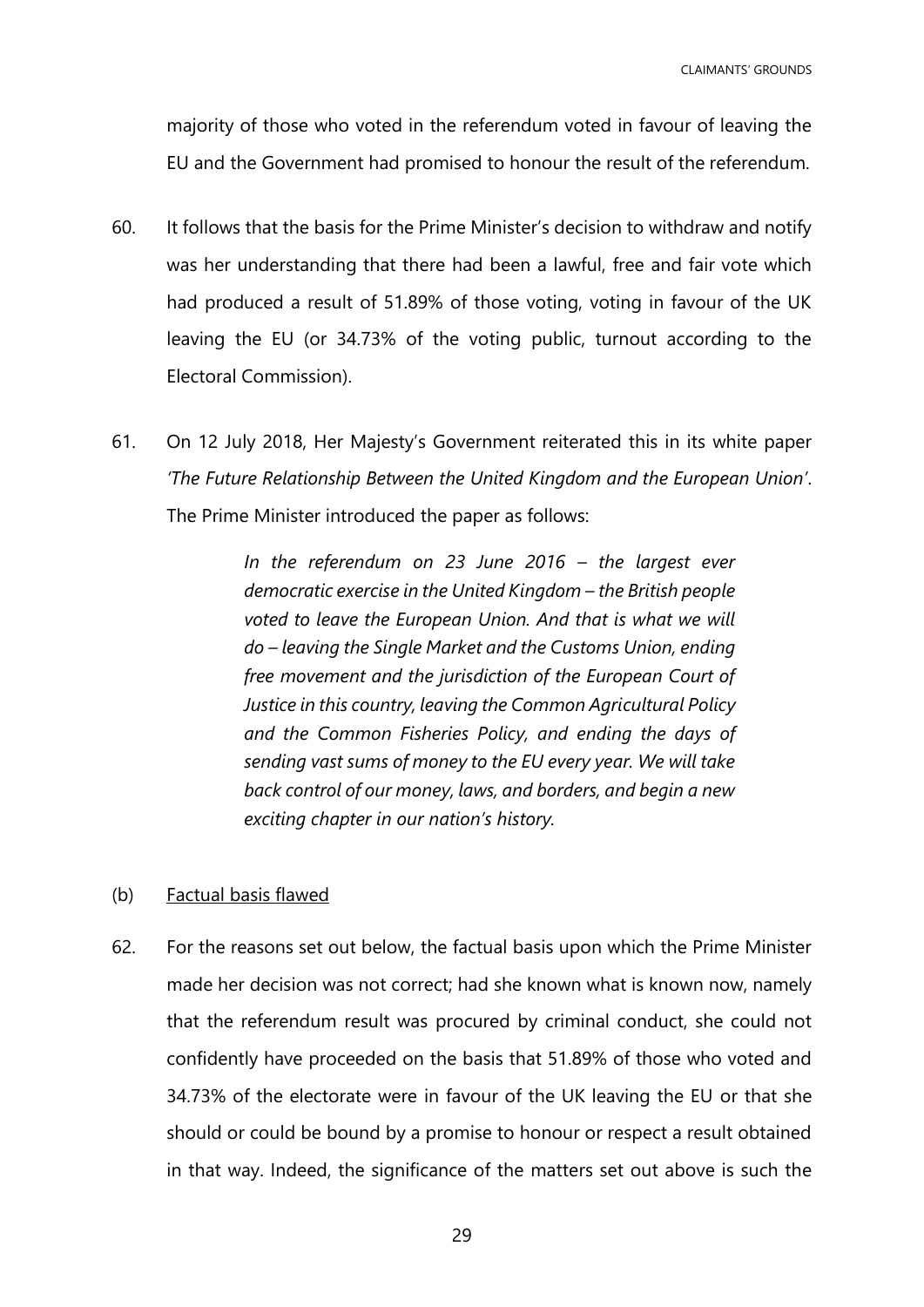result cannot lawfully or rationally be characterised as *'democratic'*, binding or in accordance with the UK's constitutional requirements.

## (c) Post notification matters

- 63. The UK Government is currently involved in negotiations with the European Commission (acting on behalf of the European Union) regarding the terms of withdrawal. The process of withdrawal is subject to Article 50 of the Treaty on European Union (TEU) ('Article 50').
- 64. Under Article 50, the Withdrawal Agreement must be passed by a special majority of the member states within two years of notification of the intention to withdraw, i.e. by 29 March 2019, unless the period of negotiation is extended by unanimous vote, absent which the UK exits without any agreement.
- 65. It is generally accepted that the Withdrawal Agreement can only include matters that relate to a member state's withdrawal. This can include a set of transitional arrangements, but not the future trade agreement, albeit that it will *'tak[e] account of the framework for [the UK's'] future relationship with the Union'*. A future trade agreement(s) may be concluded between the EU and the UK after the UK becomes a third country.

# <span id="page-29-0"></span>IX. JUSTICIABLE ISSUE

- 66. The principal issue in this case goes directly to the validity of the Prime Minister's decision that this country should leave the EU and her notification given to the European Council of that decision under Article 50.<sup>17</sup>
- 67. This is a justiciable issue:

<sup>&</sup>lt;sup>17</sup> The facts underpinning the principal issue give rise to further or alternative claims for relief (above, at paragraph 6).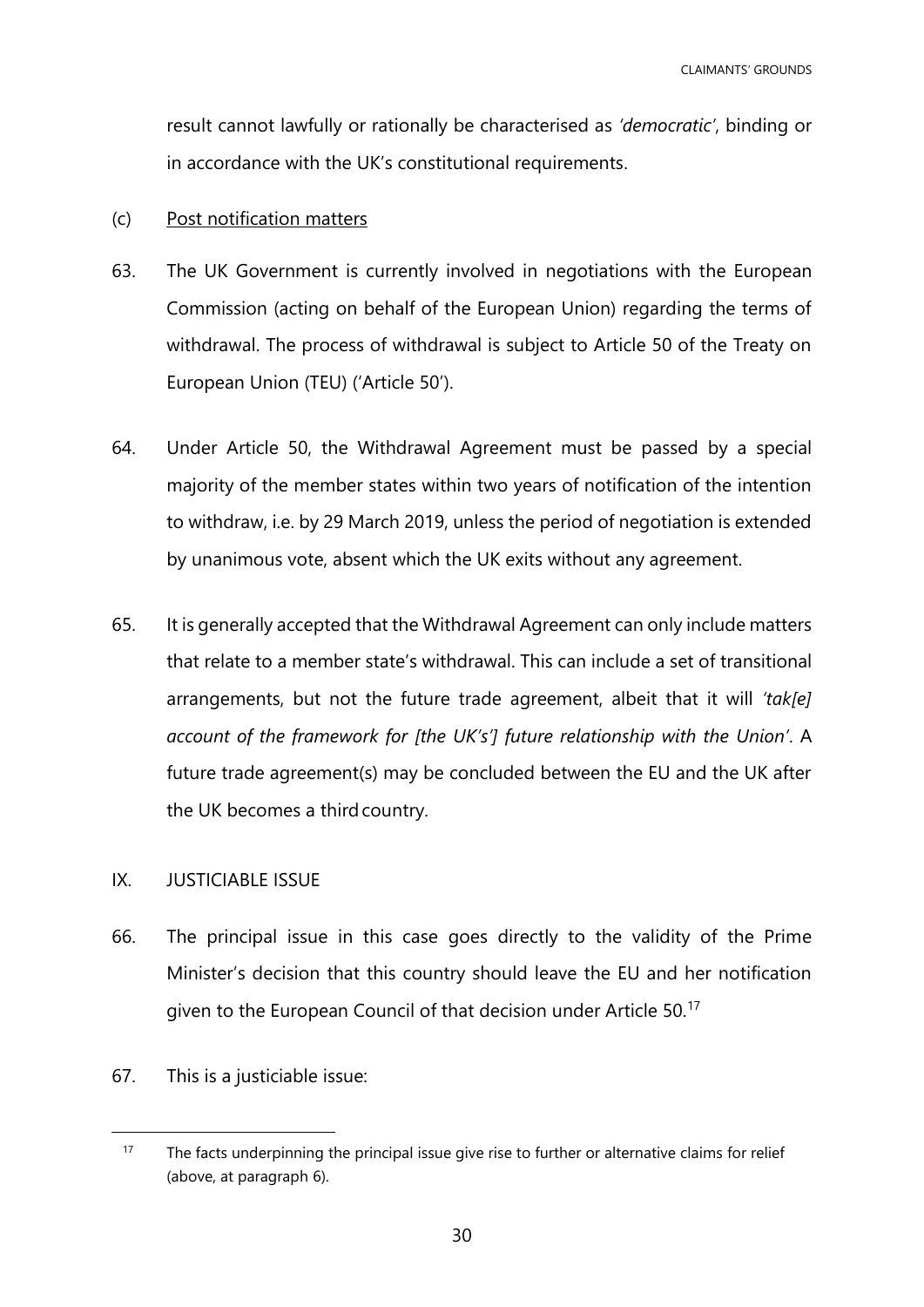- (1) It is trite that the exercise of a statutory power is subject to judicial review: *Council of Civil Service Unions v Minister for the Civil Service* [1985] AC 374 (*per* Lord Diplock at 409C)
- (2) It rests on two related questions which are pure questions of law:
	- (a) the proper construction of the 2017 Act (including its express reference to Article 50);
	- (b) the UK's constitutional requirements.
- (3) As noted above, in *Shindler* the Court of Appeal addressed the issue of what constitutes the *"constitutional requirements"* in the United Kingdom for the country to decide to leave the EU.
- (4) The issue is not academic. Its practical impact could scarcely be more important. The Government is committed to withdrawal from the EU, having given notice, purportedly in accordance with Article 50 and in accordance with the UK's constitutional requirements. It is undesirable for the legality of that position to be left in doubt or to be tested only after it is too late. The rule of law requires an answer to be given on the legality of the decision and of notification as soon as possible and before it is practically too late. Urgent listing is therefore appropriate, as in *Miller*.
- 68. As to the further or additional relief, in relation to the steps requested of the Prime Minister by DPG's letters, a threatened decision is justiciable. Even if the Prime Minister has not yet decided whether or not to take any of the steps requested by DPG, it is an established and proper exercise of the court's jurisdiction to grant, in an appropriate case, a declaration as to the legality of a threatened decision: e.g. *Oxfordshire CC v Oxford City Council* [2006] 2 AC 674 at [45] (Lord Hoffmann) [97] (Lord Scott) [133] (Baroness Hale).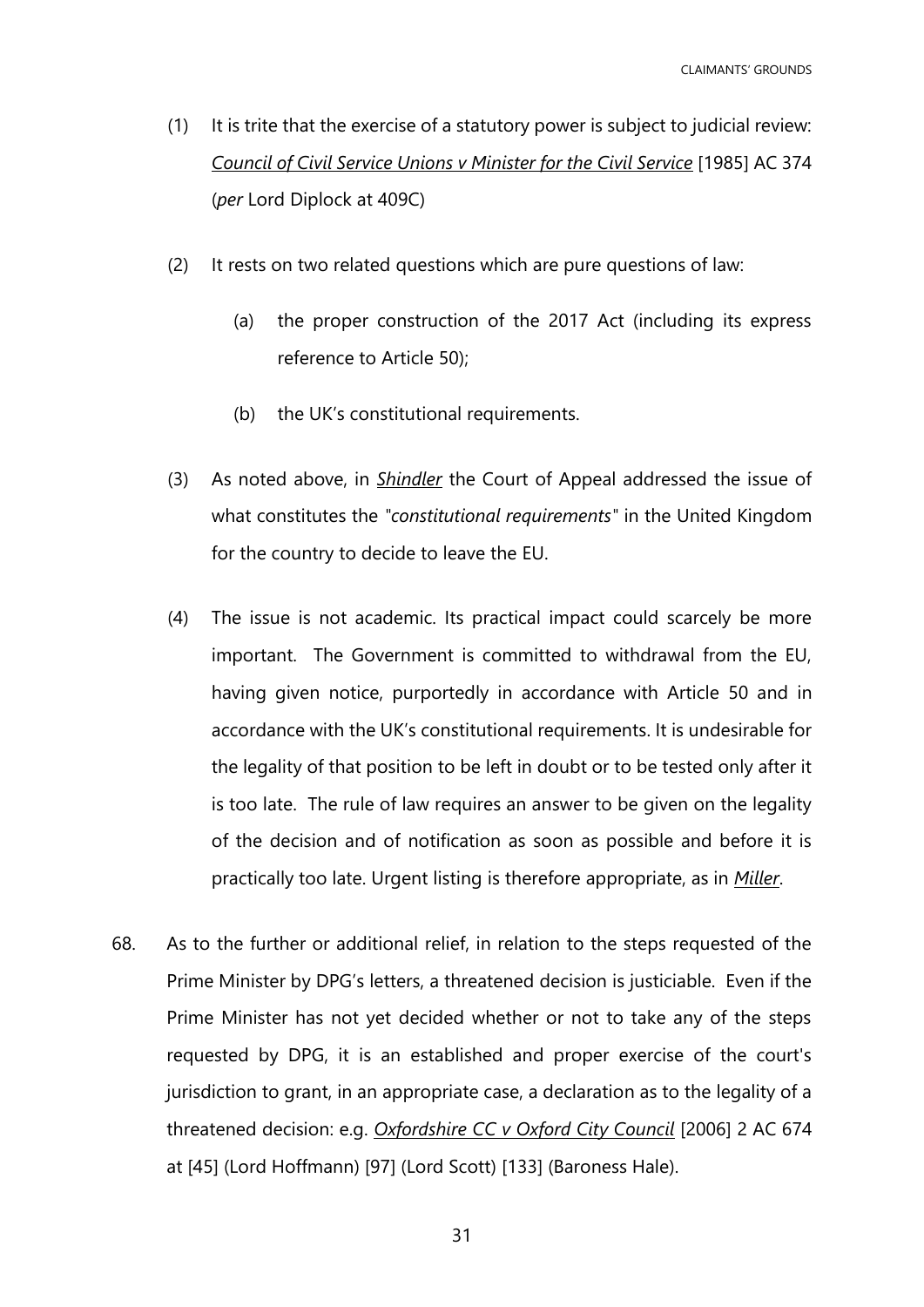69. The issues raised by this claim are therefore appropriate for the court to determine.

## <span id="page-31-0"></span>X. CONCLUSION

- 70. For the reasons set out above, a notification under Article 50 of the TEU may only lawfully be made in accordance with the 2017 Act, the UK's constitutional requirements and the rule of law.
- 71. By reason of the matters now known, the Referendum result is vitiated by corrupt and illegal practices, and the basis of the decision made by Prime Minister thereby fundamentally undermined. Neither the decision nor notification under Article 50 was in accordance with the UK's constitutional requirements. The court is respectfully invited to grant the relief sought or such relief as it may think fit.

PATRICK GREEN QC JESSICA SIMOR QC PAVLOS ELEFTHERIADIS ADAM WAGNER REANNE MACKENZIE

13 August 2018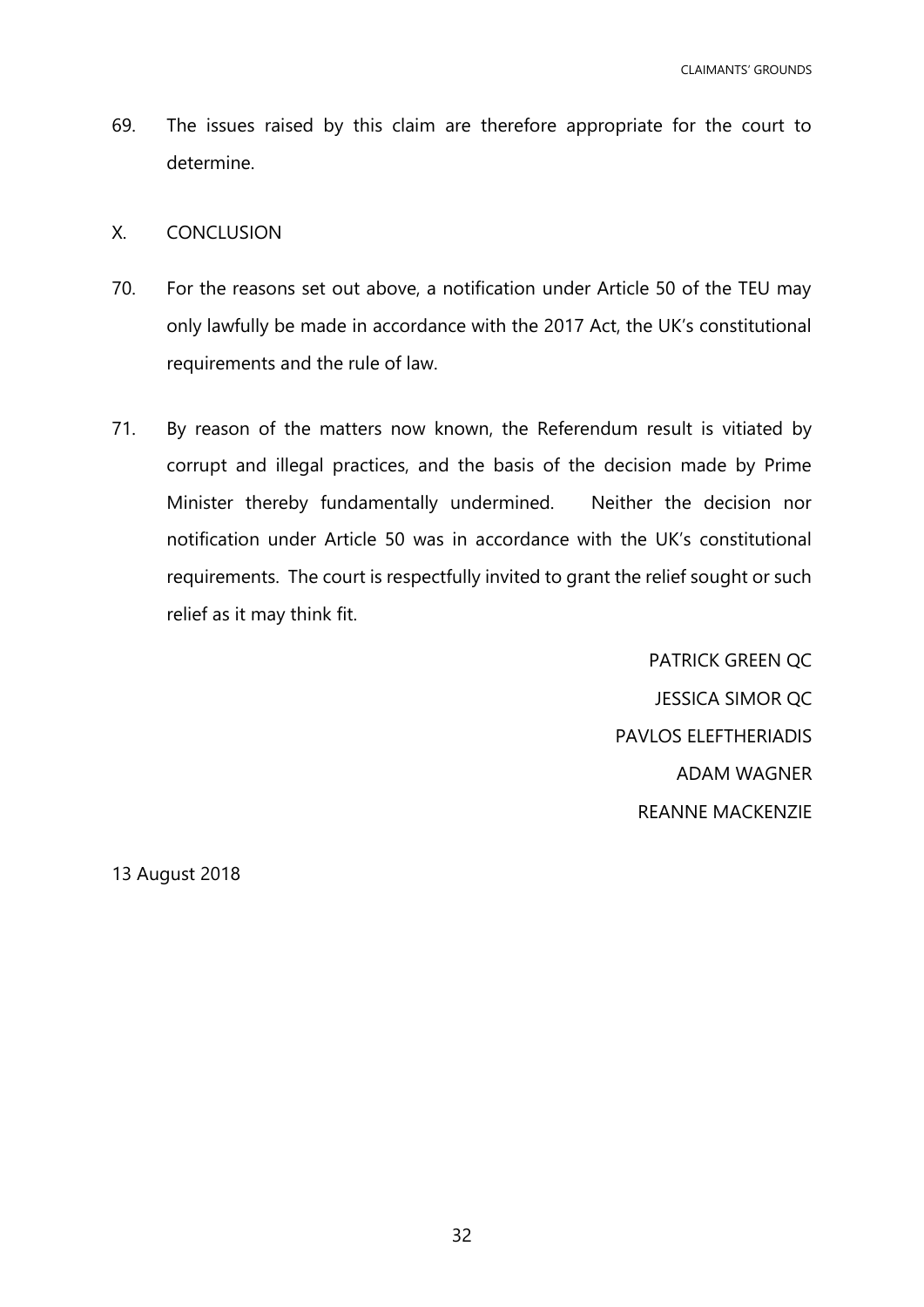IN HIGH COURT OF JUSTICE QUEEN'S BENCH DIVISION

ADMINISTRATIVE COURT

B E T W E E N

# SUSAN WILSON & OTHERS

Claimant

- and-

# THE PRIME MINISTER

**Defendant** 

# GROUNDS FOR JUDICIAL REVIEW \_\_\_\_\_\_\_\_\_\_\_\_\_\_\_\_\_\_\_\_\_\_\_\_\_\_\_\_\_\_\_\_\_\_\_\_\_\_\_\_\_\_\_\_\_\_\_

\_\_\_\_\_\_\_\_\_\_\_\_\_\_\_\_\_\_\_\_\_\_\_\_\_\_\_\_\_\_\_\_\_\_\_\_\_\_\_\_\_\_\_\_\_\_\_

PATRICK GREEN QC JESSICA SIMOR QC PAVLOS ELEFTHERIADIS ADAM WAGNER

REANNE MACKENZIE

# **Croft Solicitors**

19 Imperial Square Cheltenham GL50 1QZ T 01242 285 855 F 01242 285 856 DX 7445 Cheltenham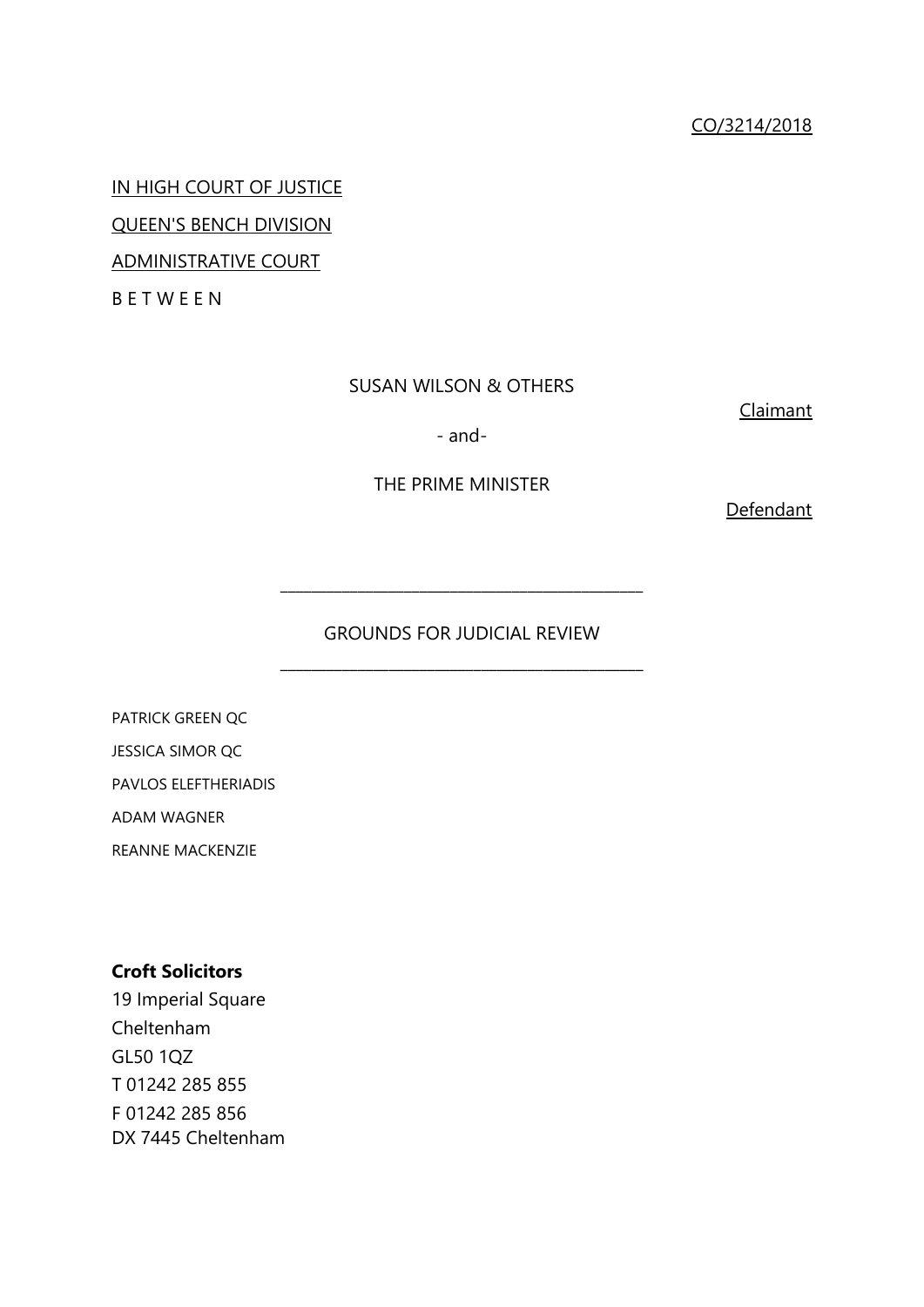# CO/3214/2018

## IN HIGH COURT OF JUSTICE

QUEEN'S BENCH DIVISION

ADMINISTRATIVE COURT

**BETWEEN** 

# SUSAN WILSON & OTHERS

Claimant

- and-

THE PRIME MINISTER

Defendant

STATEMENT OF FACTS RELIED UPON \_\_\_\_\_\_\_\_\_\_\_\_\_\_\_\_\_\_\_\_\_\_\_\_\_\_\_\_\_\_\_\_\_\_\_\_\_\_\_\_\_\_\_\_

\_\_\_\_\_\_\_\_\_\_\_\_\_\_\_\_\_\_\_\_\_\_\_\_\_\_\_\_\_\_\_\_\_\_\_\_\_\_\_\_\_\_\_\_

# A. BACKGROUND TO THE ELECTORAL COMMISSION'S RECENT FINDINGS

- 1. The Electoral Commission ('the Commission') is the statutory regulator that sets and enforces standards in relation to elections and referendums. It derives its authority from the Political Parties, Elections and Referendums Act 2000 ('PPERA') as amended by the EU Referendum Act 2015 ('the 2015 Act'). It has a duty under s.145 of PPERA to monitor and take all reasonable steps to secure compliance with the restrictions and other requirements relating to political campaign finance.
- 2. Under PPERA, individuals or organisations who wished to spend more than £10,000 campaigning in the Referendum had to notify the Commission so they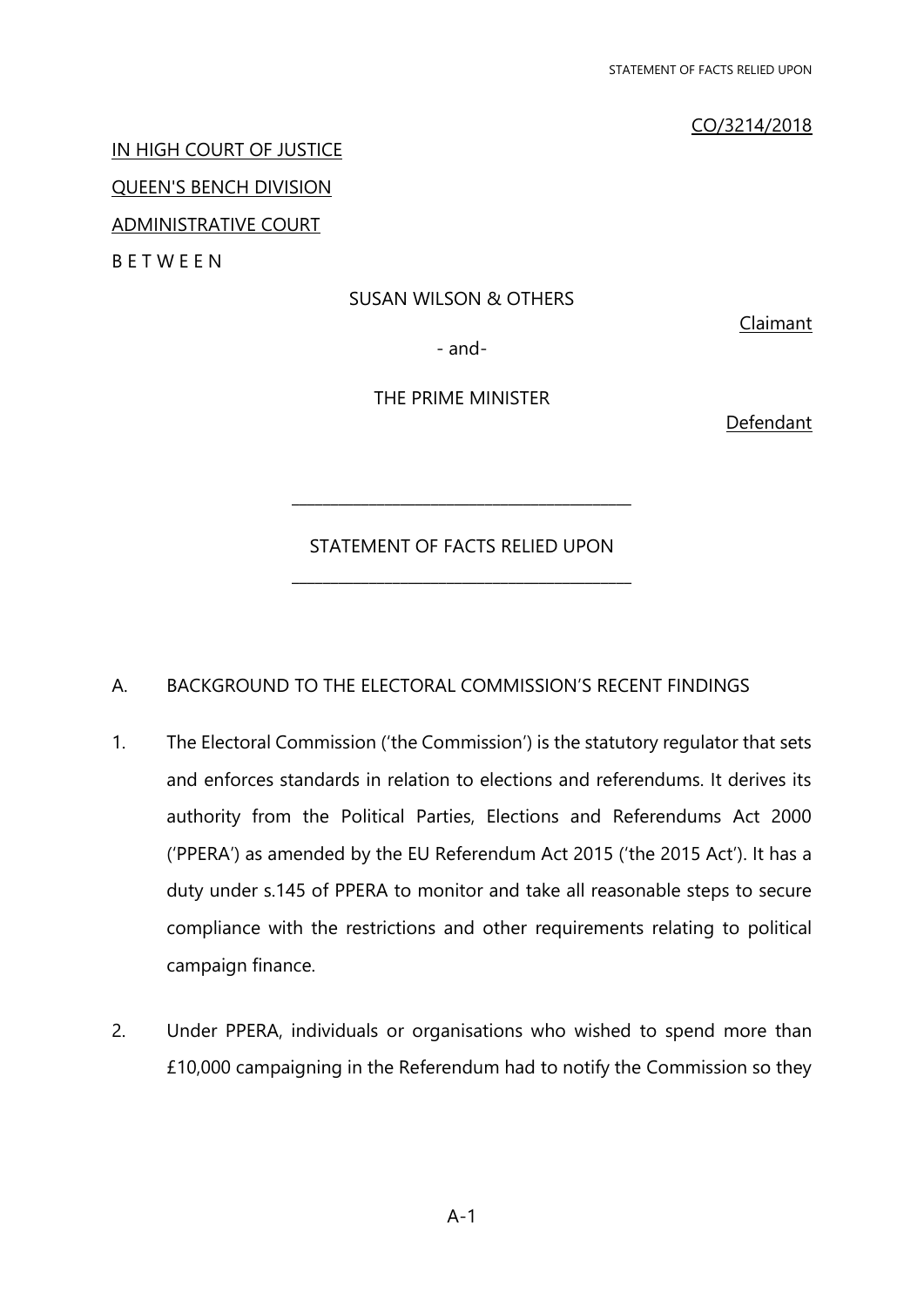could be designated as *'permitted participants'*<sup>18</sup>. Those giving notice had to meet certain eligibility criteria. For example, they had to tell the Commission the name of a *'responsible person'* who would be legally responsible for meeting the reporting obligations set out in PPERA and which outcome they were campaigning for. The Commission published a register of permitted participants.

- 3. Designation as a permitted participant has important effects. For example, it is an offence under PPERA for a an individual or body which was not permitted participant during the referendum period to incur, during the Referendum period, expense in excess of £10,000<sup>19</sup>.
- 4. Permitted participants were obliged to report their campaign donations and spending. In the run up to the referendum they had to report donations of over £7,500. After the Referendum, they had either three or six months to deliver spending returns depending on whether they spent less or more than £250,000. If they were not a political party, the spending return had to include a report on all donations received as well.
- 5. The Commission was permitted under s.108 PPERA to designate two umbrella organisations, one from each side of the question being considered, as participants to whom assistance was available. This assistance included a grant of up to £600,000, the use of public rooms free of charge, the sending of a referendum address free to every household or elector and the right to make referendum campaign broadcasts<sup>20</sup>. The two designated campaigns were Vote Leave and Stronger in Europe.

<sup>&</sup>lt;sup>18</sup> A registered party in a referendum: see ss.105-107 of PPERA as amended by the European Union Referendum Act 2015 Sch. 5

<sup>19</sup> s.117 of PPERA

<sup>20</sup> ss. 108-110 of PPERA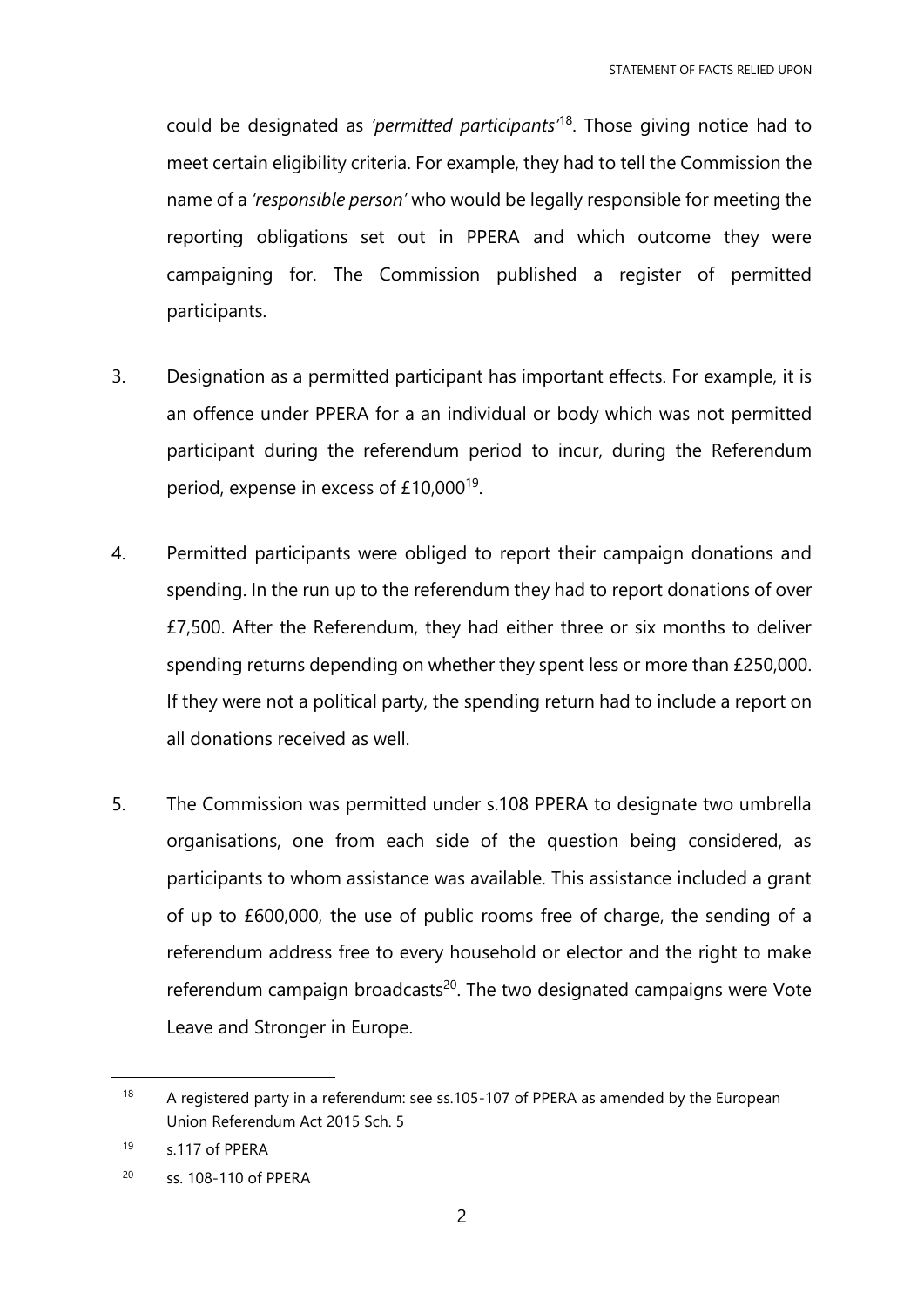- 6. A person or body designated under s.108 PPERA may not incur expenses of more than £7,000,000 during the referendum period.<sup>21</sup> It is an offence to incur expenses in exces of that limit during the referendum period.<sup>22</sup>
- 7. On 24 February 2017, shortly prior to the Prime Minister's decision, the Electoral Commission launched an investigation into the spending returns of both the Leave and Remain campaigns (https://www.bbc.co.uk/news/uk-politics-39075244).
- 8. The Commission has recently completed two investigations which are relevant to this Claim.
- B. INVESTIGATION INTO VOTE LEAVE, DARREN GRIMES, BELEAVE AND VETERANS FOR BRITAIN
- 9. On 17 July 2018 the Commission published a report in respect of:
	- 9.1 Vote Leave Limited, a permitted participant in the EU Referendum ('Vote Leave');
	- 9.2 David Halsall, in his capacity as the responsible person of Vote Leave;
	- 9.3 Darren Grimes in his capacity as a permitted participant and the founder of 'BeLeave', an unincorporated association he set up to campaign for the EU Referendum. BeLeave was not a permitted participant in the EU Referendum and therefore was not permitted to incur expenses of over £10,000 during the referendum period;
	- 9.4 David Banks in his capacity as the responsible person for Veterans for Britain, a permitted participant in the EU Referendum.

<sup>21</sup> para 1, Schedule 14 of PPERA

 $22$  s.118 of PPERA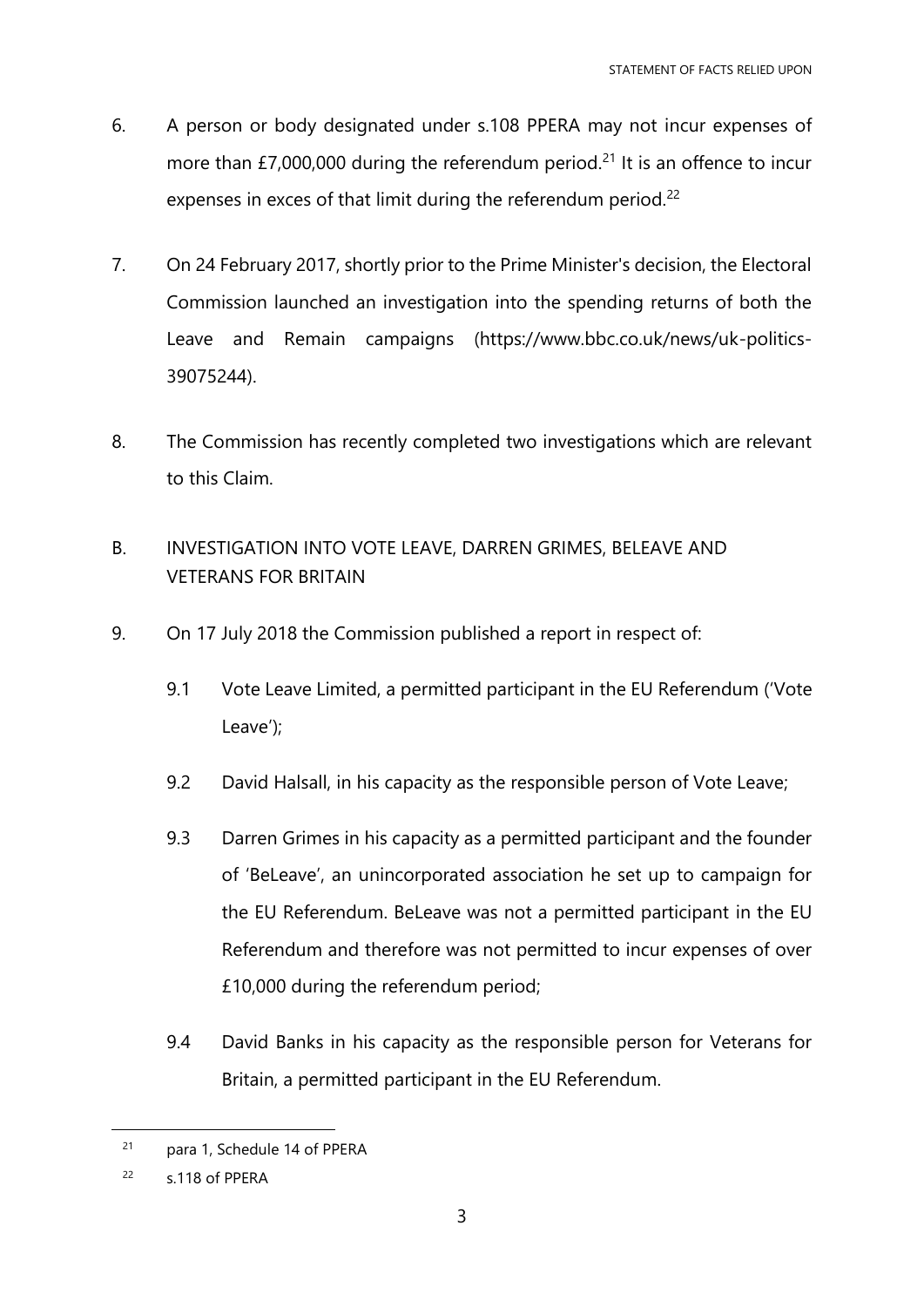10. The Investigation focussed on five payments made in June 2016 to a Canadian data analytics firm called Aggregate IQ. The payments were for services provided to campaigners in the EU Referendum. Three of the payments, totalling £675,315.18, were reported by Mr Grimes as donations from Vote Leave, and as spending by him on services from Aggregate IQ. Another payment of £50,000 from Mr Anthony Clake was reported by Mr Grimes as a donation from Mr Clake, and as spending by Mr Grimes on services from Aggregate IQ. The final payment of £100,000 was reported by Veterans for Britain as a donation from Vote Leave and as spending on services from Aggregate IQ.

### $(a)$ **Vote Leave**

- 11. As regards Vote Leave, the official designated campaign, on 17 July 2018 the Commission imposed maximum fines in respect of several offences.
- 12. In summary, Vote Leave, the official designated campaign, was found on a standard of beyond reasonable doubt to have committed serious offences, including joint working between the lead campaigner, Vote Leave and another campaign group BeLeave. BeLeave was found to have spent £675,315.18 with Aggregate IQ under a common plan with Vote Leave. This spending should have been declared by Vote Leave. It means Vote Leave exceeded its legal spending limit of £7 million by £449,079. Not only did the Electoral Commission issue Vote Leave the maximum fines available to it in respect of that conduct, it also made references to the police as set out below.
- 13. As is set out in the Commission's Report<sup>23</sup>, the relevant offences and fines were as follows. In each case, the finding was made to the criminal standard of proof:

<sup>23</sup> *Report of an investigation in respect of Vote Leave Limited, Mr Darren Grimes, BeLeave , Veterans for Britain Concerning campaign funding and spending for the 2016 referendum on the UK's membership of the EU,* 17 July 2018 http://www.electoralcommission.org.uk/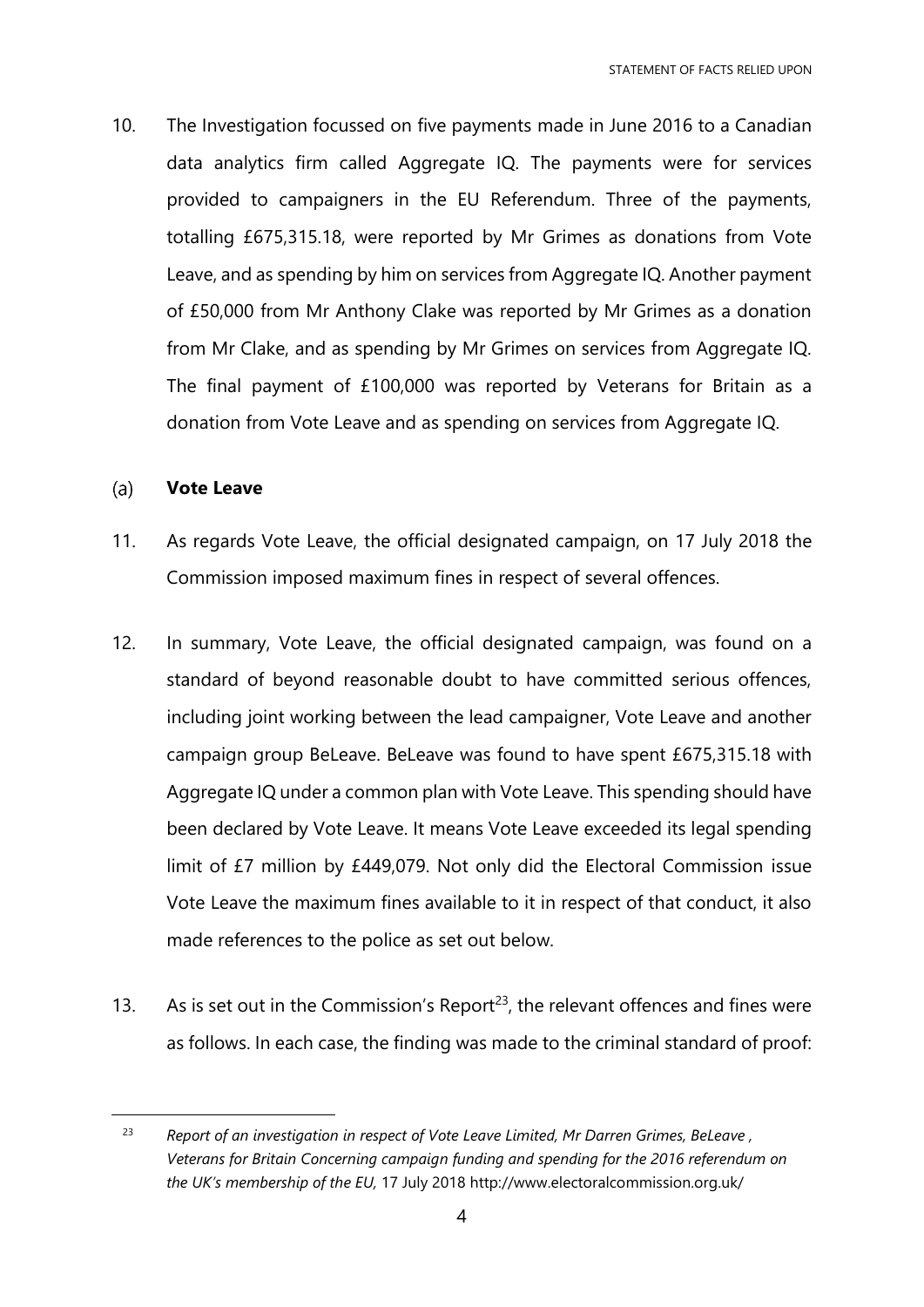- 13.1 An offence under section 122(4)(b) of the PPERA in that Mr David Allan Halsall, Vote Leave's registered 'responsible person' before the Electoral Commission failed, without reasonable excuse, to deliver a referendum spending return for Vote Leave that was a complete statement of all payments made. The Commission has fined Vote Leave £20,000 for this offence.
- 13.2 Mr Halsall committed a further offence under section 122(4)(b) PPERA by failing, without reasonable excuse, to include required invoices and receipts for eight payments. The Commission has fined Vote Leave £1,000 for this offence.
- 13.3 An offence under section 118(2)(c)(i) of the PPERA in that Mr Halsall incurred spending which he knew or ought reasonably to have known was in excess of the statutory spending limit for Vote Leave. Vote Leave also committed an offence under section 118(2)(c)(ii). The Commission has fined Vote Leave £20,000 for this offence.
- 13.4 An offence under Schedule 19B paragraph 13(1) PPERA in that it failed, without reasonable excuse, to comply with a requirement imposed by the Commission to produce documents by a specified date. The Commission has fined Vote Leave £20,000 for this offence.

### $(b)$ **Mr Grimes and BeLeave**

 $\overline{a}$ 

14. Mr Darren Grimes was found to have committed two offences and has also been fined the maximum fine, of £20,000. Mr Grimes spent £675,315.18 on behalf of BeLeave, a non-registered campaigner that had a spending limit of £10,000. Further, he wrongly reported that same spending as his own.

data/assets/pdf\_file/0019/244900/Report-of-an- investigation-in-respect-of-Vote-Leave-Limited-Mr-Darren-Grimes-BeLeave-and-Veterans-for- Britain.pdf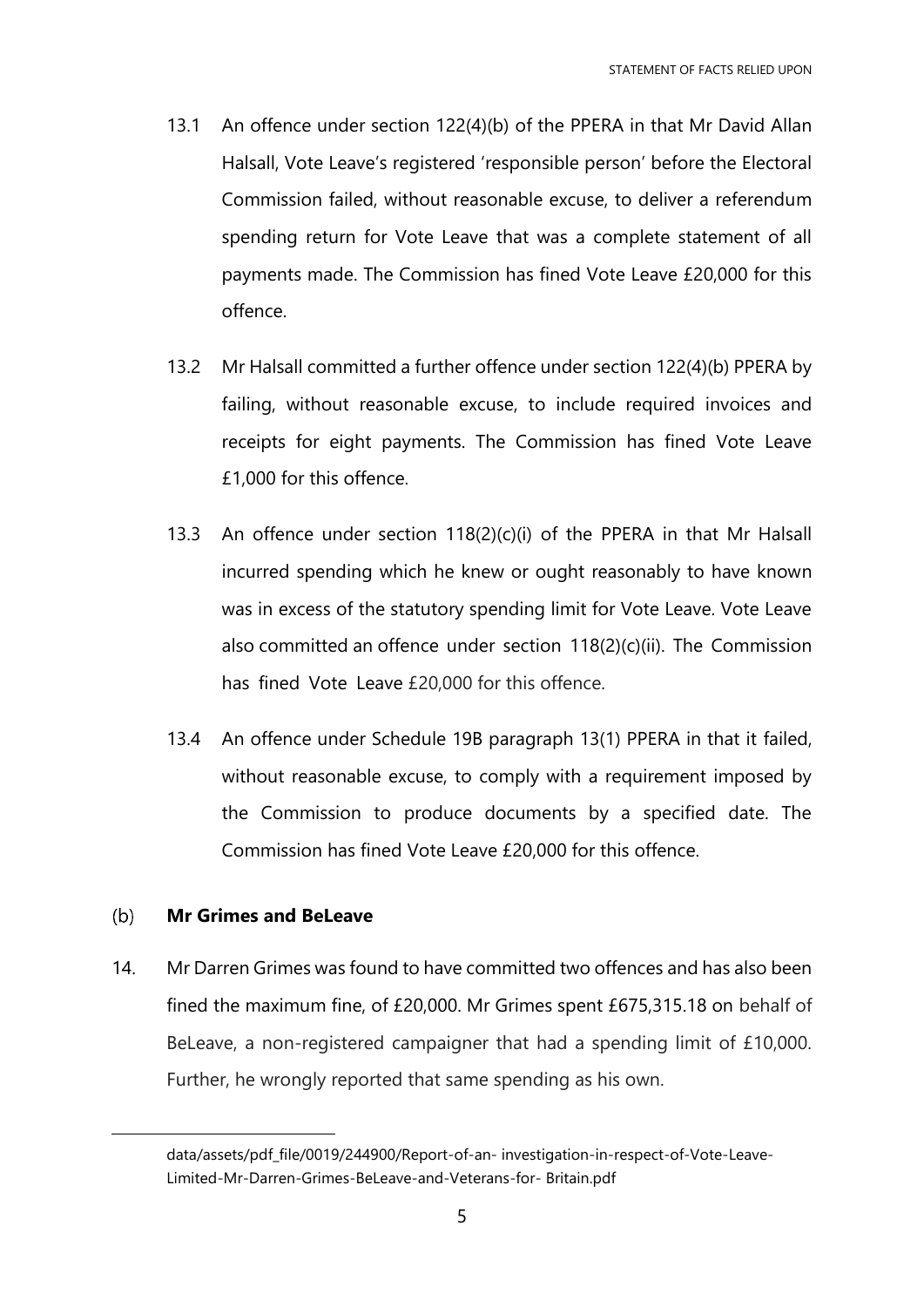- 15. The Commission determined, again on a beyond reasonable doubt standard, that Mr Darren Grimes committed:
	- 15.1 An offence under section 117(3) PPERA in that Mr Grimes incurred spending on behalf of BeLeave that exceeded the statutory limit for a nonregistered campaigner. BeLeave also committed an offence under section 117(4). The Commission has fined Mr Grimes £20,000 for this.
	- 15.2 An offence under section 122(4)(b) PPERA in that Mr Grimes failed, without reasonable excuse, to deliver a referendum spending return as an individual registered campaigner that was a complete statement of all his referendum spending. In light of its decision to impose a fine on Mr Grimes for his offence under section 117(3) PPERA.

#### $(c)$ **Veterans for Britain**

16. As regards Veterans for Britain, the Commission determined that its responsible person had committed an offence under section 122(4)(b) PPERA in that it failed, without reasonable excuse, to deliver a referendum spending return that included an accurate report of relevant donations received. The Electoral Commission was unable to establish beyond reasonable doubt that the £100,000 that Vote Leave had paid to Aggregate IQ on 20 June 2016 (declared as a donation to Veterans for Britain on 20 May 2016) took the same form as the donation to Darren Grimes (i.e. that it was in fact expenditure by Vote Leave). Further investigations by the Metropolitan Police and the ICO may shed further light on this.

# C. INVESTIGATION INTO LEAVE.EU

17. On 11 May 2018 the Commission published a report concerning the pre-poll transaction reports and campaign spending of Leave.EU Group Limited, a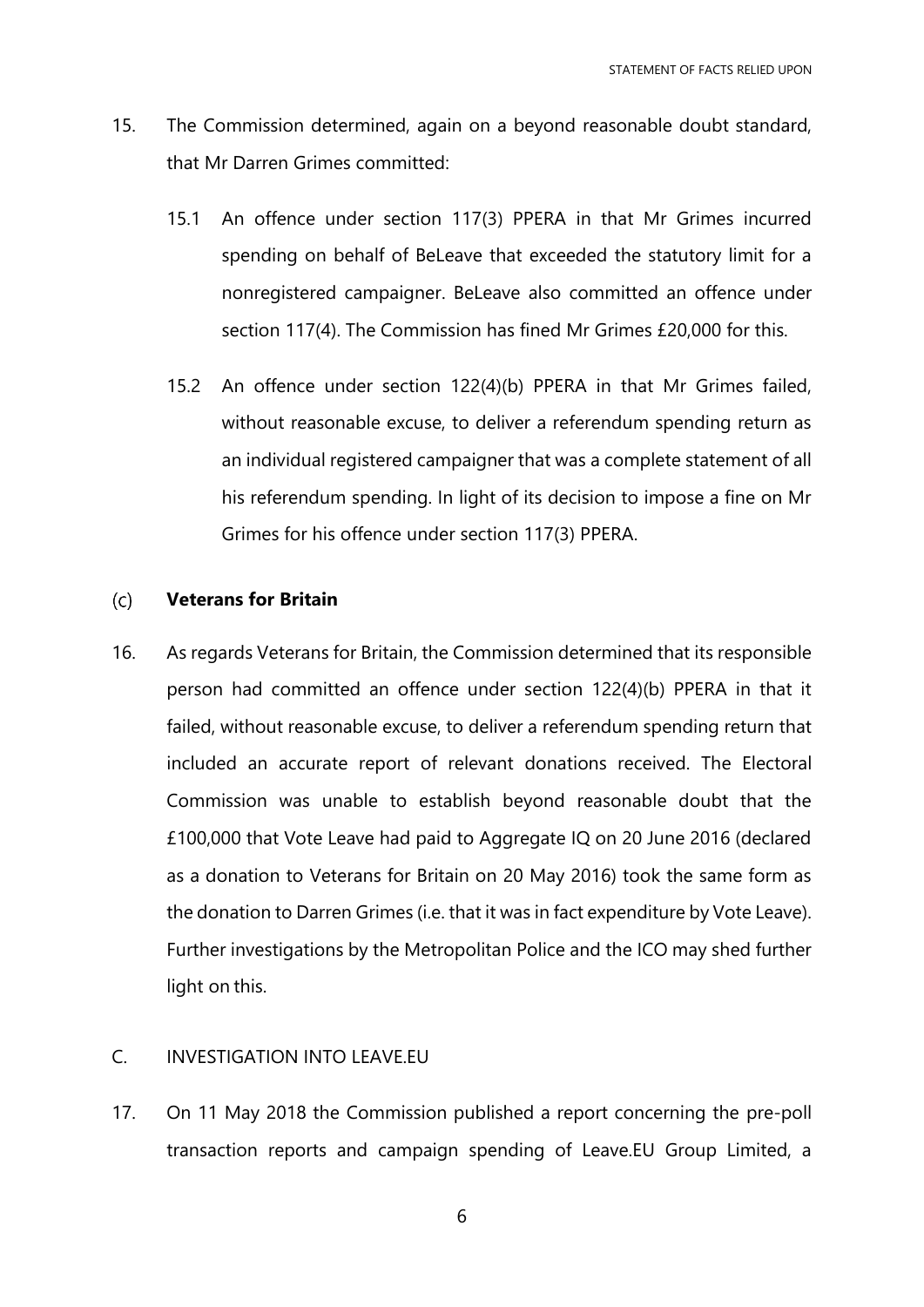permitted participant and 'registered party' under s.106 PPERA whose spending limited was £700,000. It reported spending £693,094.

- 18. Leave.EU was found to have committed offences including:
	- 18.1 Failing to include at least £77,380 in its spending return, thereby exceeding its spending limit by more than 10%, being fees paid to the company Better for the Country Limited as its campaign organiser. The Commission stated that it was satisfied that the actual figure of overspend was in fact greater, given the failure to report an appropriate proportion of the cost of services provided by Goddard Gunster (see below).
	- 18.2 Not correctly reporting the receipt of three loans from Mr Arron Banks, totalling £6million. The dates the transactions were entered into, the repayment date, the interest rate and the provider of the transactions were all incorrectly reported.
	- 18.3 Failing to provide the required invoice or receipt for 97 payments of over £200, cumulatively totalling £80,224.
	- 18.4 Failing to declare a proportion of costs of services Leave.EU paid for from US campaign strategy firm Goddard Gunster. These should have been included as although they were paid for before the before the regulated period started on 15 April 2016, Leave.EU made use of them during the regulated period.
- 19. The Report<sup>24</sup> summarises the offences as follows:

<sup>24</sup> https://www.electoralcommission.org.uk/ data/assets/pdf\_file/0018/243009/Report-on-Investigation-Leave.EU.pdf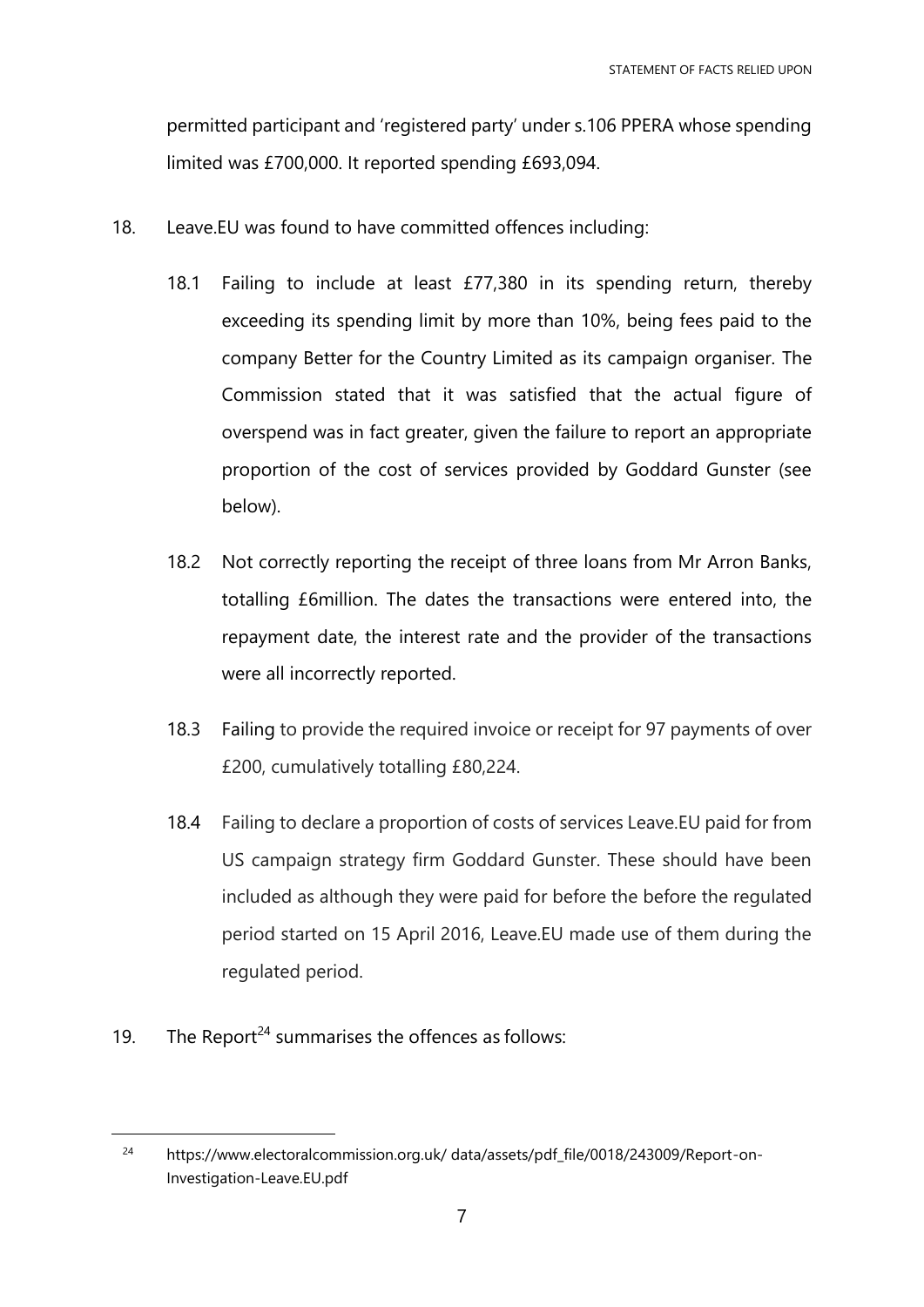- 19.1 An offence under Schedule 2 paragraph 5(9)(b) of the 2015 Act in failing, without reasonable excuse, to submit a pre-poll regulated transaction report that was complete and accurate.
- 19.2 An offence under section 122(4)(b) PPERA in failing, without reasonable excuse, to deliver a referendum campaign spending return that was complete and accurate in respect of the transactions and payments reported.
- 19.3 A further offence under section 122(4)(b) PPERA in failing, without reasonable excuse, to deliver a referendum campaign spending return that was complete in respect of the required invoices or receipts for all payments over £200.
- 19.4 An offence under section 118(2)(c)(i) PPERA for incurring spending on referendum activity that exceeded the statutory limit, and that the responsible person knew or ought to have known when incurred was in excess of that limit.
- 19.5 In addition, Leave.EU committed an offence under section 118(2)(c)(ii) in respect of the same spending that exceeded the statutory limit.
- 20. The Commission imposed the following penalties on Leave.EU:
	- 20.1 In respect of the offence under Schedule 2 paragraph 5(9)(b) of EURA a penalty of £10,000.
	- 20.2 In respect of the offence under section 122(4)(b) of PPERA relating to the completeness of the spending return – a penalty of £20,000.
- 21. In respect of the offence under section 122(4)(b) of PPERA relating to the failure to include invoices or receipts – a penalty of £20,000.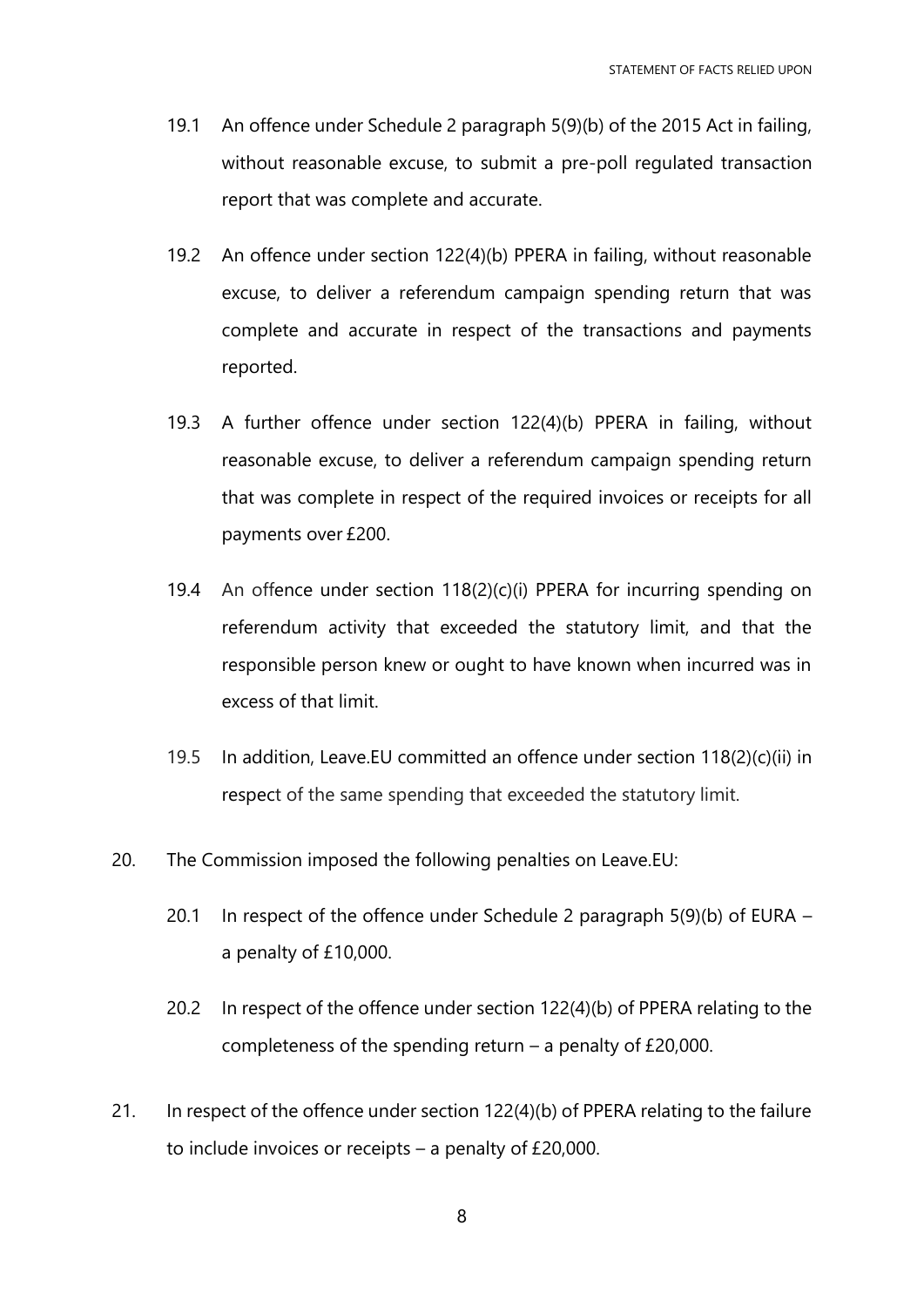- 21.1 In respect of the offence under section  $118(2)(c)(i)$  and (ii) of PPERA a penalty of £20,000.
- 21.2 The Commission explicitly stated that the total value of the penalties imposed on Leave.EU is £70,000, which was constrained by the cap on the Commission's fines.

# D. RELATED MATTERS

- 22. As noted above, the Commission has referred both Mr David Halsall the responsible person for Vote Leave, and Mr Grimes to the Metropolitan Police in relation to false declarations of campaign spending.
- 23. The Commission has also shared its investigation files with the Metropolitan Police in relation to whether any other persons have committed related offences which lie outside the Commission's regulatory remit; these may include members of the Vote Leave Board who include Ministers, former Ministers and MPs.
- 24. In addition to the findings set out above, the Claimants note that there is good evidence of illegal working together between Vote Leave and the DUP, involving further over-spending by Vote Leave: see the BBC spotlight programme aired on 26 June 2018 which raised real issues as to the legality of Vote Leave/DUP spending.

# E. FACEBOOK AND OTHERS

25. In addition, the Information Commissioner's Office has served Facebook with a notice of intent to impose the maximum fine available to it: £500,000. It issued an interim update report on 10 July 2018 concerning data usage during the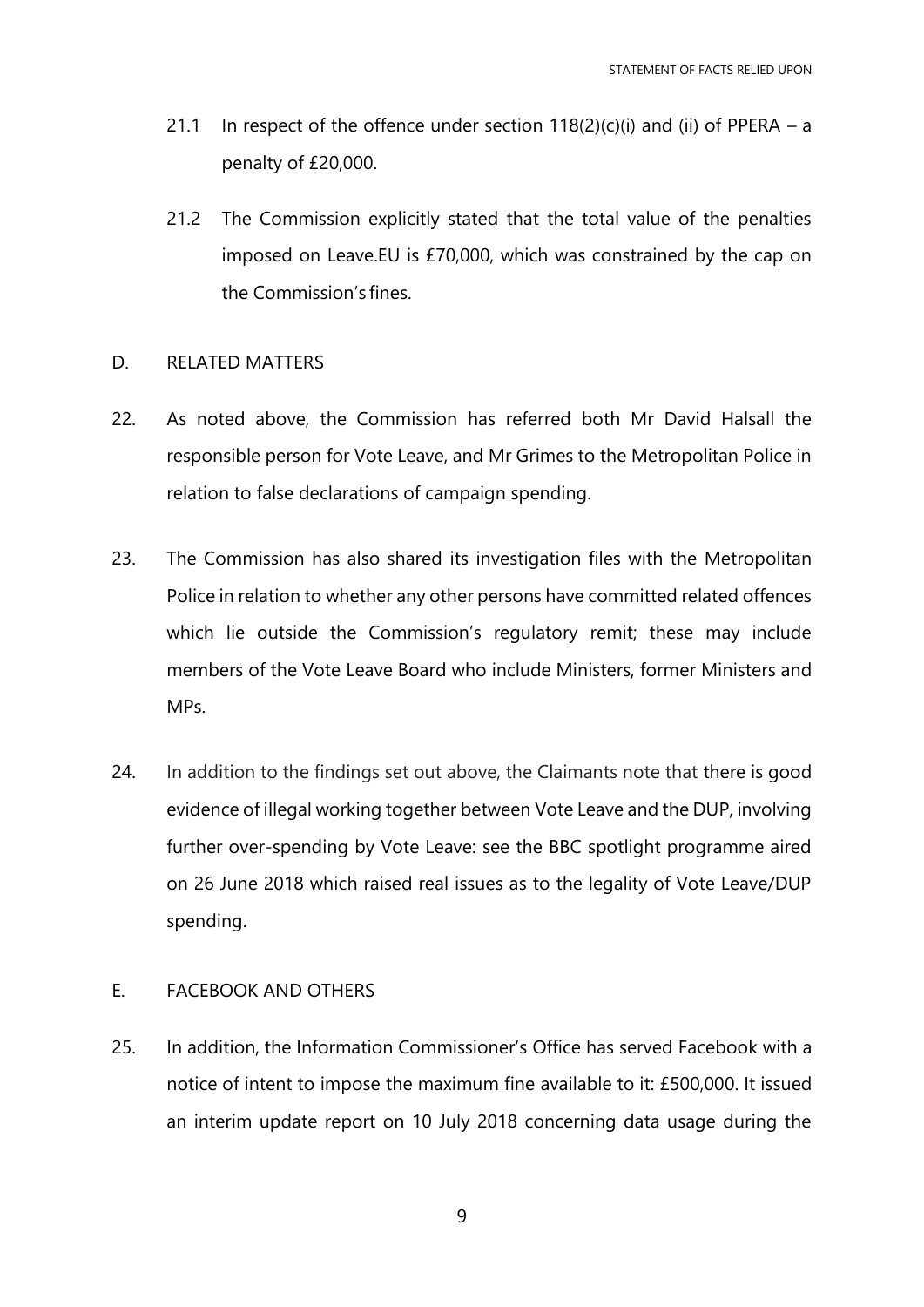campaign.<sup>25</sup> In the course of this initial phase of its investigation it noted that it had taken the following regulatory action:

- 25.1 11 warning letters requiring action by the main political parties backed by Assessment Notices for audits later this year.
- 25.2 An Enforcement Notice for SCL Elections Ltd to deal properly with Professor Carroll's subject access request.
- 25.3 A criminal prosecution for SCL Elections Ltd for failing to properly deal with the ICO's Enforcement Notice.
- 25.4 An Enforcement Notice for AiQ to stop processing retained UK Citizen data.
- 25.5 40 Notices of Intent to take regulatory action for a data broker Emma's Diary (Lifecycle Marketing (Mother and Baby) Ltd), and Facebook Group of companies.
- 25.6 Audits of the main credit reference companies and Cambridge University Psychometric centre.
- 26. The ICO Interim Report notes that:

 $\overline{a}$ 

*"A key strand of our investigation is the link between CA, its parent company SCL Elections Ltd, Aggregate IQ and allegations that data that may have been misused by both sides in the UK referendum on membership of the EU….. In addition to the potential links between CA and Leave.EU, which initiated our investigation, we found a number of lines of enquiry, including their relationship with a Canadian firm, Aggregate IQ and its work with Vote Leave, BeLeave, Veterans for Britain and the Democratic and Unionist Party's Vote to* 

<sup>&</sup>lt;sup>25</sup> https://ico.org.uk/media/action-weve-taken/2259371/investigation-into-data-analytics-forpolitical-purposes- update.pdf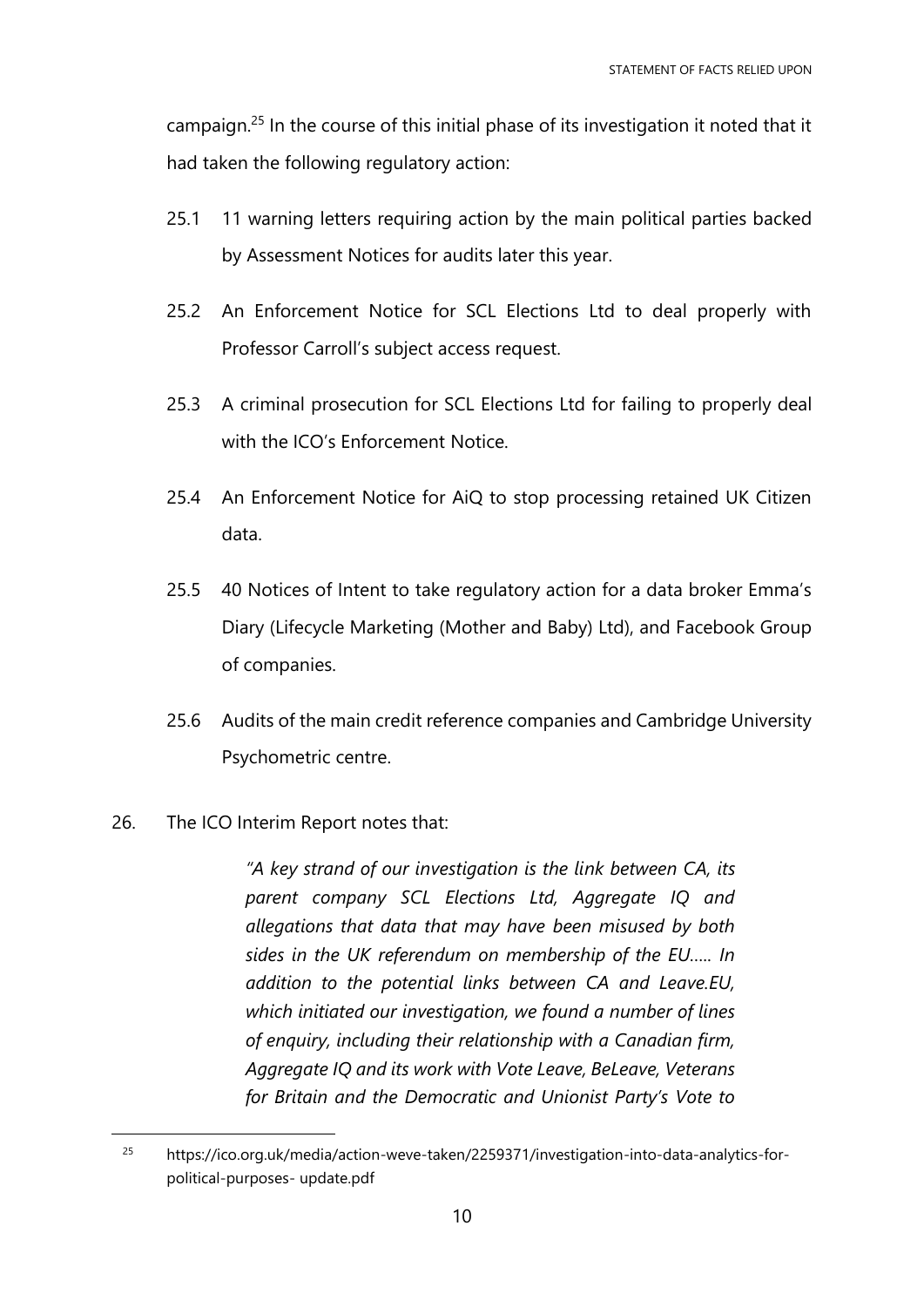*Leave campaign. We have identified information during our investigation that confirmed a relationship between Aggregate IQ (AIQ) and CA / SCL. To the extent this relationship involved the acquisition and use of personal data, we have also considered their interactions during our investigation….*

*Our investigation also considered the use of personal data by the Remain campaign group, Britain Stronger in Europe, in particular their use of services provided by the Messina Group, amongst others."*<sup>26</sup>

27. The Information Commissioner , Elizabeth Denham, stated:

*'We are at a crossroads. Trust and confidence in the integrity of our democratic processes risk being disrupted because the average voter has little idea of what is going on behind the scenes,' … 'New technologies that use data analytics to microtarget people give campaign groups the ability to connect with individual voters. But this cannot be at the expense of transparency, fairness and compliance with the law. Fines and prosecutions punish the bad actors, but my real goal is to effect change and restore trust and confidence in our democratic system.'*

- 28. In its 'policy report' of 10 July 2018 entitled 'Democracy Disrupted: Personal Information and Political Influence' the Information Commissioner asked if democracy had been disrupted by the use of data analytics and new technologies.<sup>27</sup>
- 29. The Report concluded expressing concern as to the possibility that the current use of personal information by data companies may have already undermined the democratic process:

<sup>26</sup> At page 8

<sup>27</sup> https://ico.org.uk/media/action-weve-taken/2259369/democracy-disrupted-110718.pdf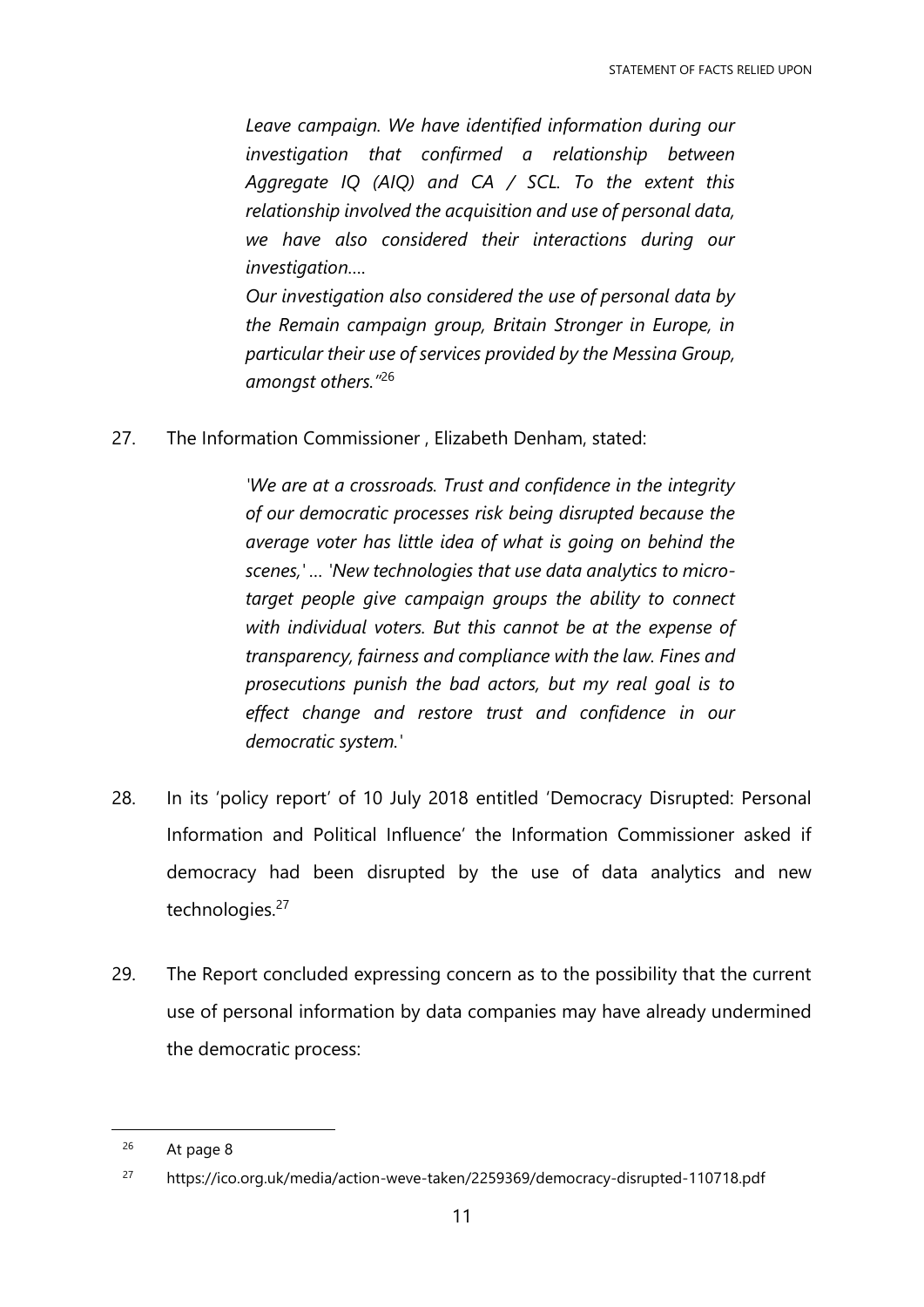## *4.4 So has democracy been disrupted?*

*This is a complex and rapidly evolving area of activity, and the level of awareness amongst the public about how data analytics works and how their personal information is collected, shared and used through such tools is low. What is clear is that these tools have a significant impact on individuals' privacy. It is important that there is a greater and genuine transparency about the use of such techniques to ensure that people have control over their own data and the law is upheld.*

*We opened this report by asking whether democracy has been disrupted by the use of data analytics and new technologies. Throughout this investigation, we have seen evidence that it is beginning to have a profound effect whereby information asymmetry between different groups of voters is beginning to emerge. We are a now at a crucial juncture where trust and confidence in the integrity of our democratic process risks being undermined if an ethical pause is not taken. The recommendations made in this report – if effectively implemented – will change the behaviour and compliance of all the actors in the political campaigning space.*

- 30. Ms Denham called for an 'ethical pause' to allow Government, Parliament, regulators, political parties, online platforms and the public to reflect on their responsibilities in the era of big data before there is a greater expansion in the use of new technologies.
- 31. The Commissioner published second 'update report' on her investigation on the activities of Cambridge Analytica, a company related to Aggregate IQ, and Facebook.
- 32. The Report, titled: '*Investigation into the use of data analytics in political campaigns*' refers to the ICO's intention to fine Facebook a maximum £500,000 for two breaches of the Data Protection Act 1998. The ICO's investigation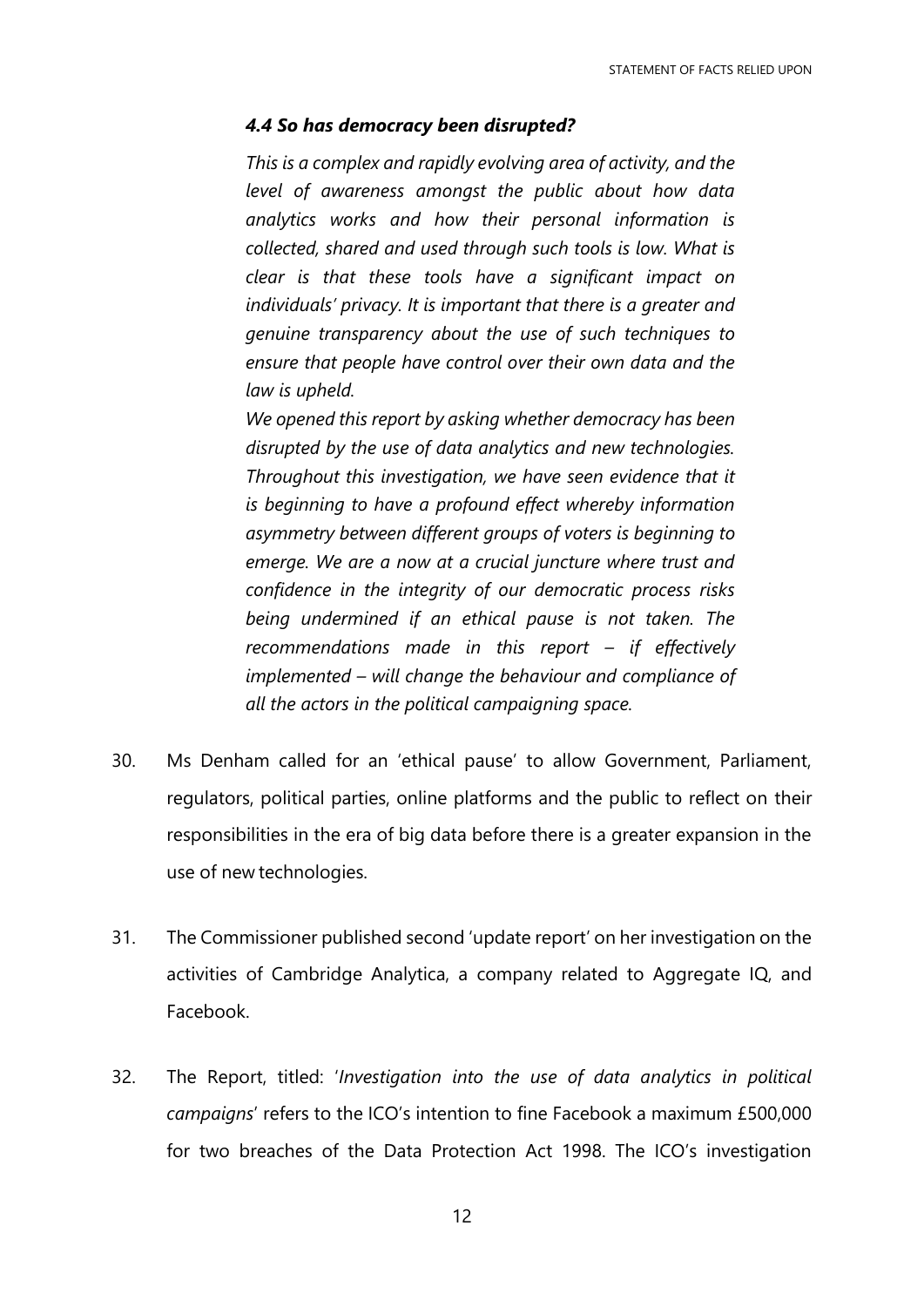reached the interim conclusion that Facebook contravened the law by failing to safeguard people's information. It found that the company failed to be transparent about how people's data was harvested by others.

- 33. The Report noted that Cambridge Analytica had 'harvested' the data of at least 50 million (estimated by Facebook themselves to be up to 87 million) global Facebook users, including 1 million Facebook users in the UK. The Report notes that the Commissioner has 'seized significant volumes of evidence and several servers, including servers that had been disconnected' from Cambridge Analytica systems and 'continue to analyse that evidence'.
- 34. The Report had this to say by way of interim conclusion about the relationship between Aggregate IQ, VoteLeave and other leave campaigns:

*4.9 The relationship between Aggregate IQ, Vote Leave and other Leave campaigns*

*In response to information requested by the ICO from Facebook they confirmed on 18th May 2018 that AIQ created and, in some cases, placed advertisements ('ads') on behalf of the DUP Vote to Leave campaign, Vote Leave, BeLeave and Veterans for Britain. The majority of the ads – 2,529 out of a total of 2,823, were created on behalf of Vote Leave. In the run-up to the referendum vote on 23rd June 2016, AIQ ran 218 ads solely on behalf of Vote Leave and directed at email addresses on Facebook. Facebook believe the email addresses originated from a different source than the data collected through the GSR app. Facebook confirmed that Vote Leave and BeLeave used the same data set to identify audiences and select targeting criteria for ads.*

*However, BeLeave did not then go on to run any ads, albeit their electoral return indicates that they committed expenditure to this. Vote Leave ran 1,034 ads between 19th April 2016 and 20th June 2016. Payment for all of these*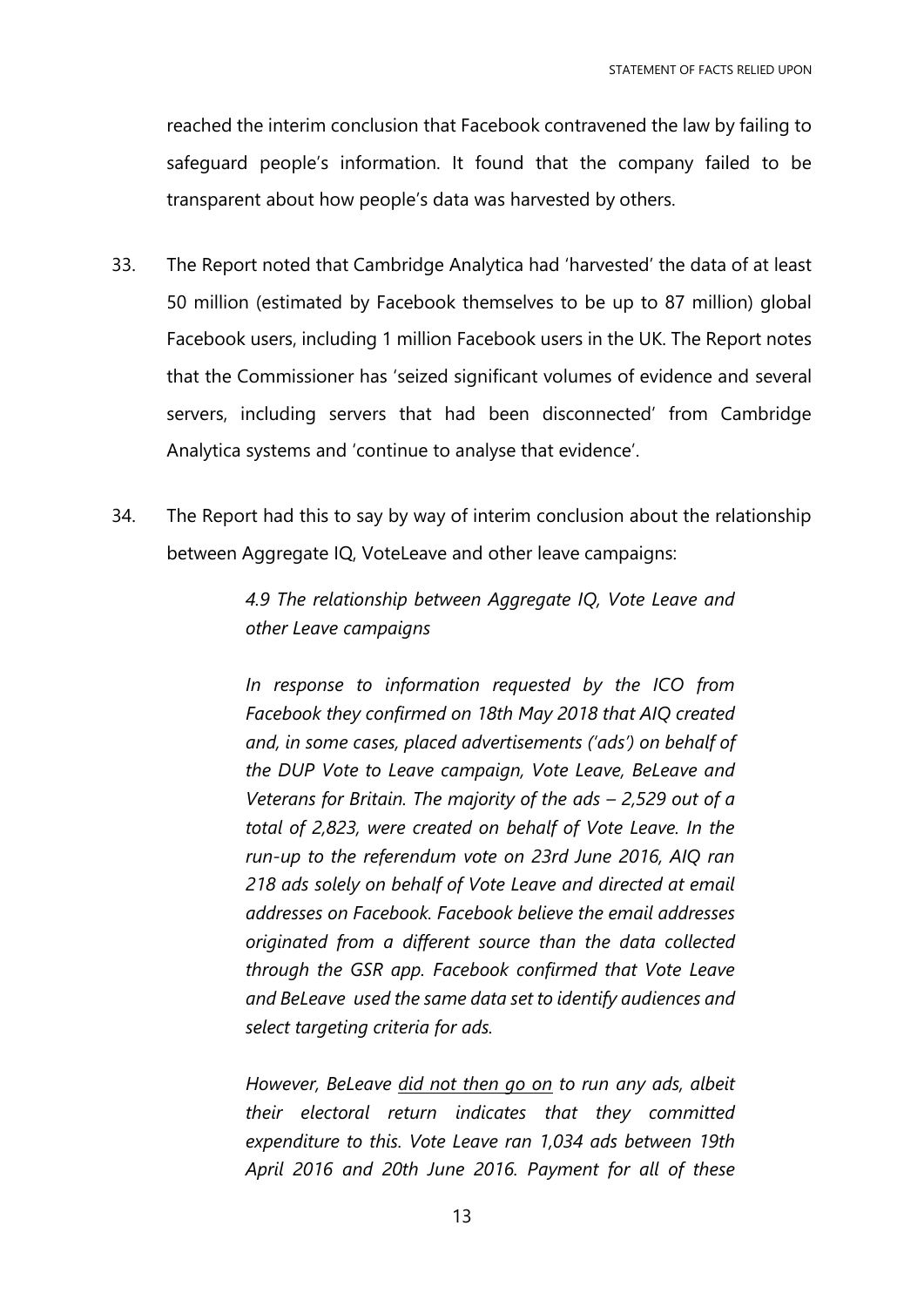*Facebook ads was made by AIQ, and amounted to around \$2 million (approximately £1.5 million) between 15th April 2016 and 23rd June 2016. Our regulatory concern is therefore whether, and on what basis, the two groups have shared data between themselves and others […]*

*We have established that AIQ had access to UK voter personal data provided from the Vote Leave campaign. We are currently working to establish where they accessed that personal data, and whether they still hold personal data made available to them by Vote Leave. We are engaging with our regulatory colleagues in Canada, including the federal Office of the Privacy Commissioner and the Office of the Information and Privacy Commissioner, British Columbia." (emphasis added)*

- 35. The investigation remains ongoing and is reported as *'pursuing active lines of enquiry and reviewing a considerable amount of material retrieved from servers and equipment'*. The next phase of the ICO's work is expected to be concluded by the end of October 2018.
- 36. The Information Commissioner commissioned research from the Centre for the Analysis of Social Media at the independent think tank DEMOS. Its report, also published on 10 July, examined current and emerging trends in how data is used in political campaigns, how use of technology is changing and how it may evolve in the next two to five years.

# F. FOREIGN INTERFERENCE

37. Finally, evidence of Russian government interference in the EU referendum is being considered and may emerge in the course of the ongoing investigations by the DCMS committee, the ICO and possibly the investigation by Robert S. Mueller III, who has been appointed to serve as Special Counsel for the United States Department of Justice, on possible Russian government interference in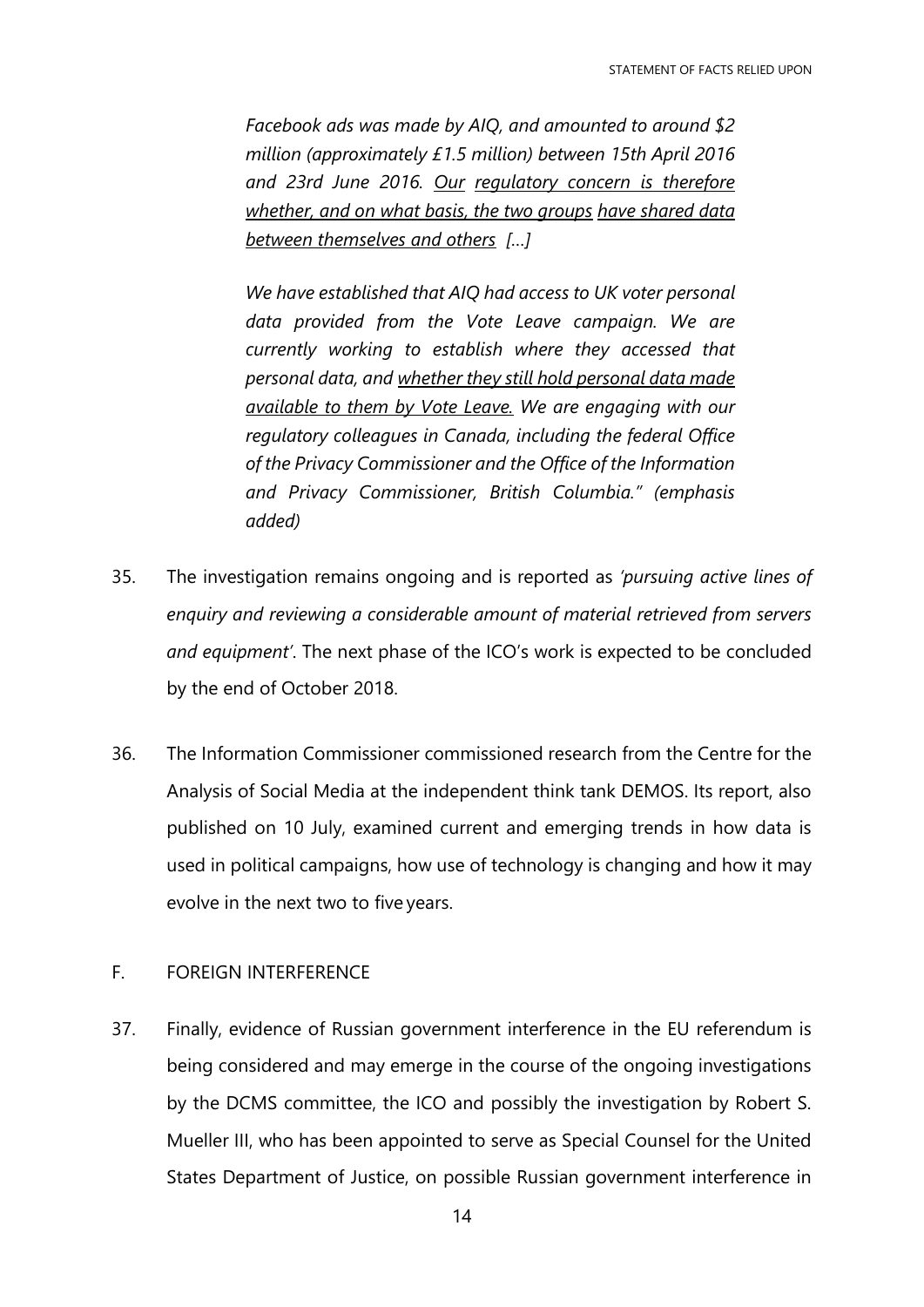the US election of 2016. Such foreign interference may give rise to further criminal prosecutions and further vitiate the result of the Referendum, by itself or taken together with other matters.

- G. HOUSE OF COMMONS DCMS REPORT: "DISINFORMATION AND 'FAKE NEWS': INTERIM REPORT
- 38. On 24 July 2018, the House of Commons Digital, Culture, Media and Sport Committee published its interim report: "Disinformation and 'Fake News'"<sup>28</sup>. The Committee's summary of its report was as follows:

*There are many potential threats to our democracy and our values. One such threat arises from what has been coined 'fake news', created for profit or other gain, disseminated through state-sponsored programmes, or spread through the deliberate distortion of facts, by groups with a particular agenda, including the desire to affect political elections.* 

*Such has been the impact of this agenda, the focus of our inquiry moved from understanding the phenomenon of 'fake news', distributed largely through social media, to issues concerning the very future of democracy. Arguably, more invasive than obviously false information is the relentless targeting of hyper-partisan views, which play to the fears and prejudices of people, in order to influence their voting plans and their behaviour. We are faced with a crisis concerning the use of data, the manipulation of our data, and the targeting of pernicious views. In particular, we heard evidence of Russian state-sponsored attempts to influence elections in the US and the UK through social media, of the efforts of private companies to* 

<sup>28</sup> <https://publications.parliament.uk/pa/cm201719/cmselect/cmcumeds/363/363.pdf>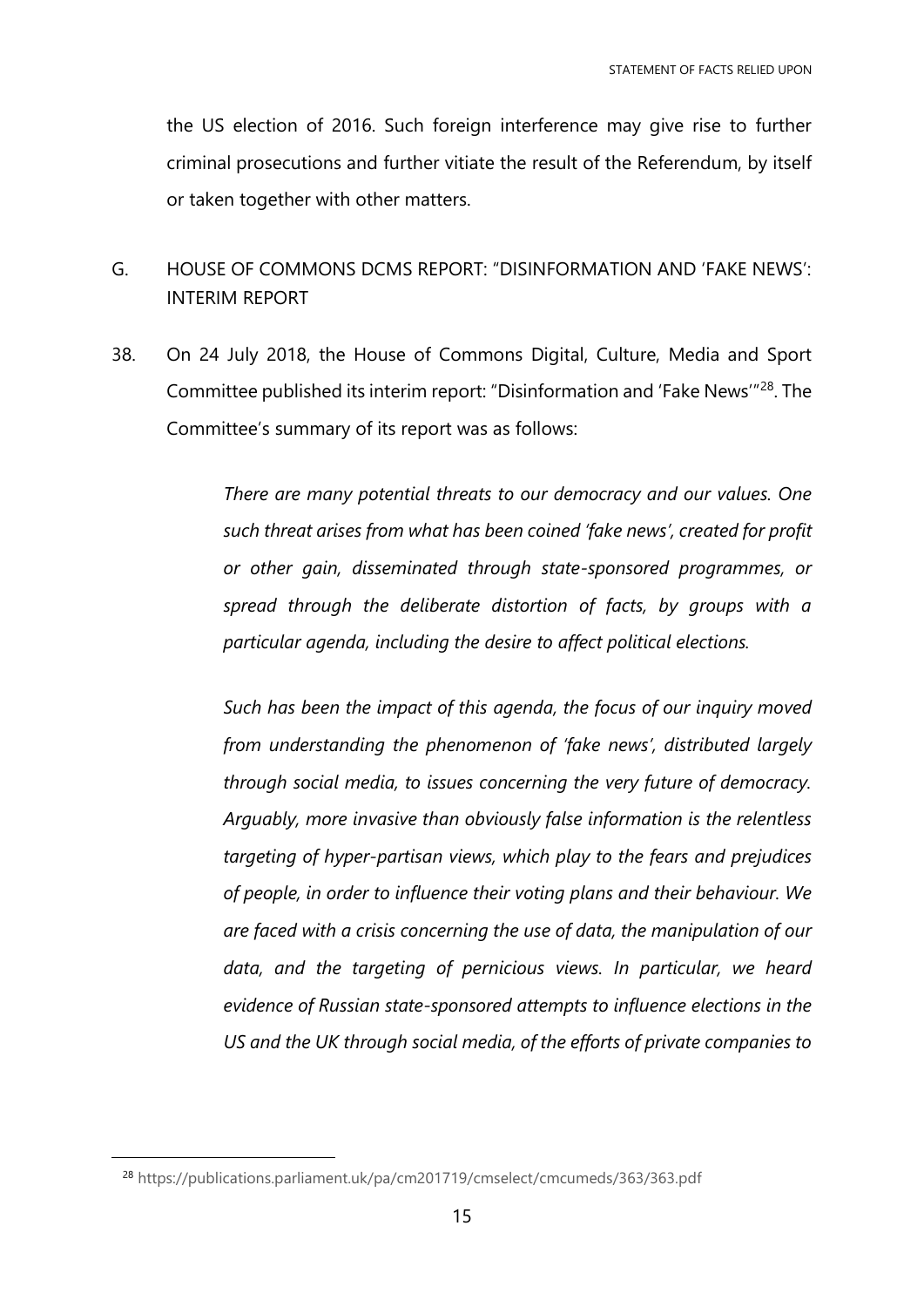*do the same, and of law-breaking by certain Leave campaign groups in the UK's EU Referendum in their use of social media.* 

*In this rapidly changing digital world, our existing legal framework is no longer fit for purpose. This is very much an interim Report, following an extensive inquiry. A further, substantive Report will follow in the autumn of 2018. We have highlighted significant concerns, following recent revelations regarding, in particular, political manipulation and set we out areas where urgent action needs to be taken by the Government and other regulatory agencies to build resilience against misinformation and disinformation into our democratic system. Our democracy is at risk, and now is the time to act, to protect our shared values and the integrity of our democratic institutions.*

# H. THE PRIME MINISTER'S RESPONSE

- 39. The Prime Minister has responded to both DPG's letter of 20 July 2018 (and the Claimant's pre-action letter) and has declined to take any of the steps requested in that letter or subsequent correspondence.
- 40. Further, the Government has declined requests made on 17 July 2018 in Parliament by numerous MPs including Sarah Woollaston, Anna Soubry, David Lammy, Caroline Lucas, Chris Giles, Amber Rudd, Sir Nicolas Soames and Chuka Ummuna for the Prime Minister to take steps to respond to the discovery of the said corrupt and illegal practices in the Referendum and in particular, the serious offences committed by Vote Leave. Some MPs demanded the referendum be 'invalidated' and re-run, others that an inquiry be set up. Those requests have so far been declined.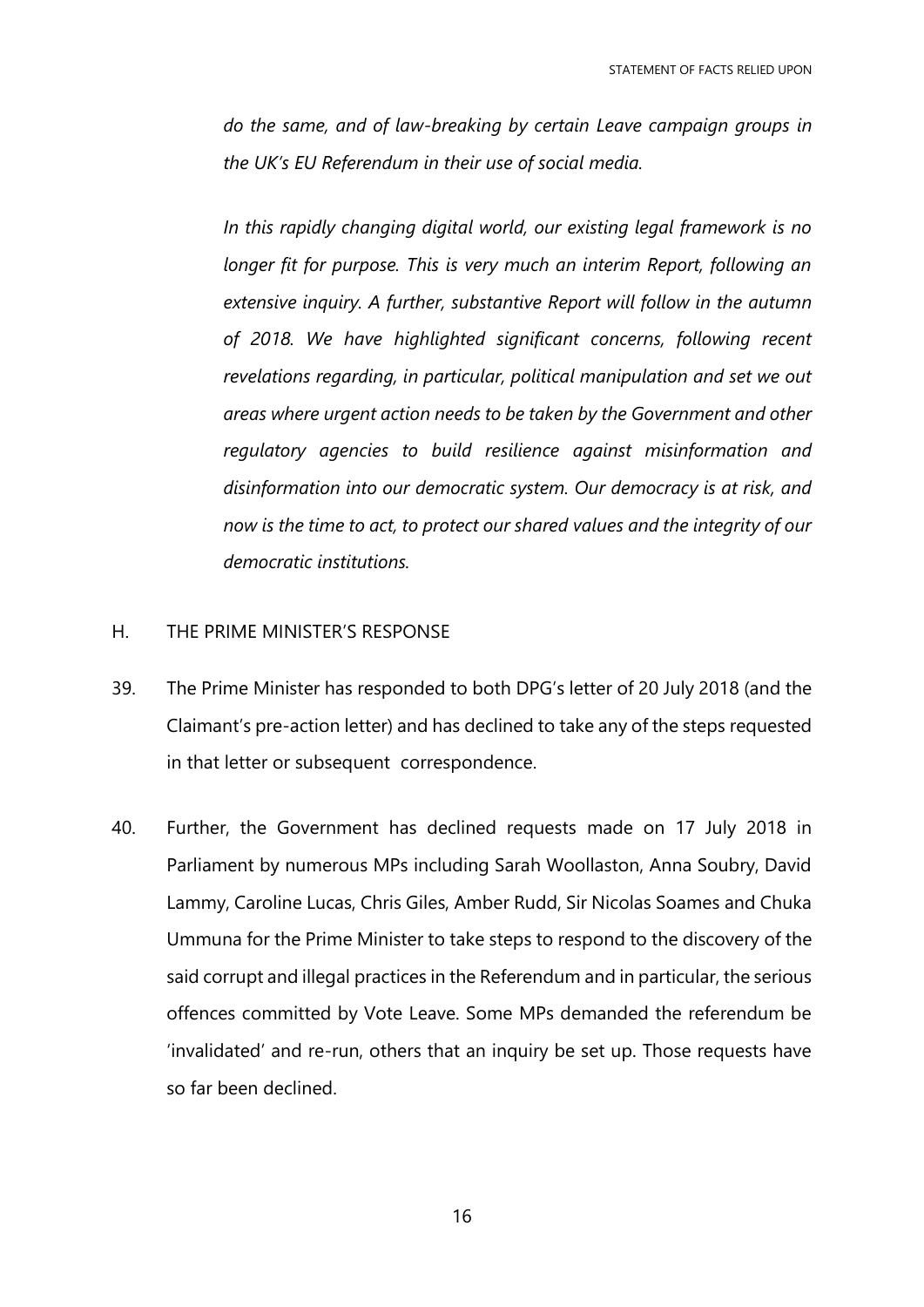41. Accordingly, the current position of the Prime Minister appears to have ignored the new facts that have come to light, which show that (a) her original decision to withdraw the UK from the EU is vitiated as set out in the Grounds and was flawed both factually and legally, and the consultation by way of advisory referendum, upon which it was based, also vitiated as aforesaid and (b) that her current decision to continue with the withdrawal of the UK from the EU on the basis that it is the democratic will of the British people is without factual or legal basis and not in accordance with the UK's constitutional requirements.

### I. THE CLAIMANTS

- 42. The consequences of the Decision and Notification are serious for the Claimants, namely the departure of the UK from the EU and the loss of important rights for citizens such as the Claimants who live and/or work in EU countries. There is no alternative remedy available to them.
- 43. All of the Claimants are British citizens residing in other Member States of the European Union. In addition:
	- 43.1 Susan Wilson, the First Claimant, is Chair of *Bremain in Spain*, an association of British citizens residing in Spain, and is authorised by the board of that association to be a claimant in these proceedings;
	- 43.2 Elinore Grayson, the Second Claimant, and John Shaw, the Fourth Claimant, are members of *Fair Deal Forum*, a Facebook group and discussion forum for issues relating to the UK's withdrawal from the EU. The Second Claimant is also a member of *Bremain in Spain*; and
	- 43.3 Carole-Anne Richards, the Third Claimant, is a member of *Bremain*, *British in Italy*, and *Brexpats*, each being voluntary associations seeking to represent British expatriates.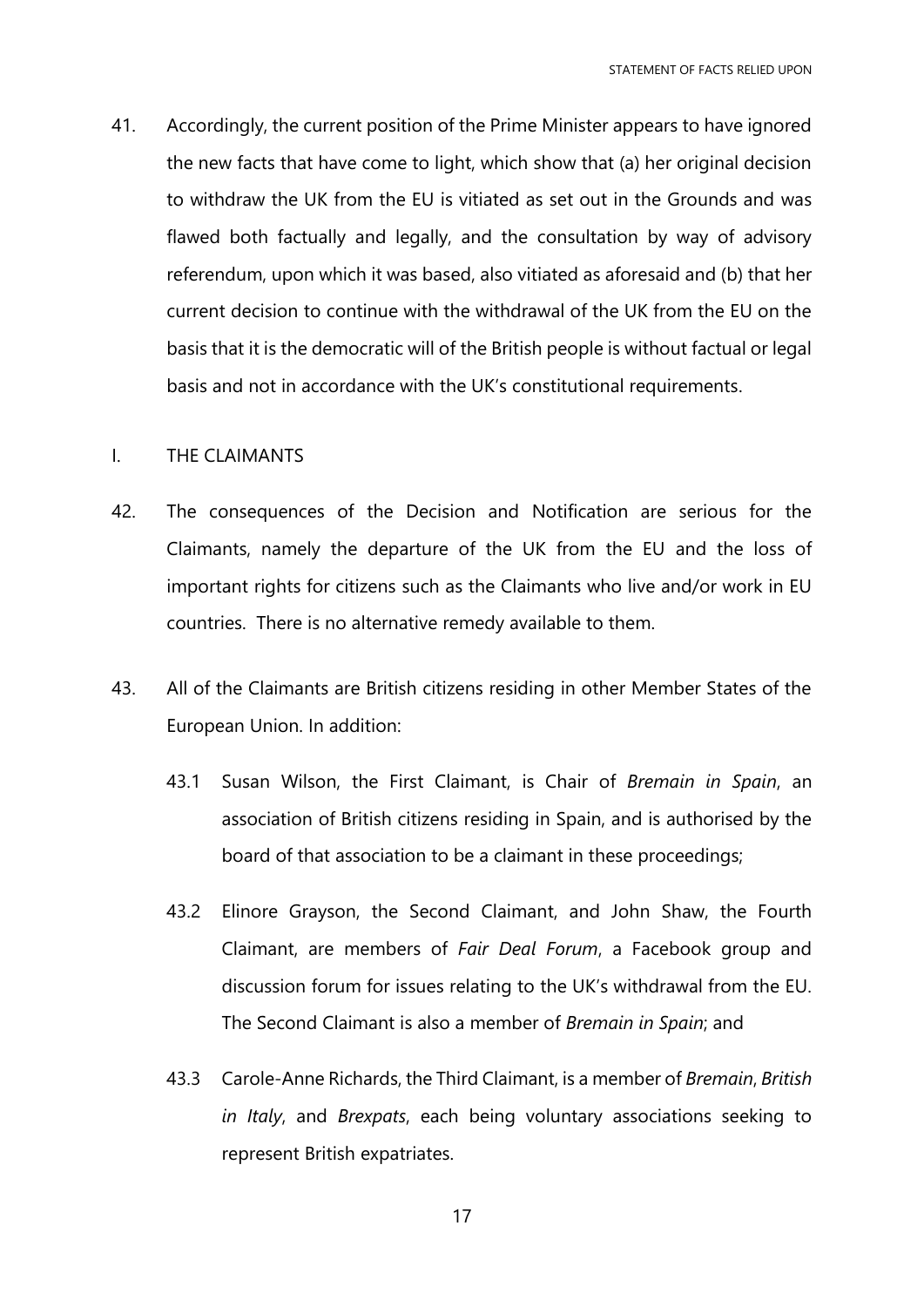# **Statement of truth**

The Claimants believe the facts stated in this statement of facts relied upon are true. I am authorised by them to sign this statement of truth.

 $\mathbb{U}$  $\cancel{\times}$ 

…………………..…………………………… Rupert Croft Managing Director Croft Solicitors Solicitors for the Claimants

Dated 13 August 2018